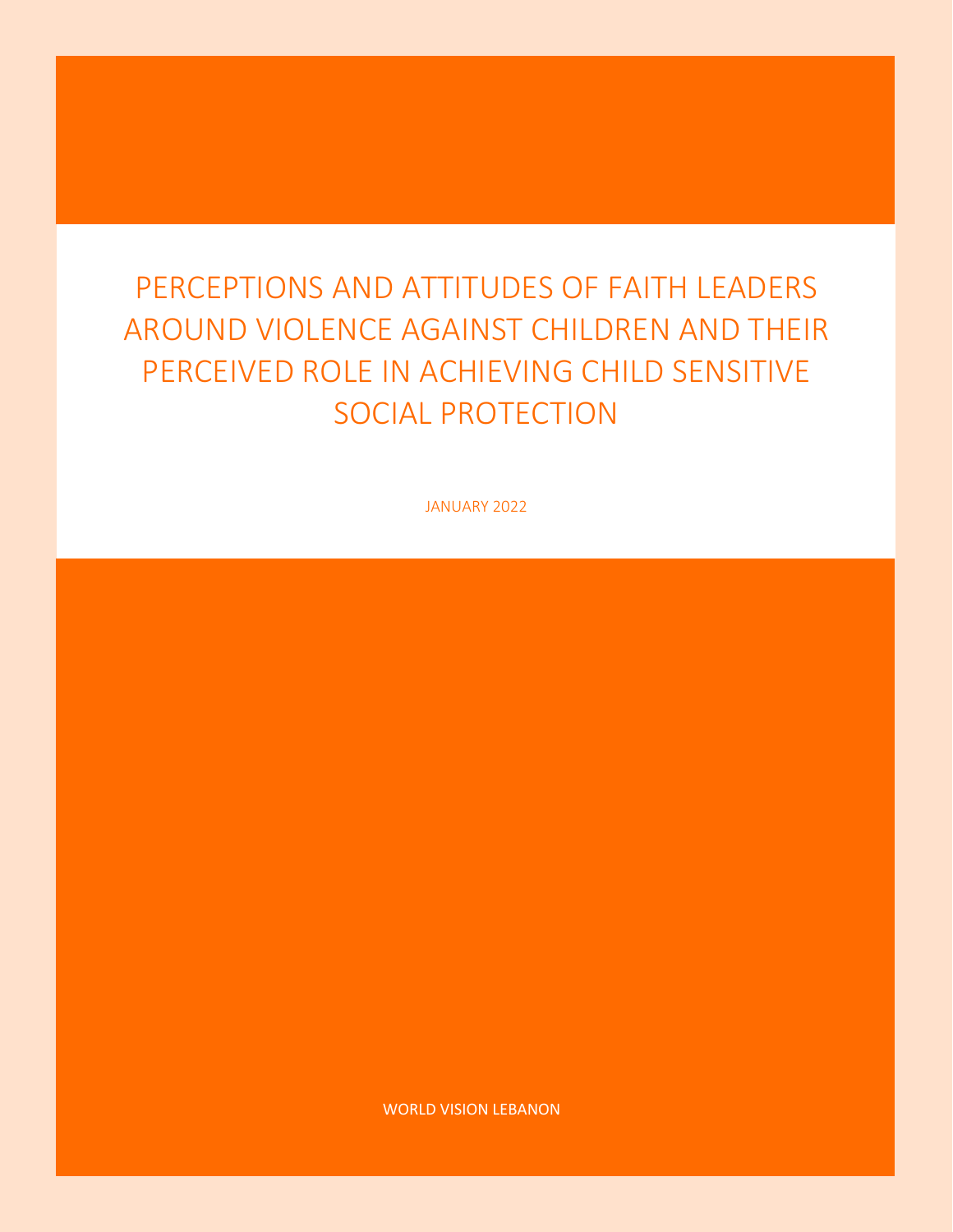# <span id="page-1-0"></span>Table of Contents

| Theme 1: Decoding perceptions: perceptions and attitudes of faith leaders around VAC, sex-based        |  |
|--------------------------------------------------------------------------------------------------------|--|
|                                                                                                        |  |
| Sub-theme 1.1: Definition of VAC and its variation by children's sex (sex-based discrimination in      |  |
| Sub-theme 1.2: VAC in child disciplining and its variation by children's sex (sex-based                |  |
| Theme 2: Perception of faith leaders on the prevalence VAC and sex-based discrimination in violence    |  |
| Sub-theme 2.1: Perception of faith leaders on the prevalence VAC and sex-based discrimination in       |  |
|                                                                                                        |  |
| Theme 3: Role of Faith and Faith Leaders in preventing VAC including sex-based discrimination in       |  |
| Sub-theme 3.1: Perception of religion's role in addressing VAC and the applicability of this role.  17 |  |
|                                                                                                        |  |
| Theme 4: Cultural norms in VAC and their variation by children's sex (sex-based discrimination) 18     |  |
| Sub-theme 4.1: Faith leader's perception on the existence of cultural norms promoting VAC 18           |  |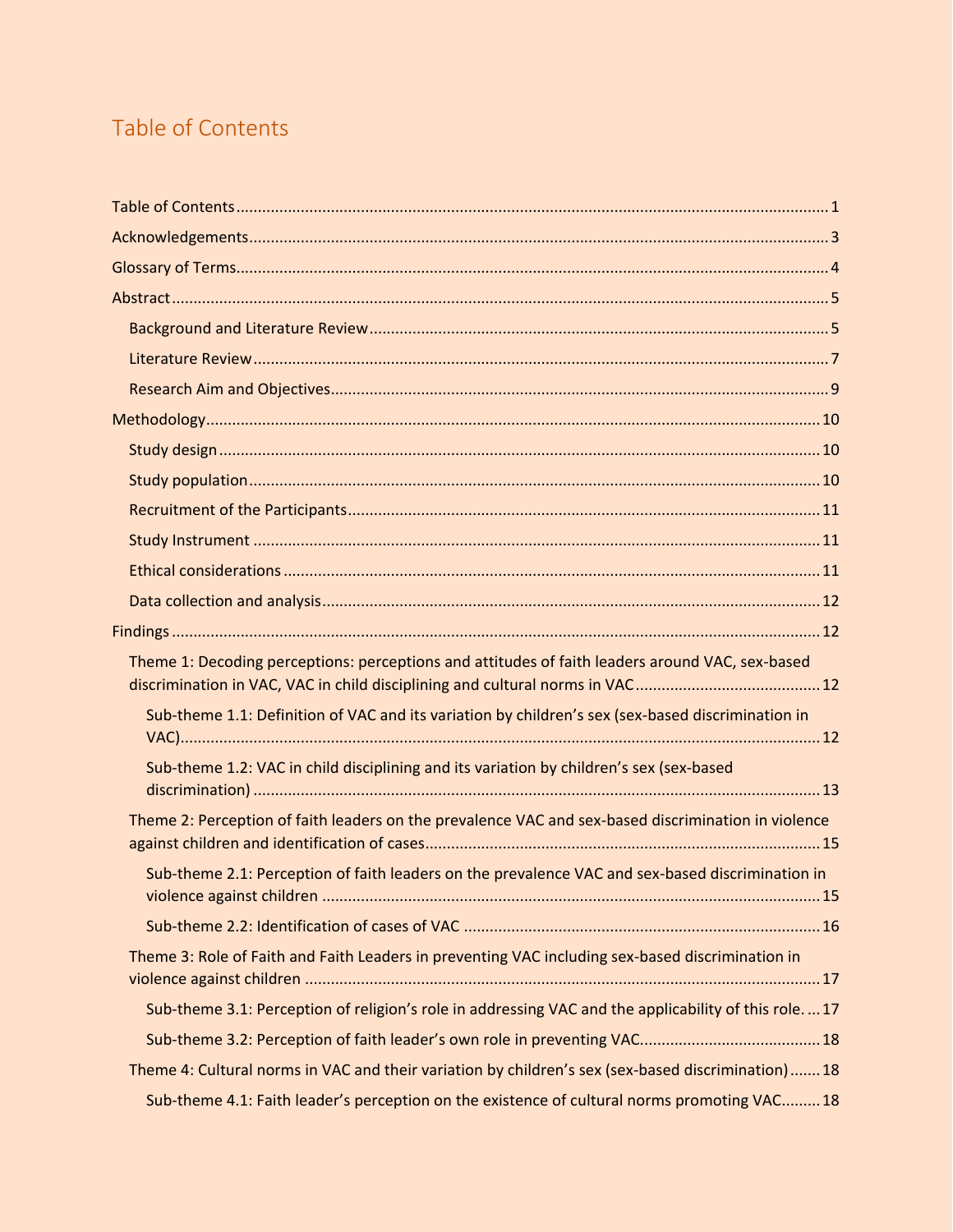| Theme 5: Faith leaders' perception of religious courts and their decisions: Are the decisions child and |
|---------------------------------------------------------------------------------------------------------|
| Sub-theme 5.1: Faith leader's perception of the decision making process in religious courts 20          |
|                                                                                                         |
|                                                                                                         |
|                                                                                                         |
|                                                                                                         |
| Appendix 1: English and Arabic Versions of the in-depth interview guide with faith leaders 31           |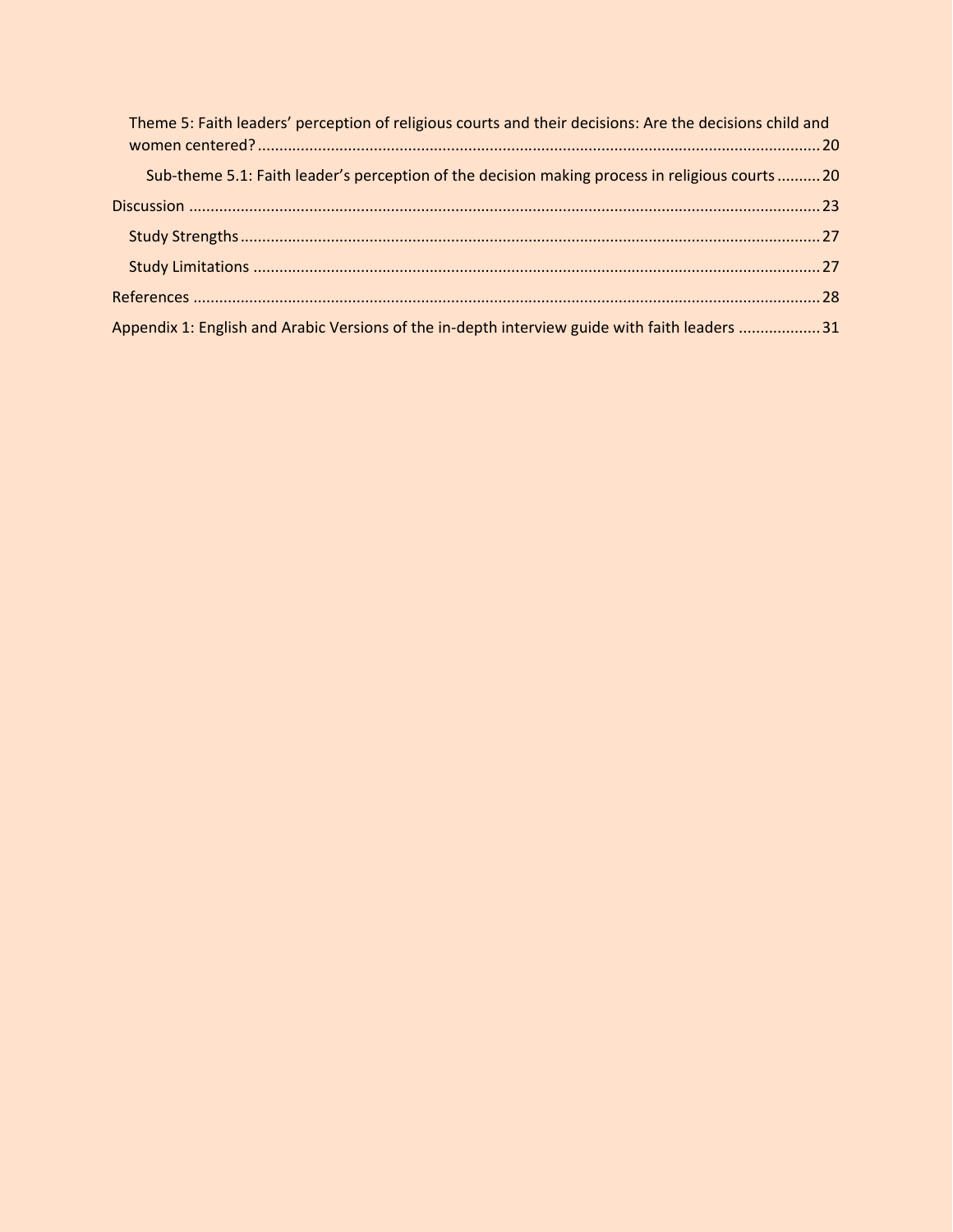# <span id="page-3-0"></span>Acknowledgements

This report is based on a research study conducted by World Vision in Lebanon (WVL)'s – Monitoring, Evaluation, Accountability and Learning (MEAL) department.

The lead author is Ms. Sarah Ghazarian (WVL/Research and Data Analyst).

The author would like to acknowledge the key contributions and valuable technical support from:

Ms. Grace El Asmar (WVL/ MEAL Manager)

Ms. Joelle Semaan (WVL/PDQ Director)

Mr. Mike Kirakossian (WVL/Child Protection Technical Specialist)

Ms. Arsho Tenbelian (WVL/Faith in Development Coordinator)

Profound gratitude is extended to Ms. Arsho Tenbelian (WVL/ Faith in Development Coordinator) for her contribution in the data collection.

Finally, WVL offers gratitude to the participating faith leaders and all those who made this endeavour possible.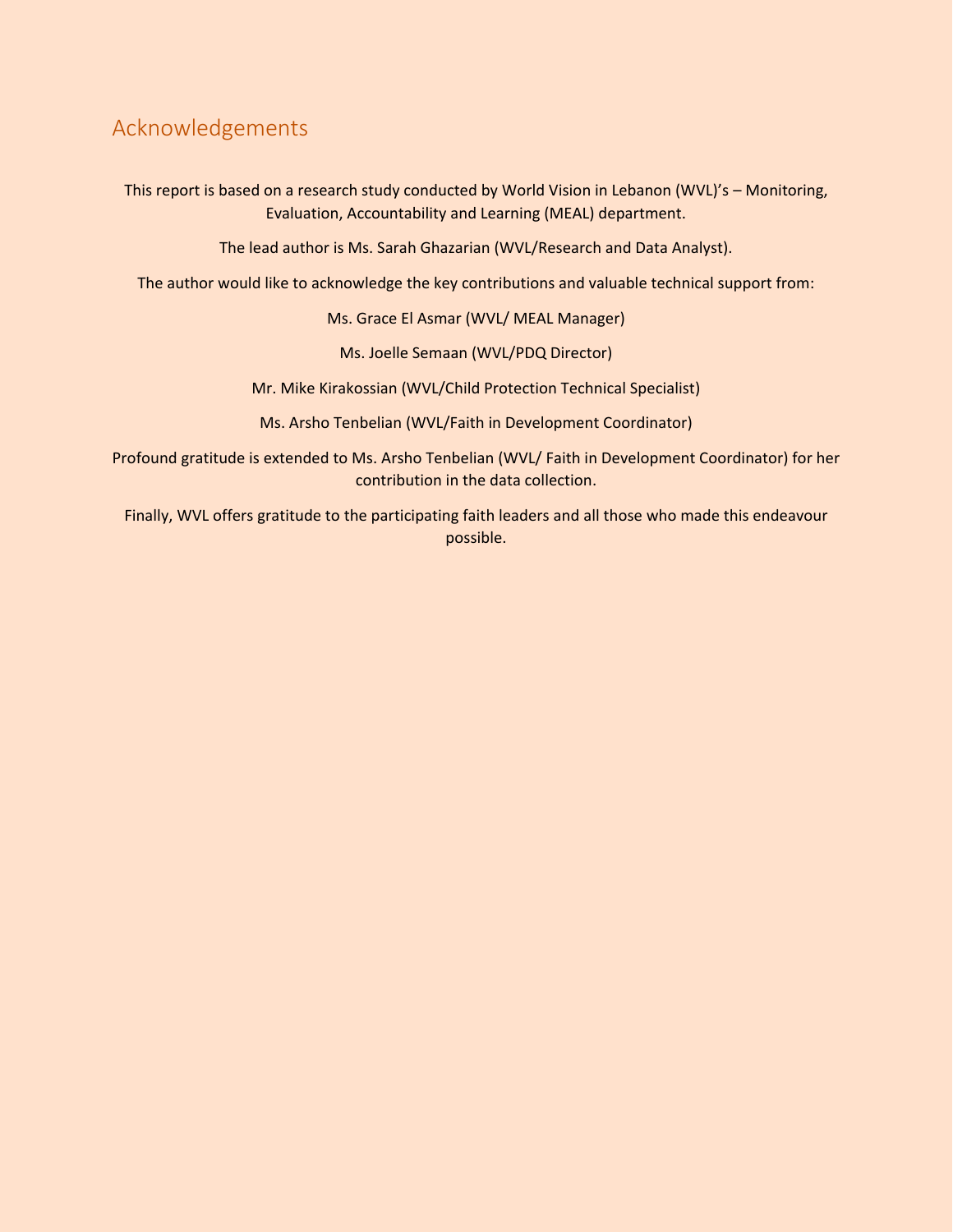# <span id="page-4-0"></span>Glossary of Terms

| <b>BML</b>    | <b>Beirut and Mount Lebanon</b>                        |
|---------------|--------------------------------------------------------|
| <b>CP</b>     | <b>Child Protection</b>                                |
| <b>CRC</b>    | Convention on the Rights of the Child                  |
| <b>FBO</b>    | <b>Faith Based Organization</b>                        |
| FL.           | <b>Faith Leader</b>                                    |
| <b>MVS</b>    | <b>Maximum Variation Sampling</b>                      |
| <b>UN</b>     | <b>United Nations</b>                                  |
| <b>UNICEF</b> | United Nations International Children's Emergency Fund |
| <b>VAC</b>    | Violence Against Children                              |
| <b>VAW</b>    | <b>Violence Against Women</b>                          |
| <b>VCD</b>    | <b>Violent Child Discipline</b>                        |
| <b>WHO</b>    | <b>World Health Organization</b>                       |
| <b>WVL</b>    | World Vision in Lebanon                                |
|               |                                                        |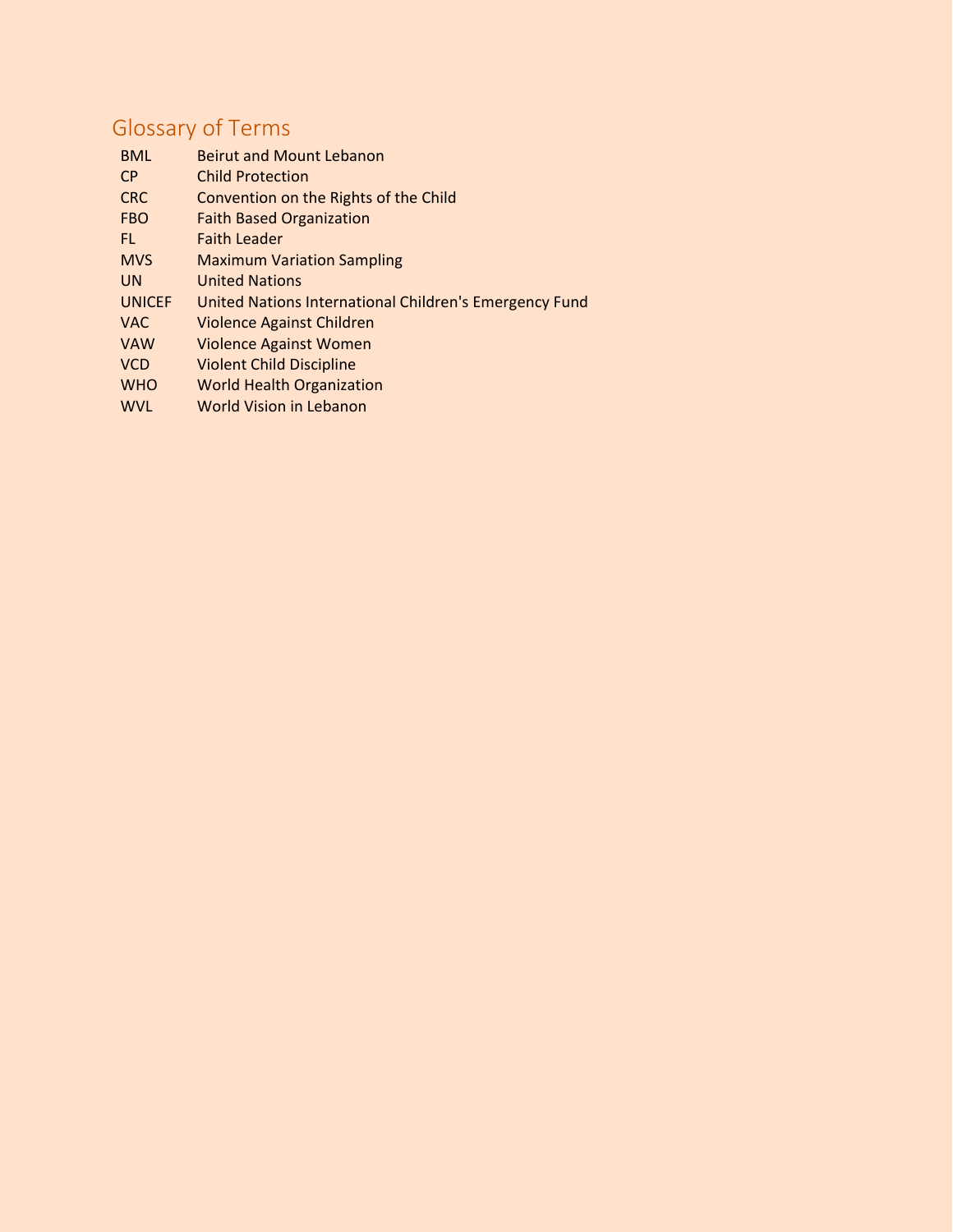### <span id="page-5-1"></span><span id="page-5-0"></span>Abstract

Childhood is tenably the most vulnerable period due to children's inability to exercise full autonomy and dependence on adults which dictated the tailoring of specific rights to protect them. In spite of the numerous international and regional treaties that protect children's rights, violence against children remains ubiquitous. However, preventing and responding to violence against children requires systematically addressing risk and protective factors at all four interrelated levels of risk (individual, relationship, community, society) and the socio-ecological model. Evidence shows faith leaders play a very influential role in changing beliefs, attitudes, and practices that undermine child protection but they can also be used for perpetuating, justifying, or hiding harmful traditional practices. Given the faith leader's cogent and weighty role at the community level and at the juridical level in Lebanon, this role can be leveraged on as a catalyst of change in their societies. Leveraging on this role should be conditioned by understanding faith leaders' knowledge, stances and views on child protection to ensure they serve as effective advocates.

The study aimed at understanding the perceptions and attitudes of faith leaders around Violence against children and their perceived role in achieving Child Sensitive Social Protection. Moreover, the study sought to explore perceptions around violent child discipline (VCD) specifically and to examine the role of faith leaders and FBOs in preventing violence against children including violent child discipline and sex-based discrimination in violence both inside and outside the home.

To address the research questions, the study team used a qualitative cross-sectional, deductive directed content analysis design with a latent approach to assess the perceptions of faith leaders. The study team used in-depth interviews for the data collection. The target population of the research were faith leaders and Faith Based Organization (FBO) members from both religions; Muslim and Christian, residing in North Lebanon and Beirut and Mount Lebanon (BML). The study team adopted a blend of non-probability purposive maximum variation sampling (MVS) and convenience sampling for the recruitment of study participants. Participants have been identified through World Vision Lebanon's (WVL) faith and development sector. Data were collected using in-depth interviews with 18 faith leaders out of an originally planned 20.

Faith leaders from the different religions in Lebanon were aware of and defined VAC similarly mentioning that it can take many forms including physical, emotional, verbal, psychological and sexual. The majority affirmed that sex-based discrimination in general exists in the society and they linked it to examples of different violations of child rights based on the child's sex including child marriage, child labour, begging and education. The variation in disciplining methods among parents and the adoption of some parents of unhealthy ways comprising violence was affirmed by the faith leaders. Unhealthy disciplining practices were attributed to the inter-generational nature of violence and social and cultural acceptance of these practices. Around one third of the faith leaders interviewed mentioned that violence in some cases is needed reflecting a misconception about the faith leader's understanding of fundamental child rights and VAC. Faith leaders agreed on the presence of VAC in the society with the exception of one who mentioned that there is no violence in the diocese which he serves in where he had not noticed or heard about any case though evidence and figures around VAC in Lebanon strongly suggest a surge in VAC cases. A gap in gatekeeping and child protection case management was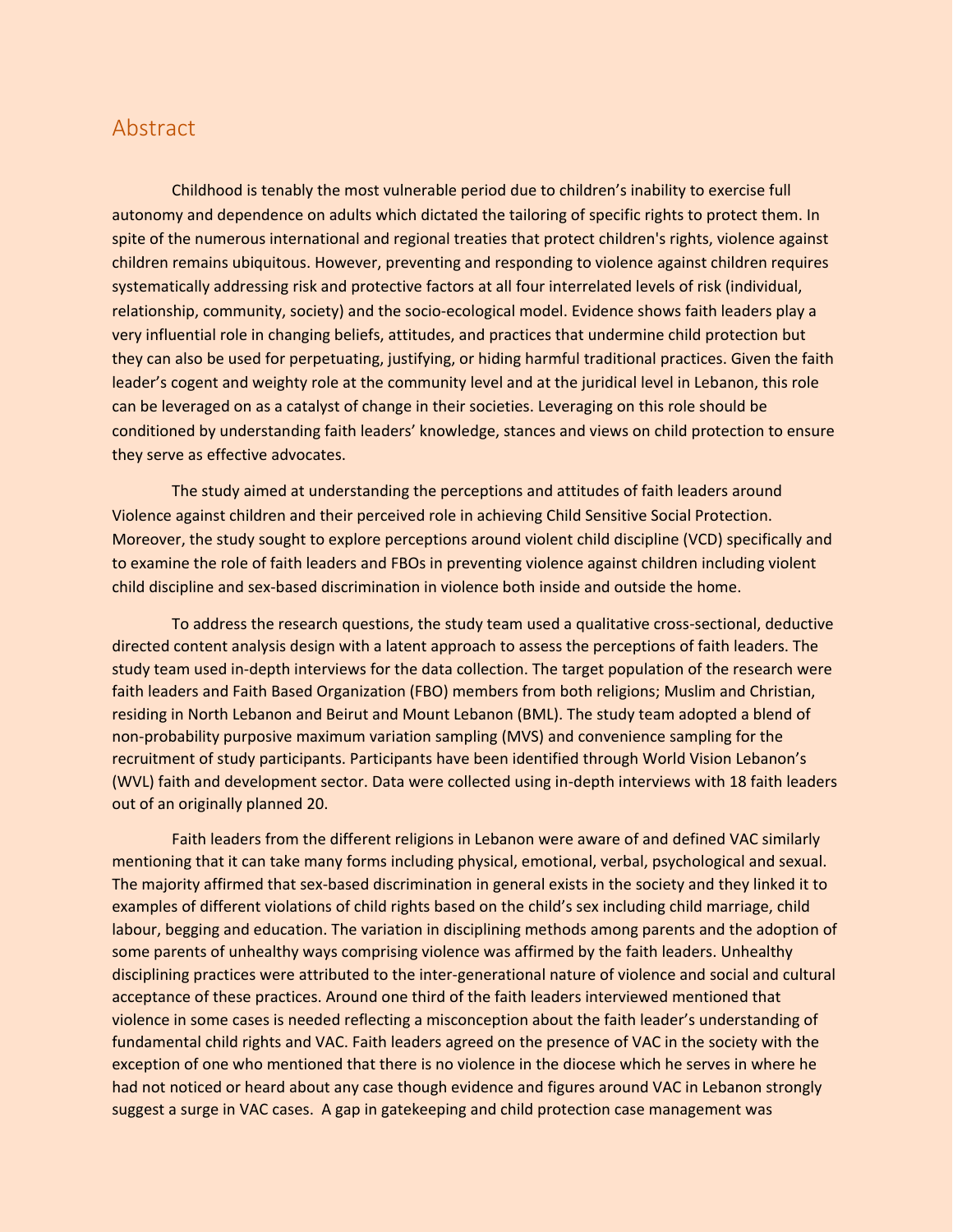highlighted as referring cases to specialized services or being connected to any formal or informal Child protection (CP) systems used to coordinate referrals was not mentioned by any of the faith leaders. The study highlighted gaps in the laws which are meant for the protection of children and juveniles; these laws do not explicitly prohibit all corporal or degrading forms of punishment for children. A lion's share of the interviewed faith leaders agreed that the religious courts' decisions are usually against the best interest of the child and women due to several causes of which patriarchy entrenched in the society and nepotism, emotional blackmailing/extortion between the separating couple and bribery.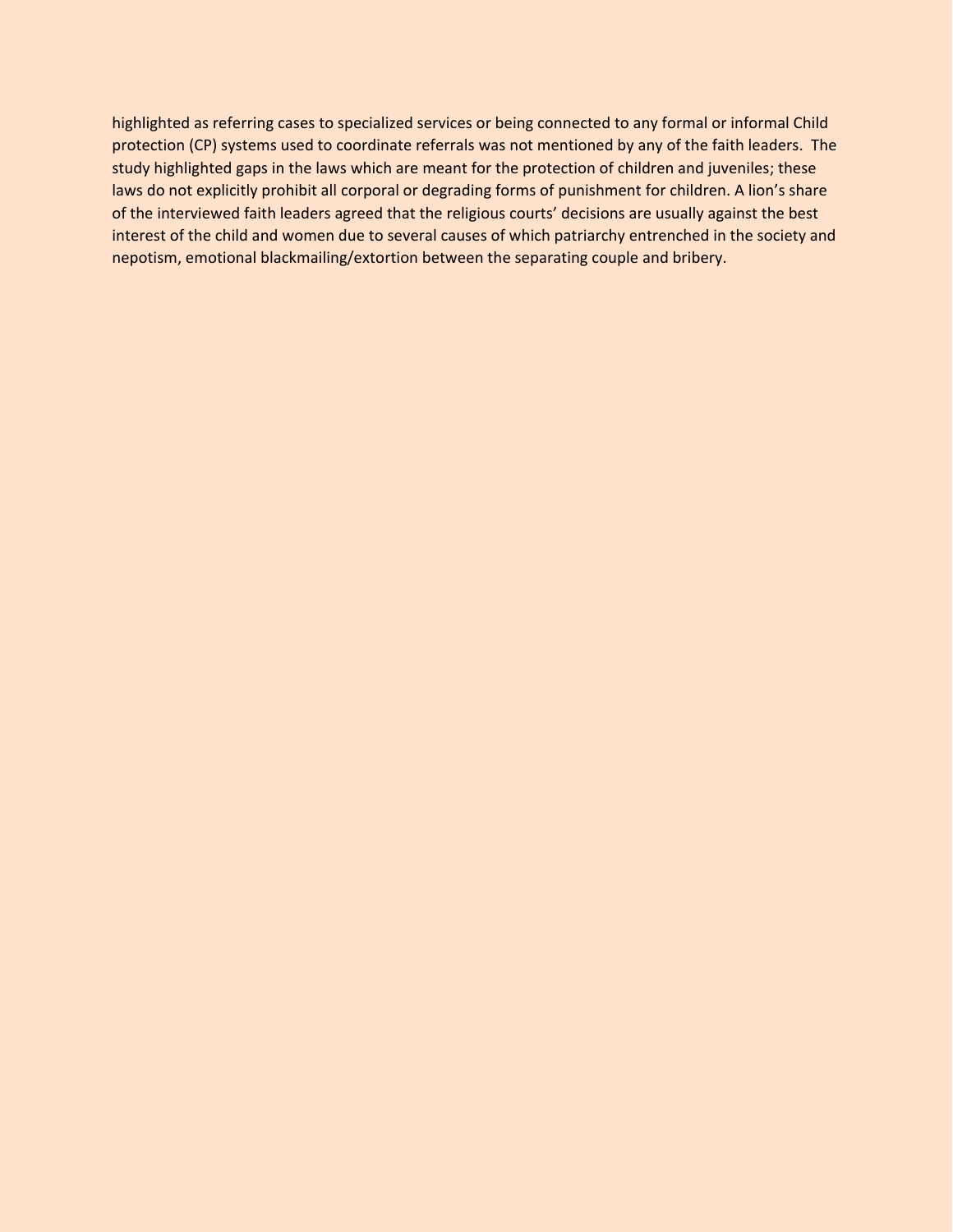# Background and Literature Review

#### <span id="page-7-0"></span>Literature Review

Examining a human's lifetime, childhood is tenably the most vulnerable period. Given the developmental capacity at childhood, children are highly dependent on others to satisfy their basic needs, including protection, and hence are unable to exercise full autonomy which makes them particularly and inherently vulnerable (Bagattini, 2019; Brown, 2011; Insan Assosciation, 2014; Jopling & Vincent, 2016; OECD, 2019; Schweiger, 2019). This is, of course, true for other stages of life such as late adulthood. The only distinction is that elderly people, though not able to care for themselves, are however in principle entitled to choose the persons that care for them and therefore are not dependent in the same way as children are (Bagattini, 2019). This being said, children are more vulnerable than other people because of their young age and dependence on adults and this dictated the tailoring of specific rights to protect them (Child Rights International Network, n.d.; OECD, 2019). Further, some children are especially more vulnerable due to violations of their rights that can take many forms of which one of the most common is being subjected to violence.

Albeit there is no international consensus on the definition of violence against children (VAC), it has been described as having many faces and forms including but not restricted to physical violence or mental violence, injury and abuse, neglect or negligent treatment, maltreatment or exploitation, including sexual abuse(UNICEF Lebanon, n.d.). Violence against children can happen everywhere. It can occur in community spaces and even in places that should be havens for children and the so-called "circle of trust" such as the school, the family or in residential institutions. Children's first interactions mostly occur at home, and therefore it's important for homes to be positive, nurturing and loving environments. Violence against children occurs in places that should be havens for children, such as the school, the family or in residential institutions thus, the so-called "circle of trust". Although some forms of violence pointed up through extensive media coverage, often violence is shrouded in secrecy where many forms of it are more insidious and less easily identifiable like maternal or paternal sexual abuse of children below 3 (UNICEF Lebanon, n.d.; WHO, 2020).

Violence against children has many adverse consequences which vary according to its nature and severity. A number of studies have focused on the intergenerational nature of violence; the likelihood of becoming future victims and of acting themselves violently as adults increases when children experience violence (Pinhero, 2006; UNICEF Lebanon, n.d.). Exposure to violence at an early age is associated with brain development impairment and a range of mental health problems (UNICEF Lebanon, n.d.). Violence is detrimental leading to acute and long-term problems for children's physical, sexual and reproductive health as well as their psychological well-being (Pinhero, 2006; UNICEF Lebanon, n.d.; WHO, 2020).

Regardless of an agreed upon definition, violence against children is a human rights violation according to the 19th Article of the 1989 United Nations Convention on the Rights of the Child (CRC) that outlines the fundamental rights of children. (UN, 2020). Preventing violence against children emerged as a priority concern and throughout the years there was a fortification of effort in this direction of which a big share were legislative on many levels including global. In spite of the numerous international and regional treaties that protect children's rights, violence against children remains ubiquitous. However,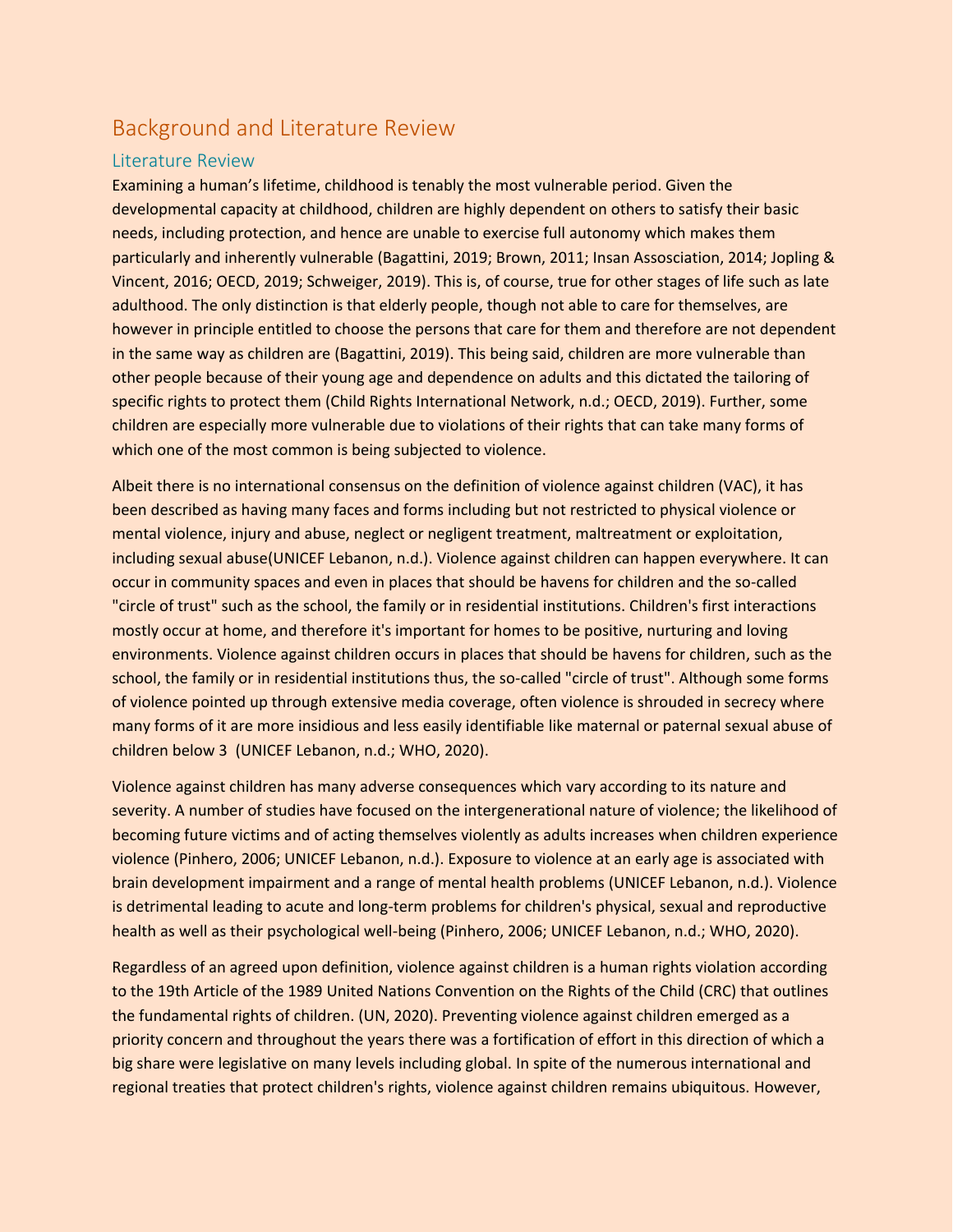preventing and responding to violence against children requires systematically addressing risk and protective factors at all four interrelated levels of risk (individual, relationship, community, society) and the socio-ecological model. This being said, a part of addressing violence against children includes a significant shift at the societal level in norms regarding what can be considered as acceptable practices (UNICEF Lebanon, n.d.) which is also highlighted as one of the seven strategies of the evidence-based technical package called *"INSPIRE: Seven strategies for ending violence against children"* developed by the WHO in collaboration with 10 international agencies (WHO, 2016). Evidence shows that faith leaders and communities play a critical role in shaping community norms and catalysing shifts in behaviours and attitudes that can ensure child safeguarding (Arigatou International, 2019; Faith and Positive Change for Children Families and Communities (FPCC), n.d.; Joint Learning Initiative on Faith and Local Communities, 2019; Queen Margaret University & World Vision, n.d.; UN, 2021b). There has been a growing consensus in developmental field on the involvement of faith communities in addressing violence against children given their moral authority in many communities and their trusted relationships with the community members. The aforementioned factors highlight the very influential role of faith communities in changing beliefs, attitudes, and practices that undermine child protection (Jailobaeva et al., 2021; Palm & Eyber, 2019; Wilkinson et al., 2019). Conversely, faith leaders can also be used for perpetuating, justifying, or hiding harmful traditional practices, gender inequity and violence against children (Jailobaeva et al., 2021; Wilkinson et al., 2019). Therefore, leveraging on the engagement of faith leaders and communities in child protection must be framed by effective communication between these actors and other stakeholders (Jailobaeva et al., 2021).

Globally, it is estimated that up to 1 billion children experience some form of violence every year (UN, 2021a). Worldwide, more than 25% admit to believing physical punishment as a form of discipline (UNICEF Lebanon, n.d.). These figures were worsened by the onset of the COVID-19 pandemic, where figures of violence against children were exacerbated (UN, 2021a). Lebanon is no exception when it comes to the challenges faced by children worldwide. According to a 2018 Knowledge, Attitude and Practice Study, published by UNICEF and the Government of Lebanon; 27% of the participants found verbal violence to be a useful discipline method for children, while 15% of physical abuse to be a useful discipline method (UNICEF Lebanon, 2017). Additionally, a study conducted by World Vision in Lebanon Results showed that 15.2% of parents reported being undecided about the belief that the only way to discipline a child is to beat them and 17.3% agreed that their parents used to beat them and they are currently very well. Furthermore, the study also highlighted the previously discussed inter-generational nature of violence where the results revealed that parents exposed to violence during their childhood were 111% more likely to resort to violence with their children (World Vision, 2019). Evidence from the literature suggests that some parents who practice violent child discipline (VCD) justify it based on their misinterpretation of religious texts.

Since 2019, Lebanon is staggering from the impact of a spiralling economic crisis, political turmoil, the COVID-19 pandemic, and the aftermath of the August 2020 Beirut Port explosions. This has caused abuse against children to soar and is putting one in every two children at risk of violence. The number of child abuse and exploitation cases handled by UNICEF and partners surged by almost half 44 per cent between October 2020 and October 2021. Families are increasingly resorting to dangerous coping measures including child labour or child marriage to help make ends meet. An increment in the cases of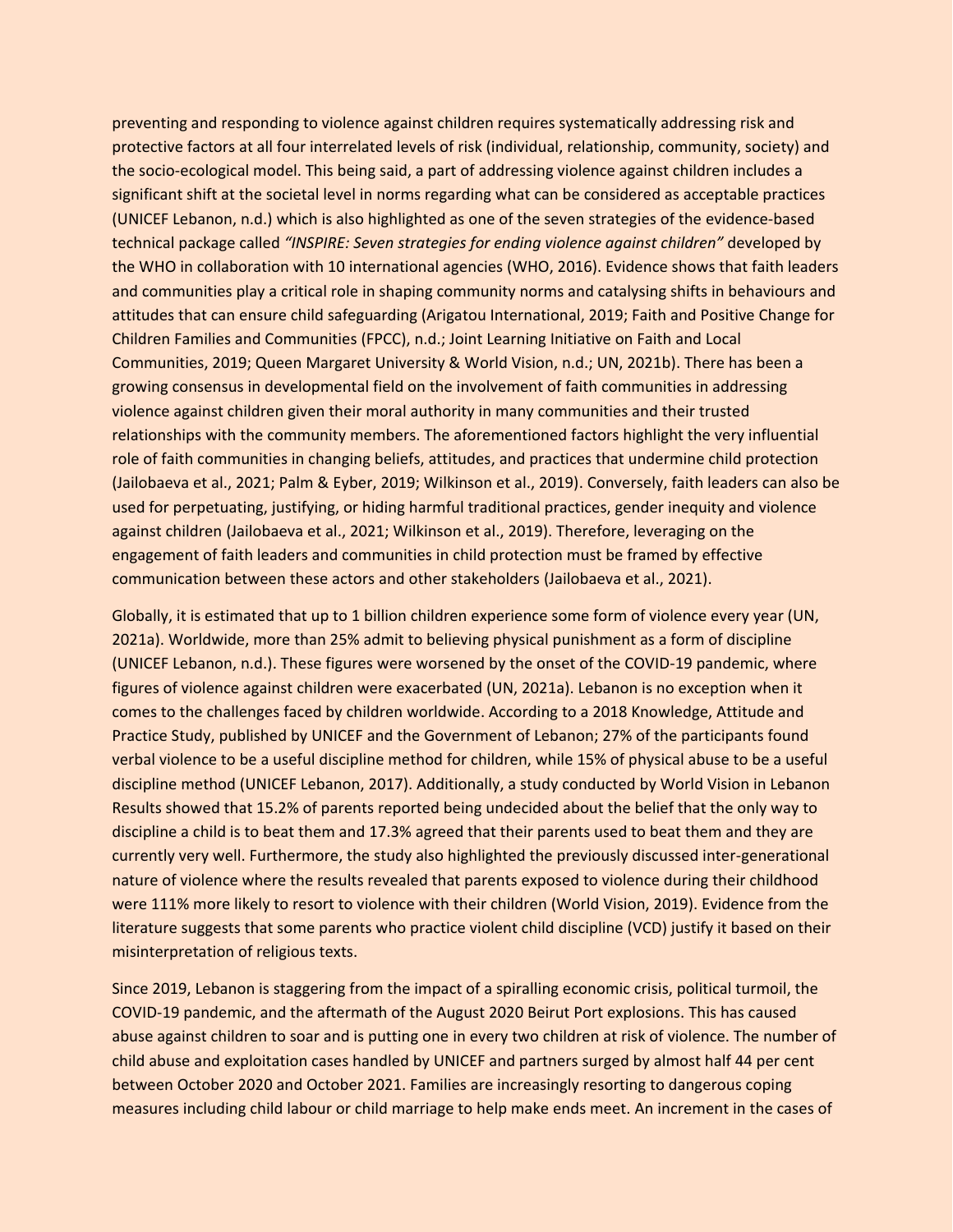domestic violence against women and girls was also reported (Dib, n.d.; UN, 2021c; UNFPA & UN Women, 2020; UNICEF Lebanon, 2021).

Lebanon ratified the Convention on the Rights of the Child in 1991 and later in 2004 became party to the Optional Protocol on the Sale of Children, Child Prostitution and Child Pornography (Insan Assosciation, 2014; OHCHR, n.d.) however safeguarding was characterized with a weak legal framework that does not guarantee comprehensive child protection due to the presence of many gaps . Also from a juridical lens, a distinctive feature of Lebanon's social structure is its varied religious composition. Laws vary by different religions where there is different personal status legislation for each religion and sect (Gale, 2021; Henley, 2018). Hence religious courts may influence the functioning of child protection mechanisms may be influenced by religious courts and the legal system in Lebanon allows religious communities judicial autonomy on custody and maintenance issues. Concerns were raised in terms of custody settlements and the decision granting custody of the child to the father based on the child's age rather than on a best interest determination. Also, these concerns included decisions of deprivation of mothers, who remarry, from their child's custody under the claims of not showing 'true dedication to the moral dictates of their religion' as per some religious courts (Gale, 2021). In Lebanon, religion plays a significant role in people's lives making it a potential catalyst of transformation for the entire society. Through multiple declarations and meetings, faith leaders have affirmed and endorsed their role in the prevention of violence against children (Consortium on Nurturing Values and Spirituality in Early Childhood for the Prevention of Violence, n.d.). Therefore, given the faith leader's cogent and weighty role at the community level and at the juridical level in Lebanon, this role can be leveraged on as a catalyst of change in their societies. Evidence from partnering with local religious leaders to empower them to effectively respond to key social issues, work to alleviate the conditions that impede the safety and protection of children has shown positive personal transformations in faith leaders related to the protection of children and its relationship with the religious ministry (Consortium on Nurturing Values and Spirituality in Early Childhood for the Prevention of Violence, n.d.; Jailobaeva et al., 2021). Religious leaders can help communities see the common ground between rights and religion by deepening their understanding of children's rights (Arigatou International, 2019). Therefore, leveraging on the role of faith communities should be conditioned by understanding their knowledge, stances and views on child protection and by effective communication between them and child protection actors to ensure they serve as effective advocates (Jailobaeva et al., 2021).

#### <span id="page-9-0"></span>Research Aim and Objectives

The study aimed at understanding the perceptions and attitudes of faith leaders around Violence against children and their perceived role in achieving Child Sensitive Social Protection (as per World Vision Lebanon's FY21-FY24 strategy). Moreover, the study sought to explore perceptions around violent child discipline (VCD) specifically and to examine the role of faith leaders and FBOs in preventing violence against children including violent child discipline and sex-based discrimination in violence both inside and outside the home. This will help WVL gain an understanding of these perceptions and potential influencing actions, which will shape future project activities and decisions on leveraging Faith Leaders'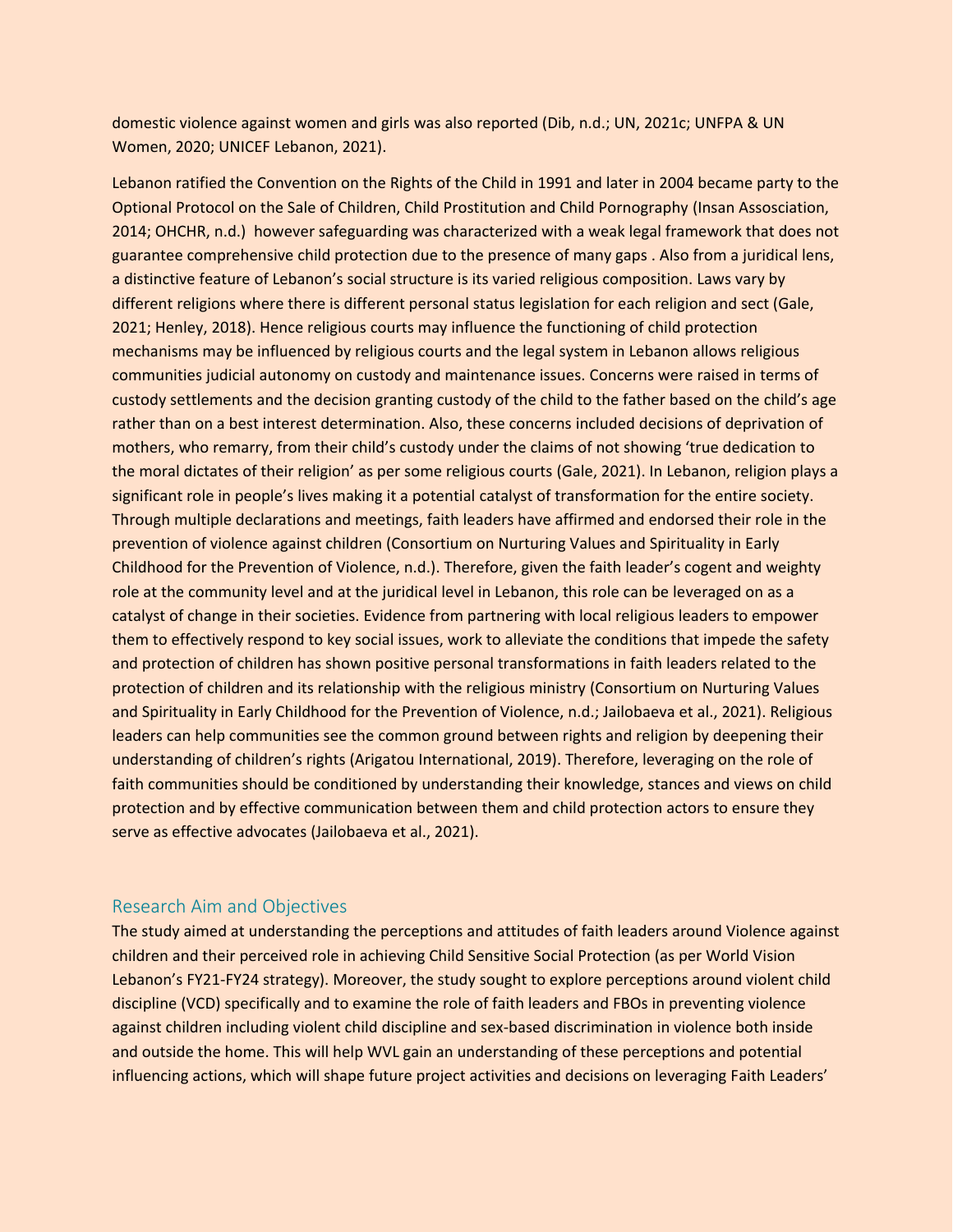(FL) and Faith Based Organizations' (FBO) behaviours in preventing violence against children and pertinent sex-based discrimination.

#### **Specific Objectives**

- 1. Examine the perception of faith leaders on the prevalence of sex-based discrimination in violence against children (inside and outside the house)
- 2. Explore the perceptions and attitudes of faith leaders around sex-based discrimination in violence against children (inside and outside the house)
- 3. Explore the perceived role of faith leaders in preventing sex-based discrimination in violence against children (inside and outside the house)
- 4. Understand better how to incorporate the role of faith leaders in CP programming in the context of Lebanon, with a focus on Violence Against Children
- 5. Understand how to design program supporting religious leaders making child and women centred decisions in religious courts

# <span id="page-10-0"></span>Methodology

#### <span id="page-10-1"></span>Study design

To address the research questions, the study team used a qualitative cross-sectional, deductive directed content analysis design with a latent approach to assess the perceptions of faith leaders. A qualitative approach was employed to allow for the exploration of complex ideologies and permitting for detailed depiction of perceptions and attitudes of faith leaders. By deductive directed design, the study team used predetermined categories that outlines themes informed by prior knowledge and research codes to guide the analysis of the data. The qualitative research method helped recognize experiences and views of all the participants. The study team used in-depth interviews for the data collection.

#### <span id="page-10-2"></span>Study population

The target population of the research were faith leaders and Faith Based Organization (FBO) members from both religions; Muslim and Christian, residing in North Lebanon and Beirut and Mount Lebanon (BML). Representatives from both religions and pertinent branching sects were recruited to ensure representativeness of different faiths. To encourage variability in responses and sex representativeness, participants of different sexes have been interviewed through the application of a female quota for the sample ensuring the inclusion female faith leaders. Although the study team planned for an initial number of 20 interviews, only 18 were conducted due to logistical constraints in the country during the time of data collection that included the spread of COVID-19, social instability and unavailability of fuel and electricity rooted in the economic crisis the country is subject to. The final study population is described in the table below.

| Sect/Denomination |                 | <b>Area</b> | <b>Sex</b> |
|-------------------|-----------------|-------------|------------|
|                   | <b>Maronite</b> | <b>BML</b>  | Male       |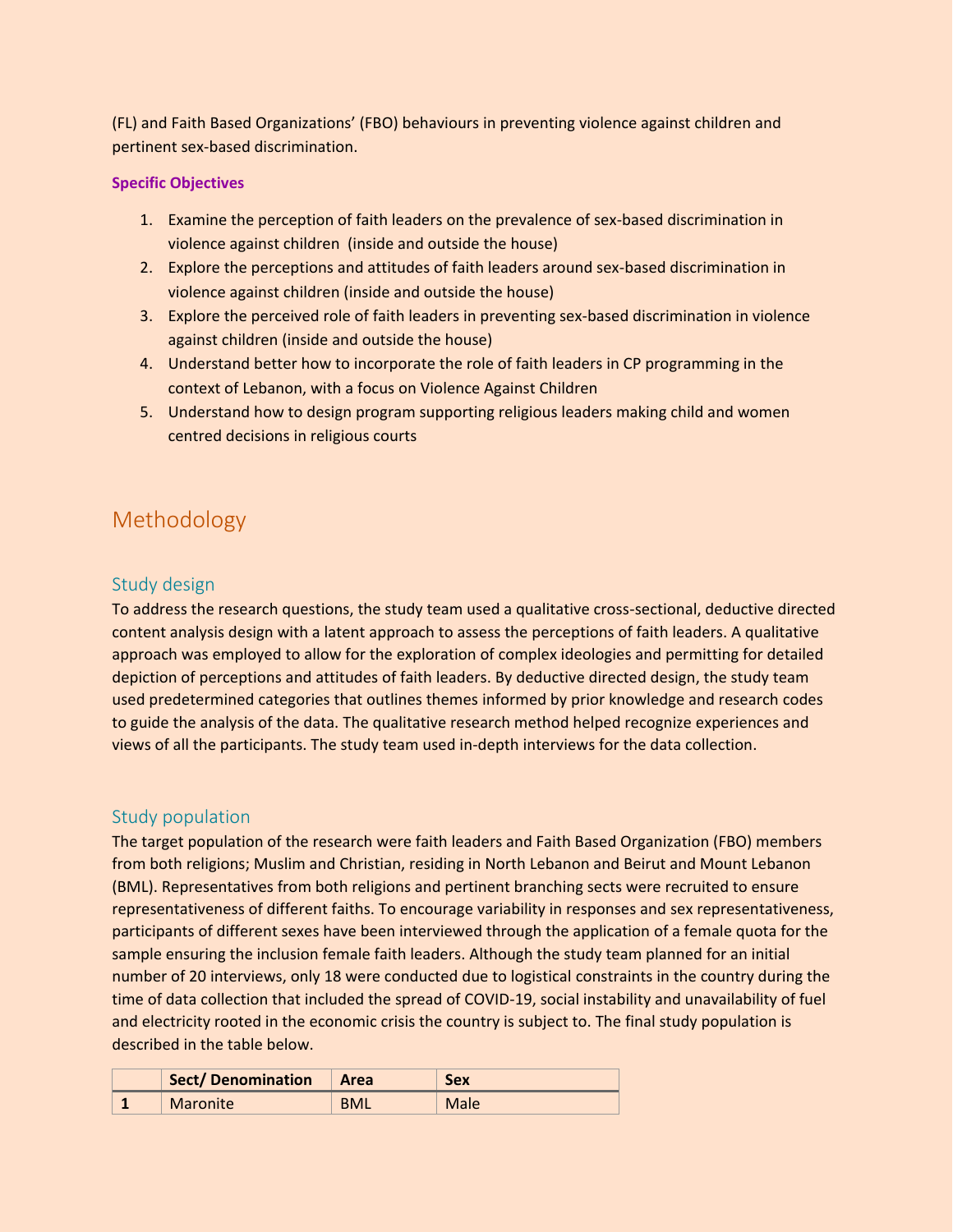| $\overline{2}$          | Catholic                 | <b>BML</b>   | Female |
|-------------------------|--------------------------|--------------|--------|
| 3                       | <b>Christian FBO</b>     | <b>BML</b>   | Female |
| 4                       | <b>Maronite</b>          | <b>BML</b>   | Male   |
| 5                       | Protestant               | <b>BML</b>   | Female |
| 6                       | Shiti                    | <b>BML</b>   | Male   |
| $\overline{\mathbf{z}}$ | <b>Armenian Orthodox</b> | <b>BML</b>   | Male   |
| 8                       | <b>Maronite</b>          | <b>BML</b>   | Female |
| 9                       | Sunni                    | <b>BML</b>   | Female |
| 10                      | Christian FBO*           | <b>BML</b>   | Male   |
| 11                      | Alawite                  | <b>North</b> | Male   |
| 12                      | <b>Roman Orthodox</b>    | <b>North</b> | Male   |
| 13                      | <b>Roman Catholic</b>    | <b>North</b> | Male   |
| 14                      | Sunni                    | <b>North</b> | Male   |
| 15                      | Protestant               | <b>North</b> | Female |
| 16                      | <b>Maronite</b>          | <b>North</b> | Male   |
| 17                      | <b>Armenian Orthodox</b> | <b>North</b> | Male   |
| 18                      | <b>Armenian Catholic</b> | <b>North</b> | Male   |
|                         |                          |              |        |

### <span id="page-11-0"></span>Recruitment of the Participants

The study team adopted a blend of non-probability purposive maximum variation sampling (MVS) and convenience sampling for the recruitment of study participants. Participants have been identified through World Vision Lebanon's (WVL) faith and development sector. The study team approached faith leaders in BML and North Lebanon to arrange the in-depth interviews.

#### <span id="page-11-1"></span>Study Instrument

The study team developed an interviewer facilitated semi-structured in-depth interview guide with open-ended questions for the interviews with the faith leaders. The semi structured guides ensure the expression of broader insights during the dialogue (DiCicco-Bloom & Crabtree, 2006). The overall structure of the interview guide was designed to cover all relevant topics of interest under the study (Appendix 1). The final version comprised a series of non-leading questions along with prompts and it targeted the following areas of interest:

- Part 1: Perception of faith leaders on the prevalence VAC and sex-based discrimination in violence against children.
- Part 2: Decoding perceptions: perceptions and attitudes of faith leaders around VAC and sexbased discrimination in violence against children.
- Part 3: Role of Faith and Faith Leaders in preventing VAC including sex-based discrimination in violence against children.
- Part 4: Religious leaders making child and women centred decisions in religious courts.

### <span id="page-11-2"></span>Ethical considerations

Ethical considerations of privacy, confidentiality and informed consent were taken into account while conducting the study; the respondents' confidentiality of shared information were ensured. The purpose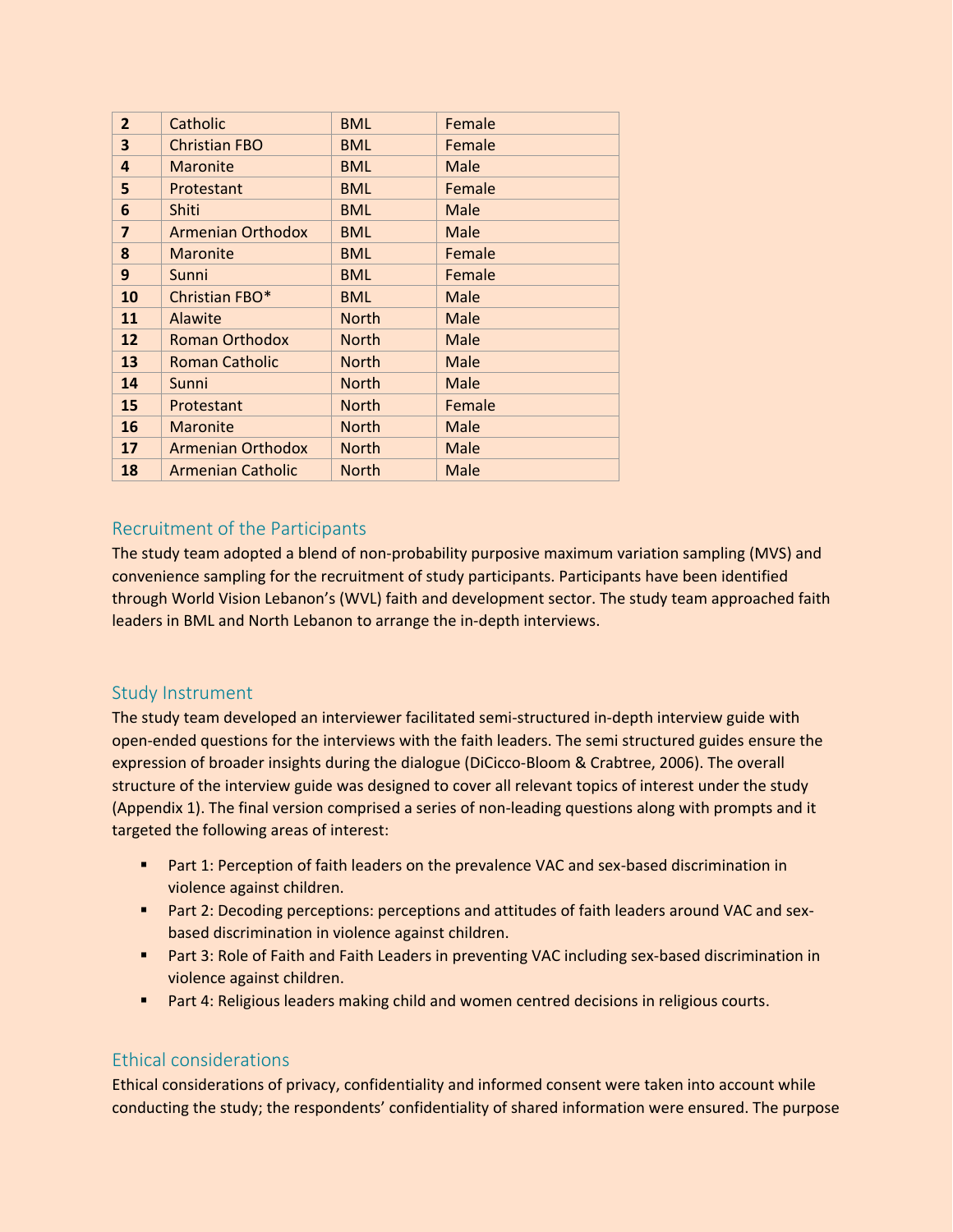of the research was explained to every participant. In addition, confidentiality was assured and each participant was informed that s/he was able to choose freely whether to participate or not in the study. Participants also understood that they had the right to skip any of the questions and withdraw from the study at any time. All participants provided informed oral consent and were included in the study only if they voluntarily agreed to participate.

### <span id="page-12-0"></span>Data collection and analysis

Data were collected using in-depth interviews with 18 faith leaders out of an originally planned 20. The participants were presented with the study purpose and only after obtaining their consent, the trained interviewer from the study team interviewed them accompanied by written note taking.

Data collection started in October 2021 and lasted for a month and a half.

The notes of individual interviews were gathered and codebook deductive thematic analysis with a latent approach was utilized. Textual data have been analysed manually and the interview text was divided into meaning units that were condensed into codes (Graneheim & Lundman, 2004). The units or segments reflected specific thoughts, attitudes and experiences. The analysis involved a back and forth movement between the whole and parts of the text and codes were abstracted into broader subthemes and themes based on pre-identified recurrent and unifying concepts according to the aim of the study. The rigor and trustworthiness of the study had been ensured through: 1) frequent debriefing sessions with technical team 2) appropriate background, qualifications and experience of the research team, as well as the technical team. In order to address dependability or reliability, the study included precise description of the research design and data collection process. Although only 18 interviews out of a planned 20 were conducted due to logistical constraints, the thematic saturation of data analysis was achieved after coding the 18 interview's textual data.

# <span id="page-12-1"></span>Findings

<span id="page-12-3"></span><span id="page-12-2"></span>Theme 1: Decoding perceptions: perceptions and attitudes of faith leaders around VAC, sex-based discrimination in VAC, VAC in child disciplining and cultural norms in VAC Sub-theme 1.1: Definition of VAC and its variation by children's sex (sex-based discrimination in VAC)

When defining VAC, the definition across the different faith leaders was analogous with its core relying predominantly on violence as maltreatment and harm to the child that can take many forms including physical, emotional, verbal, psychological and sexual. Some also stated that VAC can be portrayed in the form of neglect and curtailment of children's freedom including that of expression.

> *"Violence can be psychological, physical and verbal affecting the child's character. The child will always remember his past and will repeat the same in the future".*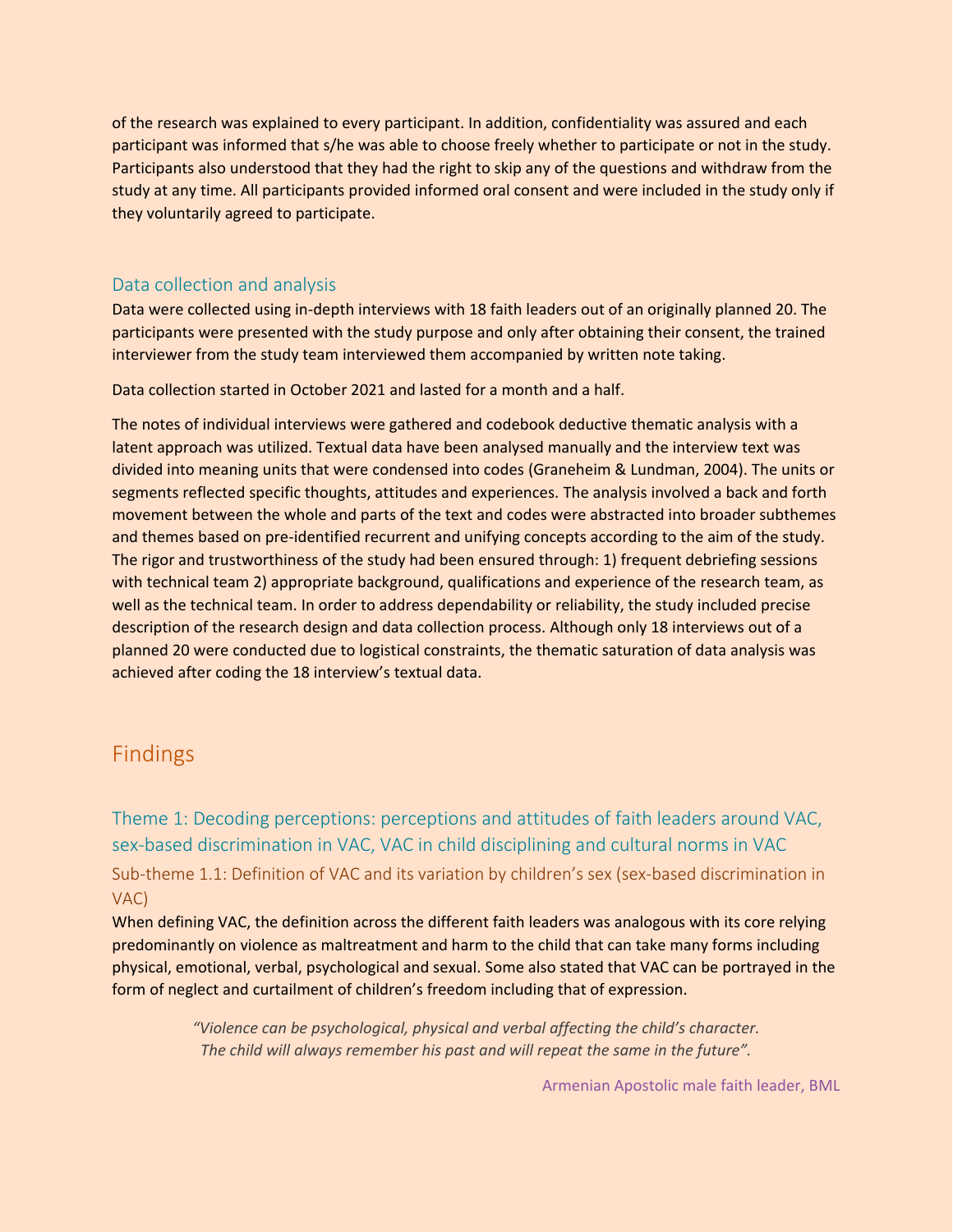In terms of discrimination, the majority of the interviewed faith leaders agreed that sex-based discrimination in general exists in the society. Some of the Christian faith leaders elaborated that their religion calls for equity between both sexes while acknowledging differences between sexes on the basis of awareness, behavior and physical features. They defined discrimination in general as bigotry and inequality in treatment between the two sexes based on prejudices and a few mentioned that this sort of discrimination is violence in itself. One Muslim faith leader also highlighted that his religion calls for equity between both sexes explaining in terms of inheritance where religion calls for equal inheritance between male and female children. While only a few touched on sex- based discrimination in VAC specifically, they linked it to examples of different violations of child rights based on the child's sex including child marriage, child labour, begging and education. It is noteworthy to mention that some Christian faith leaders, when defining VAC, associated it with abortion explaining that abortion is a form of VAC since according to Christianity it's a violation of the right to live and exist.

*"Types of violence against the child are verbal, physical and moral which lead to harming the child whether for a short or a long period. Violence may come as a response to the needs of the family. Violence is common for girls through early marriage, and for boys through forcing them to go to the street and beg, so they bear the responsibility that they must secure money for the family. This destroys the child's childhood."*

Protestant Female Faith Leader, BML

### <span id="page-13-0"></span>Sub-theme 1.2: VAC in child disciplining and its variation by children's sex (sex-based discrimination)

During the discussion on their understanding of parents' disciplining actions, all the faith leaders agreed that child disciplining is important but it must be in a conscious, positive, diplomatic and balanced manner in order to guide the child to be aware of and differentiate between right and wrong behaviors/actions. Some faith leaders, mentioned that parents should be educated on healthy child disciplining methods.

*"Parents must understand that all methods of dealing and discipline are permissible, provided that they are in a diplomatic manner through speech, awareness and good treatment…"*

#### Sunni male faith leader, BML

Awareness to differentiate between "the right and the wrong" laid at the core of the faith leaders' perception of child disciplining which, according to them, child discipline should be practiced by dialogue with the child and sometimes temporary deprivation from something he/she likes. When a child misbehaves, they should be talked to in order to exchange opinions, try to explain to the child why his/her behaviour was inappropriate or harmful and in return understand from the child their own reasoning.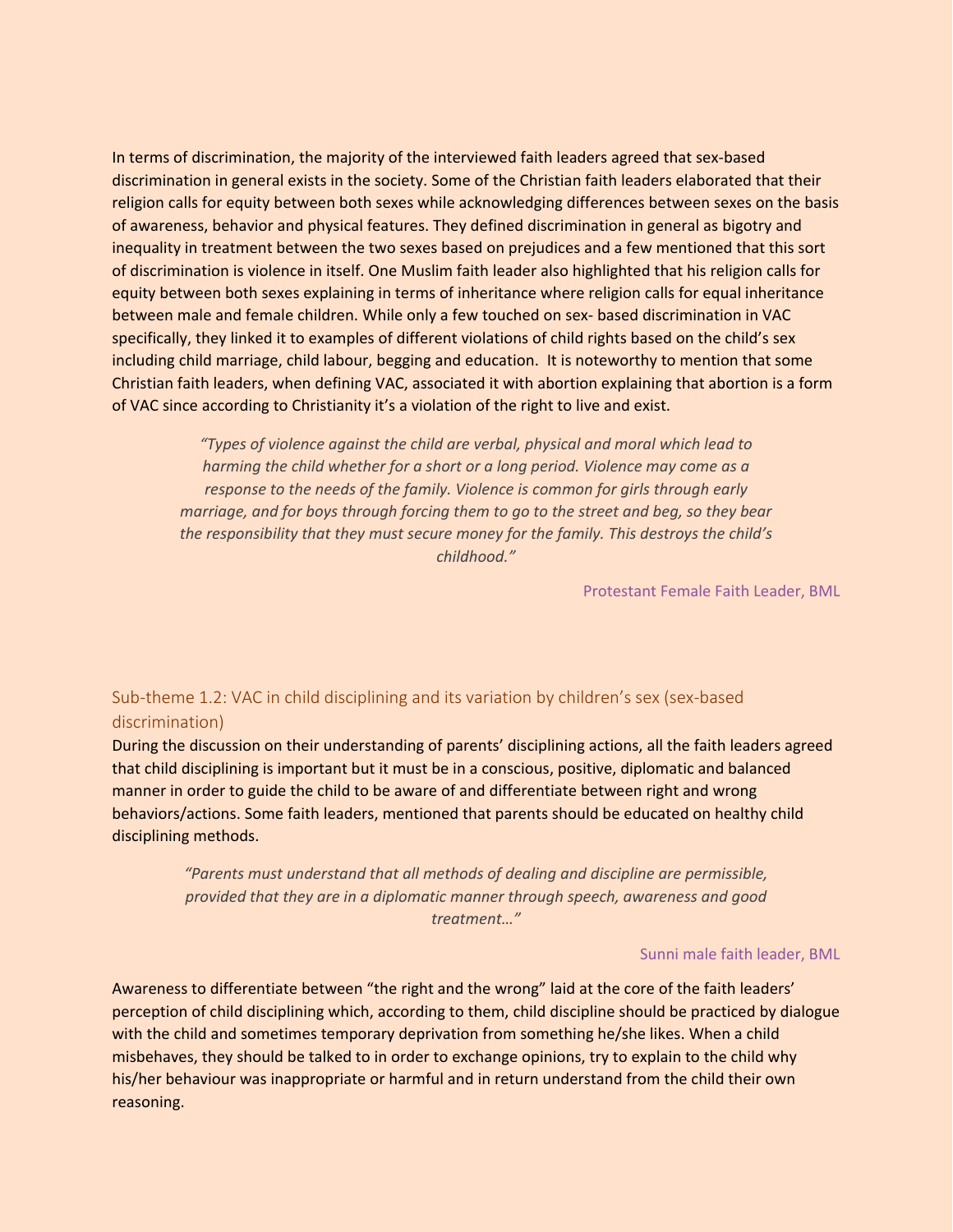All the faith leaders agreed that disciplining methods vary among parents where some tend to adopt negative parenting practices including violent threatening, severe deprivation and physical violence. Some faith leaders attributed these unhealthy and harmful disciplining practices to the way these parents have been disciplined in their own families; in other words, disciplining practices passed on from one generation to another. Other faith leaders attributed that to social and cultural acceptance and normalization of these unhealthy practices.

*"Spanking is a method of education in society: The child must be beaten to learn. There is a unique case where a child told me that he was beaten and he is happy with that because that's how he learned not to repeat the mistake. We find that beating is rooted even in the mentality of children as the means to learn or to distinguish right from wrong."*

#### Male Faith leader from Youth for Christ Christian FBO, BML

A lion's share of the interviewed faith leaders believed that the utilization of violence is not a disciplining approach and is not acceptable with the exception of one faith leader who explained that disciplining methods vary by the age of the child providing the relevant method for each age range as follows:

> *"From age 1-7 y.o.: Discipline by correct dialogue. From age 7-14 y.o.: teaching and guiding the child. Disciplining should be proportional to the age of the child and beating is acceptable but not brutally. From age 14-21 y.o.: Discussion between parent and child, I treat him like a friend."*

#### Sunni male faith leader, North Lebanon

The faith leaders who stated that violence is not an acceptable disciplining approach backed up their stances with explaining the negative consequences of violent discipline and that these consequences beat the purpose of disciplining. Some highlighted again the presence of violent practices in child disciplining with supporting examples they are aware of. It's noteworthy to mention that most of the examples on these violent disciplining methods were associated with fathers where the instances of violence described by the faith leaders were mainly those inflicted by fathers on their children.

As discussed above, all faith leaders reported that violence is not acceptable as a disciplining approach. However surprisingly, when probed on to what extent they think violent child disciplining is acceptable, there was a shift in some of the opinions where five out of the eighteen faith leaders interviewed mentioned that violence in some cases is needed. Moreover, three out of these five faith leaders mentioned that hitting children sometimes is essential but not brutally and conditioned that it does not cause harm. The remaining two mentioned respectively that violence is needed when other disciplinary methods do not work and that violence is needed conditioned that it is not physical.

> *"Beating is a necessity from time to time, but it should not lead to physical and psychological harm. The child must know why he is being punished so that he learns for the next time and knows the distinction between what is right and what is wrong…"*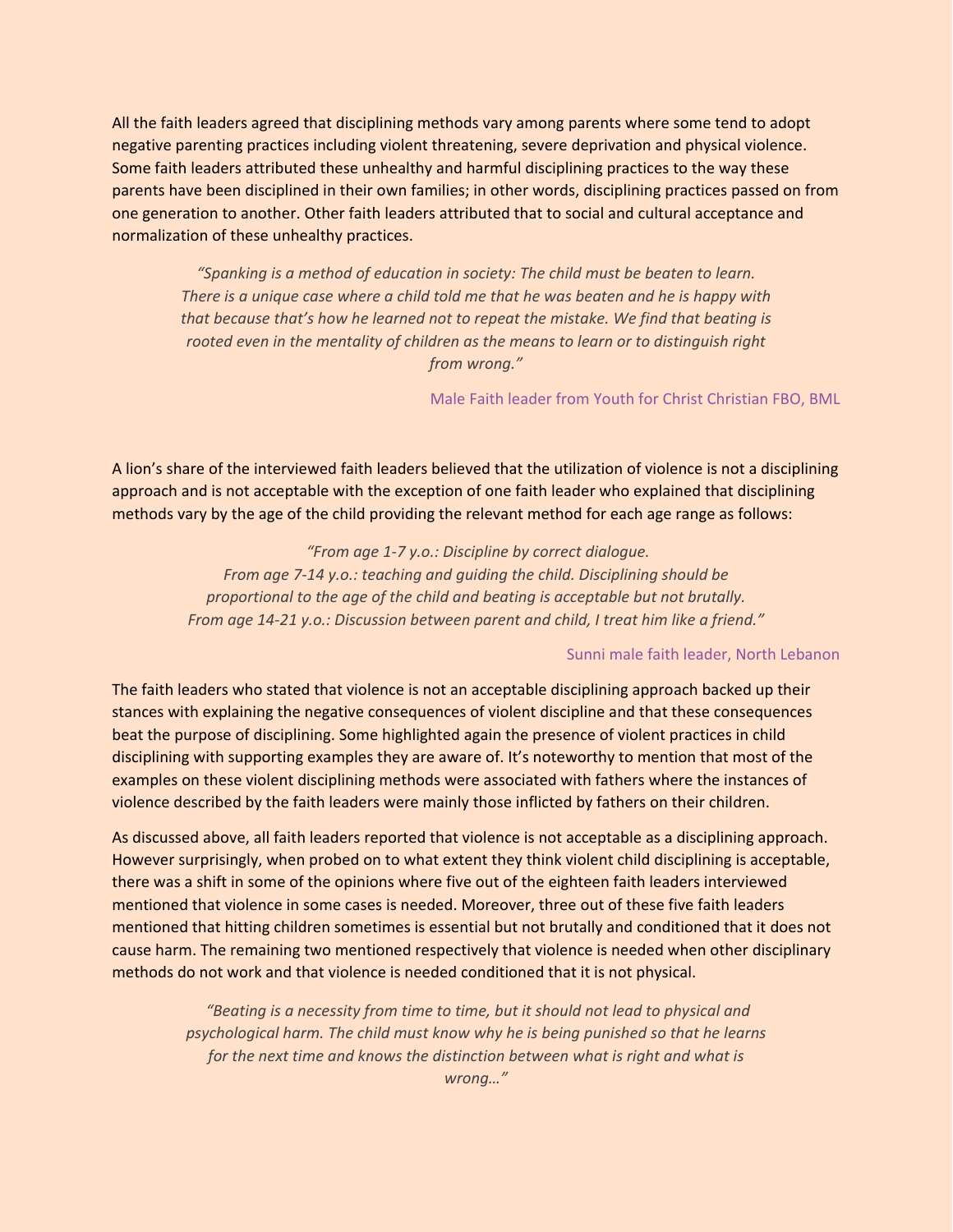#### Roman Catholic male faith leader, North Lebanon

In terms of differences in child disciplining methods applied to boys versus girls, those faith leaders who touched on this topic believed that disciplining should involve both sexes and there should be no differences based on the child's sex. However, some mentioned that differentiation in disciplining methods between girls and boys exist in the society and there were contradicting opinions on this where some faith leaders thought that girls are subject to harsher disciplining protocols while others thought the opposite. Some of those who mentioned that girls are subject to more violence linked this violence to cultural beliefs related to the honour of the girl which mirrors the honour of the family.

*"Violence is never acceptable. There is a distinction between a girl and a boy in the use of violence to discipline. In our society, they consider that the honour of the family is linked to the honour of the girl, and this saying opens the way for the girl to be abused more than the boy. In some societies we see that when the girl reaches the age of 14 they marry her off to preserve the family's honour, and this is the greatest form of violence. There is a law that allows a girl to marry after the age of 14 and I do not agree with it because it destroys the girl."*

#### Maronite male faith leader, BML

In essence, faith leaders defined VAC similarly describing it as maltreatment and harm to the child that can take many forms including physical, emotional, verbal, psychological and sexual. The majority of interviewed faith leaders acknowledged that sex-based discrimination in general exists in the society and that differentiation in disciplining methods between girls and boys exist. All the faith leaders agreed that disciplining methods vary among parents where some tend to adopt disciplining methods that include violence. Although almost all faith leaders reported that violence is not acceptable as a disciplining approach however, some's stances changed when probed on to what extent they think violent child disciplining is acceptable.

### <span id="page-15-0"></span>Theme 2: Perception of faith leaders on the prevalence VAC and sex-based discrimination in violence against children and identification of cases

### <span id="page-15-1"></span>Sub-theme 2.1: Perception of faith leaders on the prevalence VAC and sex-based discrimination in violence against children

Almost all the faith leaders agreed to the prevalence of VAC in the society and in their communities with the exception of one who mentioned that there is no violence in the diocese he serves in and where he had not noticed or heard about any VAC case. Some of the faith leaders highlighted that the prevalence of violence has increased after the outbreak of covid-19 where people were more bound to their homes and after the onset of the economic crisis that imposed financial burdens and pressures on the families. It is noteworthy to mention that 2 faith leaders highlighted that VAC is more prevalent in families with children with disabilities. Many gave examples of VAC in their societies and among them withdrawal of children from school, neglect, beating and physical abuse, sexual abuse, child marriage, child labour and oppression.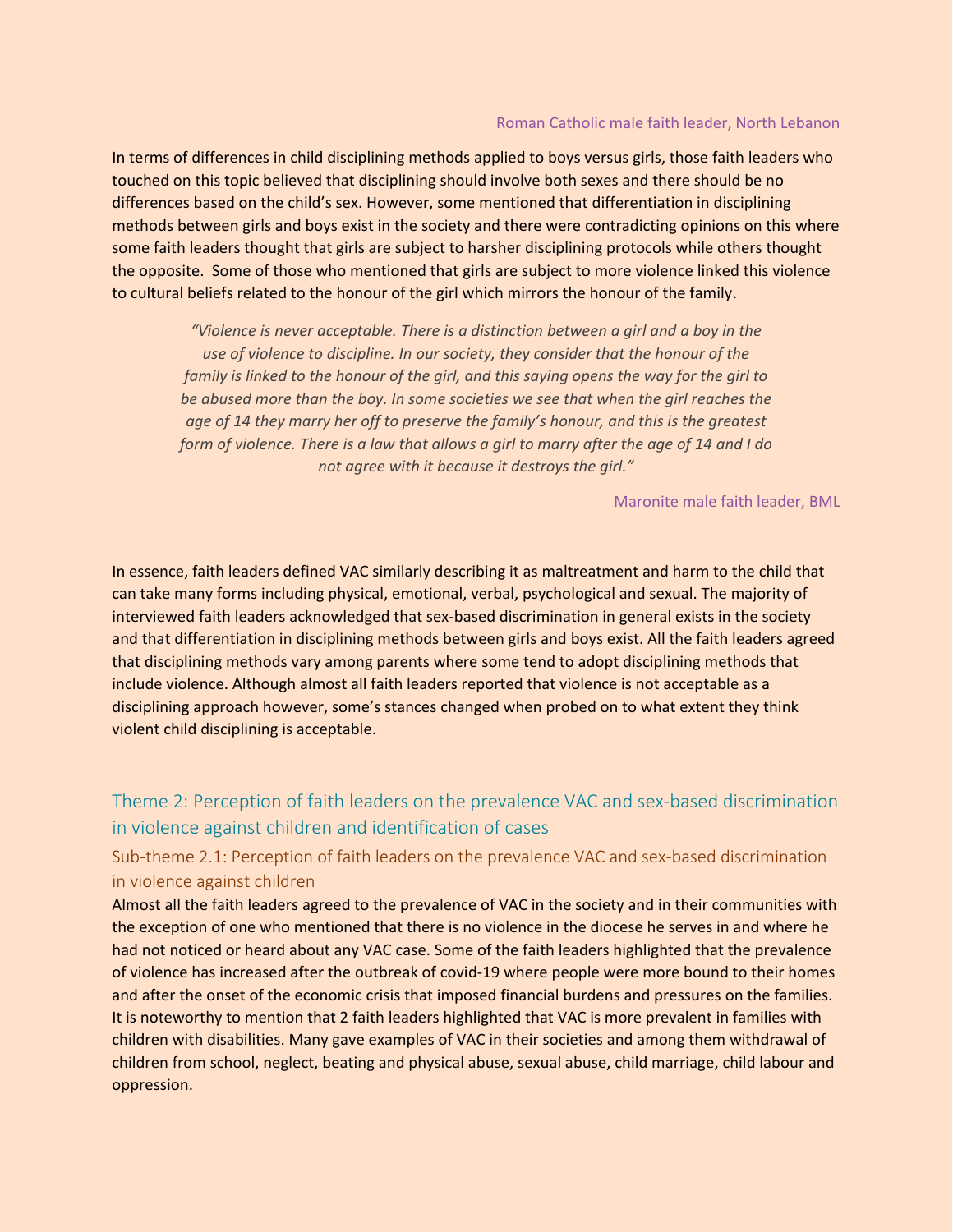In terms of variation of this prevalence by the sex of the child, opinions differed as some faith leaders mentioned that there are no differences between boys and girls while other stated that VAC is more commonly practiced with girls and others mentioned among boys.

> *"…There is discrimination by sex in violence: they take into account the feelings of girls more than boys, for example, in school, it is possible that the teacher is more violent towards boys more than girls."*

> > Alawite male faith leader, North Lebanon

#### <span id="page-16-0"></span>Sub-theme 2.2: Identification of cases of VAC

In terms of how faith leaders come to know about the VAC cases and how they identify them, there was a consensus that their role or social status within the community allows them to have access and closer insights into the families. As mentioned, faith leaders' role helped them establish dialogue with both the parents and the children and hence establish trust, based on which, access to personal matters was granted and this facilitated this awareness and identification of VAC cases. All the faith leaders reported that they come to know about VAC cases through reports from family members, communication with parents (either through home visits or parents consulting with them), or through the children (either when children disclose those practices to them or through the children's body language and signs).

The majority of the faith leaders shared that they or members of their faith community are experienced and can easily identify VAC cases through the child's behavior which tells a lot about the child. In some cases, the schools pertinent to the congregations have specialists who help them identify VAC cases and understand more about them.

> *"With time, we can notice the abused child through his actions, or one of the parents tells us. With experience in dealing with children, I can discover VAC by looking at them and their behavior with others, in addition to continuous visits to homes and observing how the parents deal with the child. For example, a child with a disability has a problem that he eats a lot, so the parents prevented him from eating on the assumption that they are protecting him."*

#### Maronite male faith leader, BML

In brief, the vast majority of faith leaders agreed to the prevalence of VAC in the society and in their communities. Some of the faith leaders highlighted that the prevalence of violence has increased after the outbreak of covid-19 and is more prevalent in families with children with disabilities. Some faith leaders acknowledged the variation of this prevalence by the sex of the child while other did not. Faith leaders mentioned that their role or social status within the community allows them to identify VAC cases.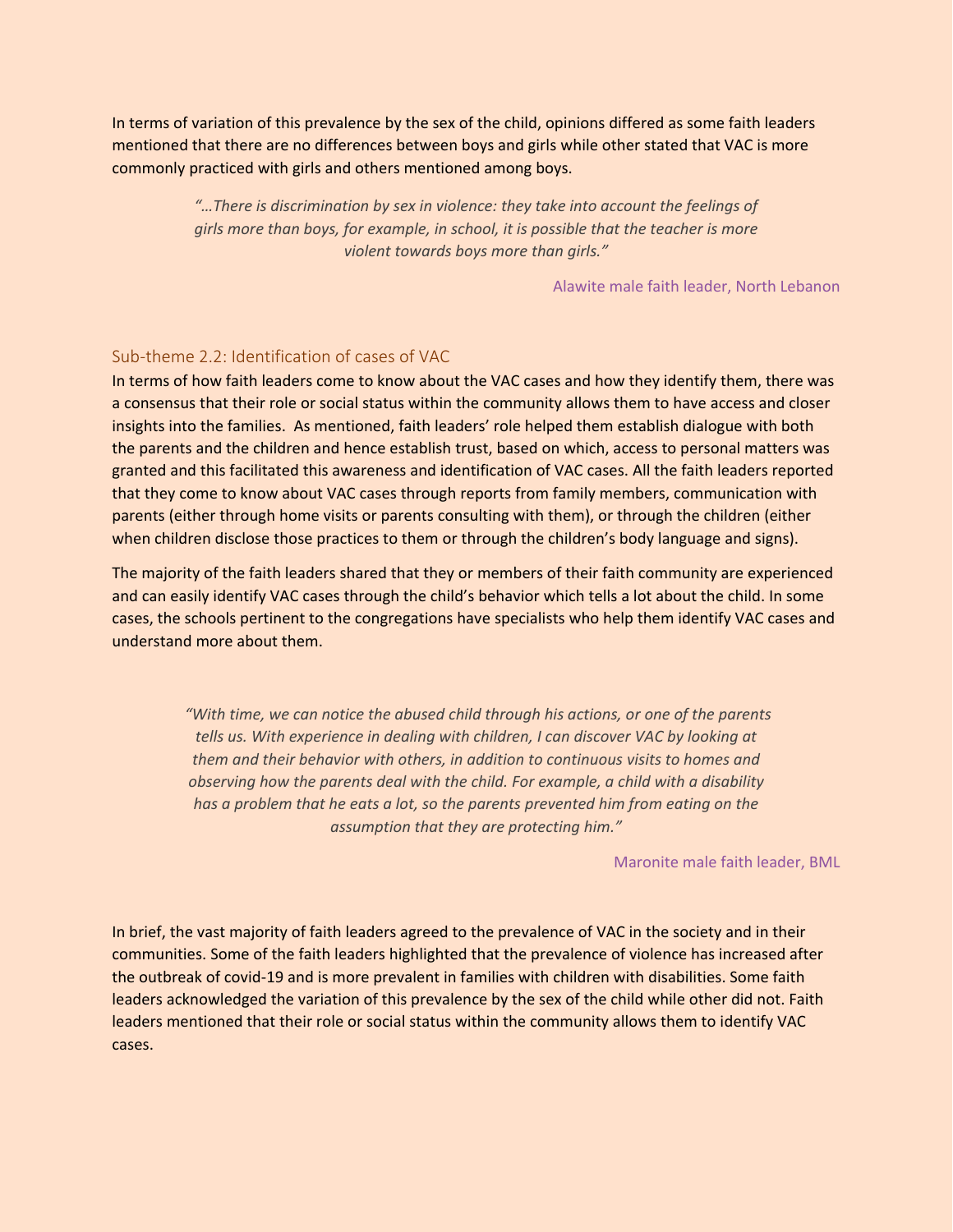## <span id="page-17-0"></span>Theme 3: Role of Faith and Faith Leaders in preventing VAC including sex-based discrimination in violence against children

<span id="page-17-1"></span>Sub-theme 3.1: Perception of religion's role in addressing VAC and the applicability of this role. Almost all the faith leaders agreed that their religion calls for love and humanity and especially when it comes to children because they are gifts or assets given from God and affirmed that religion does not accept any form of violence. To explain how religion pays special attention to children, a lion's share of the Christian representatives referred to the bible quoting Matthew 19:14 with the verse "*Jesus said, 'Let the little children come to me, and do not hinder them, for the kingdom of heaven belongs to such as these.'".* Only one faith leader referred to religious teachings that included VAC saying

> *"Quoting Imam Ali: 'Raise your children on three things: At the age of infancy [early childhood] warn them and do not hit them. At the age of early adolescence, strike them and do not warn them. At the age of youth, consult them in the way that is*

*best.'*

*At a young age, we must deal with the child on the basis of guidance and pointing out the mistake. At early adolescence, we can hit the child, but not in a brutal way."*

#### Alawite male faith leader, North Lebanon

It is noteworthy to mention that a remarkable number of the Christian faith leaders reported that the New Testament calls more explicitly for love, equity and acceptance while the Old Testament compared to the New, has implications on violence and sex-based discrimination in general not necessarily against or affecting children. (not related to VAC in children).

> *"In the Old Testament it was all about revenge. God was the God of law and it was all about how the people of God should have implemented these laws. Whereas in the New Testament, it was all about love and not law. For God so loved the world that he gave his one and only Son, that whoever believes in him shall not perish but have eternal life. God sends his only son to His people not to judge them, but to save them and the biggest proof of this love, Jesus died for us. Faith, hope and love and the greatest of these is love!"*

#### Armenian Apostolic faith leader, BML

In terms of the applicability of religious verses/sayings/scriptures within the current context and through this era, all the faith leaders insisted that they are applicable suitable for all ages. Around one third believed that these verses are applicable however need constant and continuous adaptations and interpretations to match this era of time while conserving the core values these teachings were built on. Others strictly believed that these verses/sayings/scriptures were applicable at all times while some of them believed that their application and commitment to them might be challenging these days. They all believed that their role is in spreading awareness and the teachings of religion to help people and guide them towards the correct actions including child rearing and lifestyle.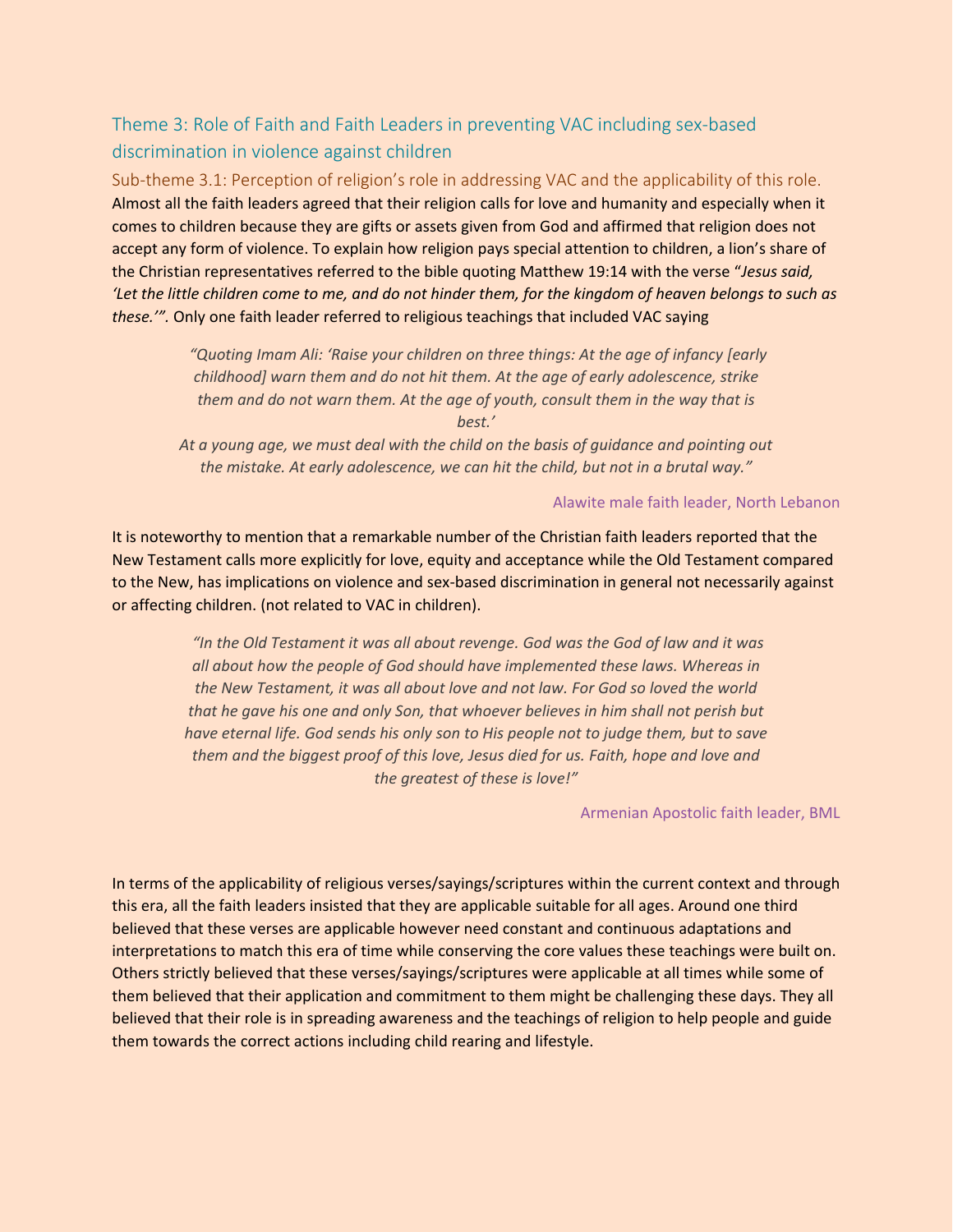#### <span id="page-18-0"></span>Sub-theme 3.2: Perception of faith leader's own role in preventing VAC.

Almost all the faith leaders stated that their main role in preventing VAC relies in preventive approaches through educating parents on how to deal with children, explaining the negative effects of violence on children and through offering support as representatives of the congregation. Faith leaders explained that educating is coupled with providing parents with alternative ways on how to control oneself, deal with and guide the child. The faith leaders mentioned different means for the exchange of knowledge including meetings, gatherings, preaching in the church and training sessions. Three faith leaders only mentioned secondary interventions where they report the identified cases or work on resolving in the family in collaboration with the parish members or specialists. One faith leader highlighted the importance of advocacy at a juridical level and at the level of religious courts to prevent VAC.

> *"The main role is to educate parents on how to deal with children and explain to them about how violence affects the children badly while giving them alternative ways of dealing, directing the child and controlling oneself because in most cases violence is a reaction by the parents…"*

> > Male Faith leader from Youth for Christ Christian FBO, BML

In essence, there was a consensus among faith leaders that that their religion calls for love and humanity and especially when it comes to children. All the faith leaders insisted that religious verses/sayings/scriptures are applicable and suitable for all ages with some highlighting the need for constant and continuous adaptations and interpretations to match contemporary life. Almost all the faith leaders stated that their main role in preventing VAC relies in preventive approaches through educating parents and through offering support as representatives of the congregation.

### <span id="page-18-1"></span>Theme 4: Cultural norms in VAC and their variation by children's sex (sex-based discrimination)

<span id="page-18-2"></span>Sub-theme 4.1: Faith leader's perception on the existence of cultural norms promoting VAC There was a consensus about the existence of cultural and social norms that fuel violence against children although some faith leaders believed that the effect of these norms in the societies is gradually diminishing thanks to civilization and development. They linked those norms to the parents' cultural upbringing and some said that these norms vary across societies, areas and sects and that they are more common is rural setting and in financially disadvantaged families. Some faith leaders also mentioned that the majority of the society abides by these cultural norms and follows them blindly even without questioning the reasoning behind. It was noteworthy to mention that, on this note, a Christian faith leader from Tripoli highlighted that harmful norms are common in the society and passed on from one child to another due to absence of care from adults. The faith leader added; "Tripoli is a violent city for children". As for variations in these norms by the sex of the children, some faith leaders admitted that differences exist where they are linked to cultural perceptions on the upbringing of boys and girls to achieve their perceived roles in the society.

> *"Violence in general is present among the poor as a result of the psychological and material pressure experienced by the parents. Most of the society is subordinate to the cultural and social norms that exist in the society."*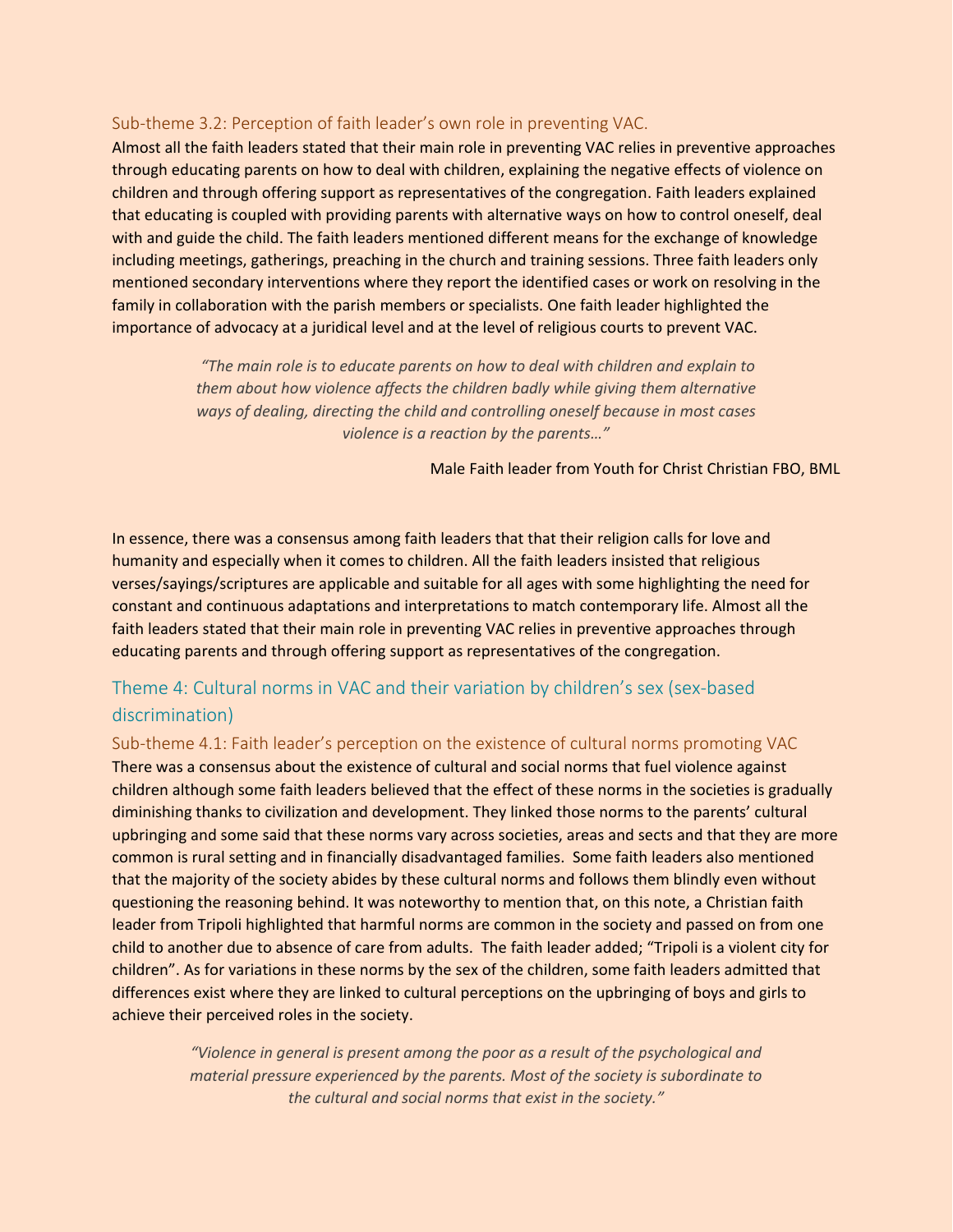*"Some parents consider the standards as set in stone and must be followed. A conscious person is the person who follows the standards appropriate to our culture and does not require violence (for example: generosity, hospitality). As for violence in discipline, it is one of the standards that some parents follow ('the child must be beaten to learn'). Even in some societies, a woman must be beaten ('a woman is like a carpet, the more you hit her, the more precious she becomes; like a gem')"*

#### Protestant female faith leader, North Lebanon

*"For example: in some societies, a man must hit his children to impose himself as a father on them, and in some cases, violence against their children appears through betrayal or divorce, which affects the child more."*

#### Roman Catholic male faith leader, North Lebanon

When asked about changes to these norms and their role or contribution to the change, the majority of the faith leaders believed that fighting against these harmful social norms and achieving change requires shifting people's mind-set from following harmful social habits towards more positive and childcentered decision-making and practices. The aforementioned, according to the faith leaders, can be achieved through listening to people and through working on the mental, physical, spiritual and psychological nurturing to attain self-awareness among the members of the society. They highly perceived their role as mentors and educators and mentioned their contribution to this change can be done through training parents and guiding them on the correct ways on how to deal with children.

The opinion of the faith leaders varied around the level this change of social and cultural norms needs to be escalated to in order to be effective. All the faith leaders believed that the change is attainable however views varied on the methods; some were less hopeful and believed that change can only be attained through an utter change of the ruling political class, others believed that it's a complexmultifaceted process requiring targeting several levels of the socio-ecological model simultaneously and the rest shared a more simplified pathway tacking partially or completely one level of the socioecological model. In regard to the level this change should start at, the faith leaders were divided between those who believed that change should start at governmental/ministerial level, those who believed it should start at the juridical level those who believed that it should start at the person/community level and those who believed at the faith congregation/faith leaders' level.

- Those who believed that change should start at a national governmental/ministerial level highlighted the involvement of the government and ministries; some believed the ministry of education should be involved to educate children on their rights while others believed that consultations should be done at a political level to promote development and enforcement of laws against VAC.
- Faith leaders who believed that change should start at juridical level, stated that legislative efforts should be initiated to enact and revise laws on VAC. One faith leader mentioned that this is the most effective way given that people by nature fear breaching laws. It's noteworthy to mention that according to some female faith leaders, these legislative efforts should include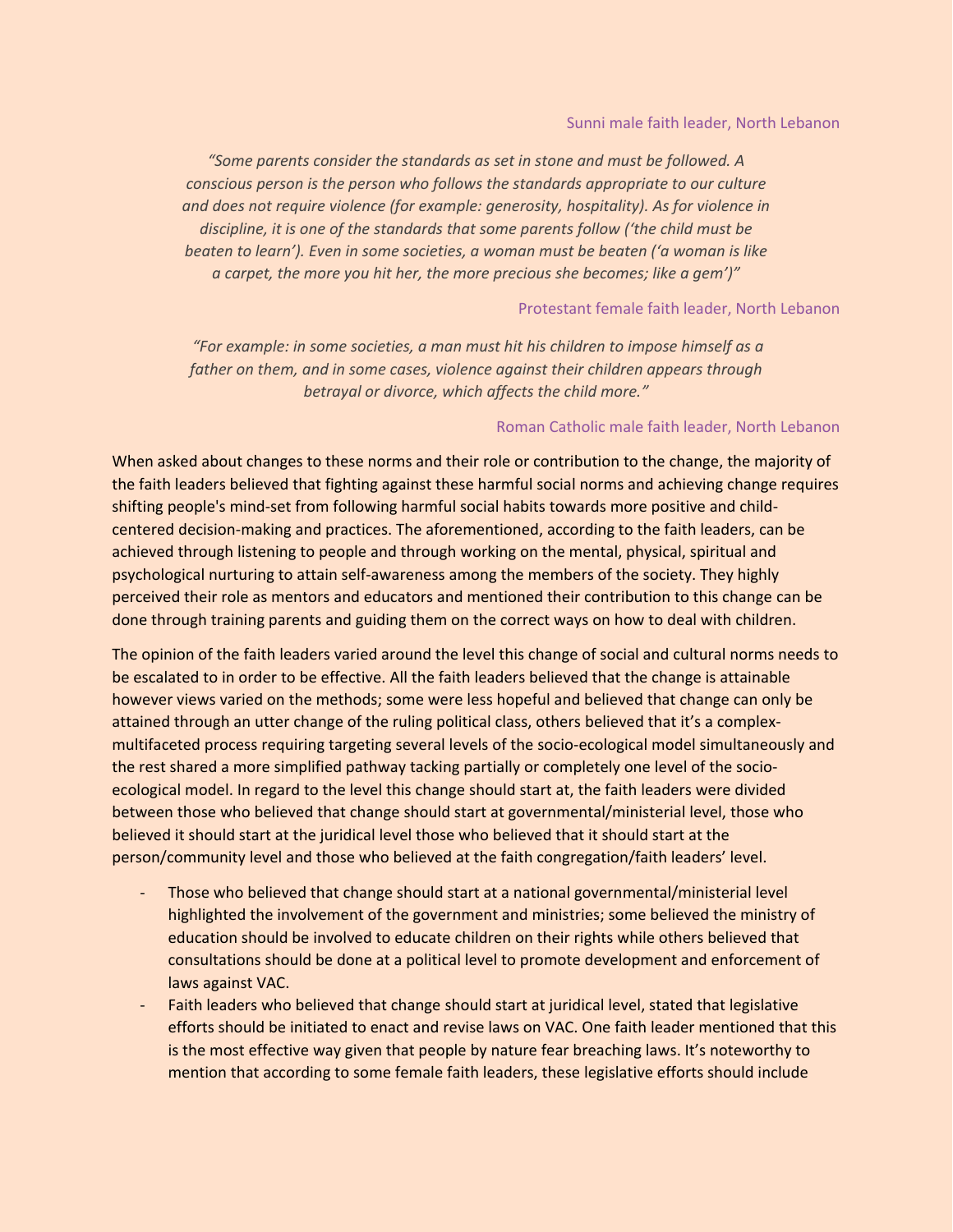both child and women protection laws as both are interrelated. Another faith leader mentioned that the only solution would be the takeover of civil society laws instead of religious.

*"We are a good sectarian country. When we talk about the rights of children or women, sects interfere. The only solution is to have a civil society for all people..."*

Protestant female faith leader, North Lebanon

- Faith leaders who believed that change should start at the individual level perceived that, if successful, the change will automatically be reflected at a community level highlighting the gradual nature of change.
- Lastly, faith leaders who believed that change should start at a congregation/faith leaders' level stated that change should start with negotiations at each congregations' or sect's level. Such discussion within the religious sects and congregations would yield agreements on suggestions for legislative change which then, according to some faith leaders, can be escalated gradually to discussion with representatives of other religions and then at a national level with governmental representatives to develop, enact and enforce laws agreed upon by all.

Concisely, there was a consensus about the existence of cultural and social norms that fuel violence against children. Those norms were linked to the parents' cultural upbringing and were said to vary across societies, areas and sects. The majority of the faith leaders believed that fighting against these harmful social norms and achieving change requires shifting people's mind-set which can be achieved through listening to people and through training parents and guiding them on the correct ways on how to deal with children. The opinion of the faith leaders varied around the level this change of social and cultural norms needs to be escalated to in order to be effective.

### <span id="page-20-0"></span>Theme 5: Faith leaders' perception of religious courts and their decisions: Are the decisions child and women centered?

<span id="page-20-1"></span>Sub-theme 5.1: Faith leader's perception of the decision making process in religious courts When asked about their perception of the decision making process in the religious courts, most of the faith leaders expressed their opinions from the standpoint of divorce and child custody. The majority also described the religious courts as entities independent from them where they do not have an active and participatory role in. The faith leaders' opinions varied and were divided into three groups based on their perception of the religious courts' decisions:

A lion's share agreed that the religious courts' decisions are usually against the best interest of the child though they claim to be established on such basis. This opinion was rooted in several causes; the first being that the mere idea of divorce is against the child's wellbeing as children need to grow in families comprised of both parents. The second cause was attributed to the patriarchy entrenched in the society and the third cause was nepotism, emotional blackmailing/extortion between the separating couple and bribery. Finally, the third cause was the absence of clear laws and regulations that guide the decision making within each sect. It was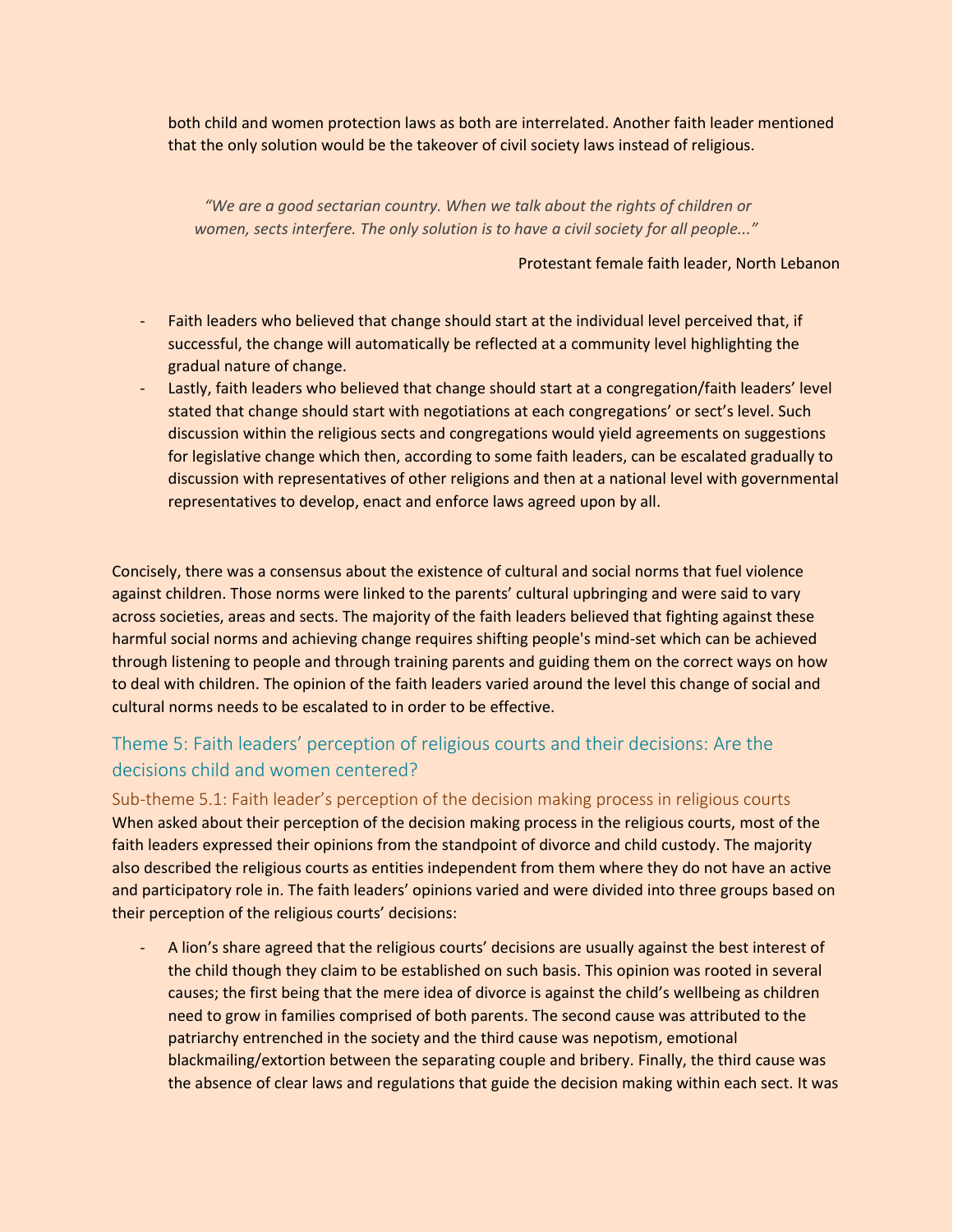noteworthy that one faith leader in this group mentioned that the personal status law should be subject to the Lebanese state instead of the various religious sects and their pertinent courts.

*"According to my experience, the custody is for the mother up until a certain age, but there are exceptions. They [the court] study the appropriate environment for the child, according to the situation of the father or mother. This varies according to each case. But the solution is always unfair to the child, because the child needs a family consisting of a mother and a father to ensure his/her mental wellbeing."*

#### Maronite male faith leader, BML

*"In the courts, there are judges who rule with conscience. They do justice to the truth, but as I am a social counselor and people who have problems turn to me, so I see these problems. I dealt with the spiritual court because I worked in a center for children threatened by the parents (parents are incompetent to raise the child), we must make a great renaissance within Courts to educate them to stay away from emotional blackmail between men and women, to stay away from using money to rule, and the lawyer has a big role too. In most cases, we are surprised by the rulings that are issued…"*

#### Catholic female faith leader, BML

*"Decisions are taken in courts according to the judge's mood, and here the role of the judge is different from the role of the cleric. The judge does not live in the same environment (a judge from the Bekaa divorces a couple from Tripoli without being aware of the existing problems between the two parties or the society in which we live). Also, sometimes I see that the woman is more righteous than men, but the court is bound by existing legislative frameworks and laws."*

#### Alawite male faith leader, North Lebanon

*"By law, the judge has great authority to take away the custody from the mother, if she is practicing violence against the child but there is no clear legal text that includes this. All decisions are up to the judge."*

#### Sunni male faith leader, North Lebanon

- The second group stated that the decision are based on the best interest of the child ensuring an appropriate environment for the child to develop. The faith leaders in this group highlighted that the decision are fair where there is no discrimination by the sex of the parents; mothers and fathers are looked at equally. One faith leader highlighted that though the rules in the religious courts are in the best interest of the child and there is no discrimination against women, yet these laws should be updated and revised to fit the contemporary life.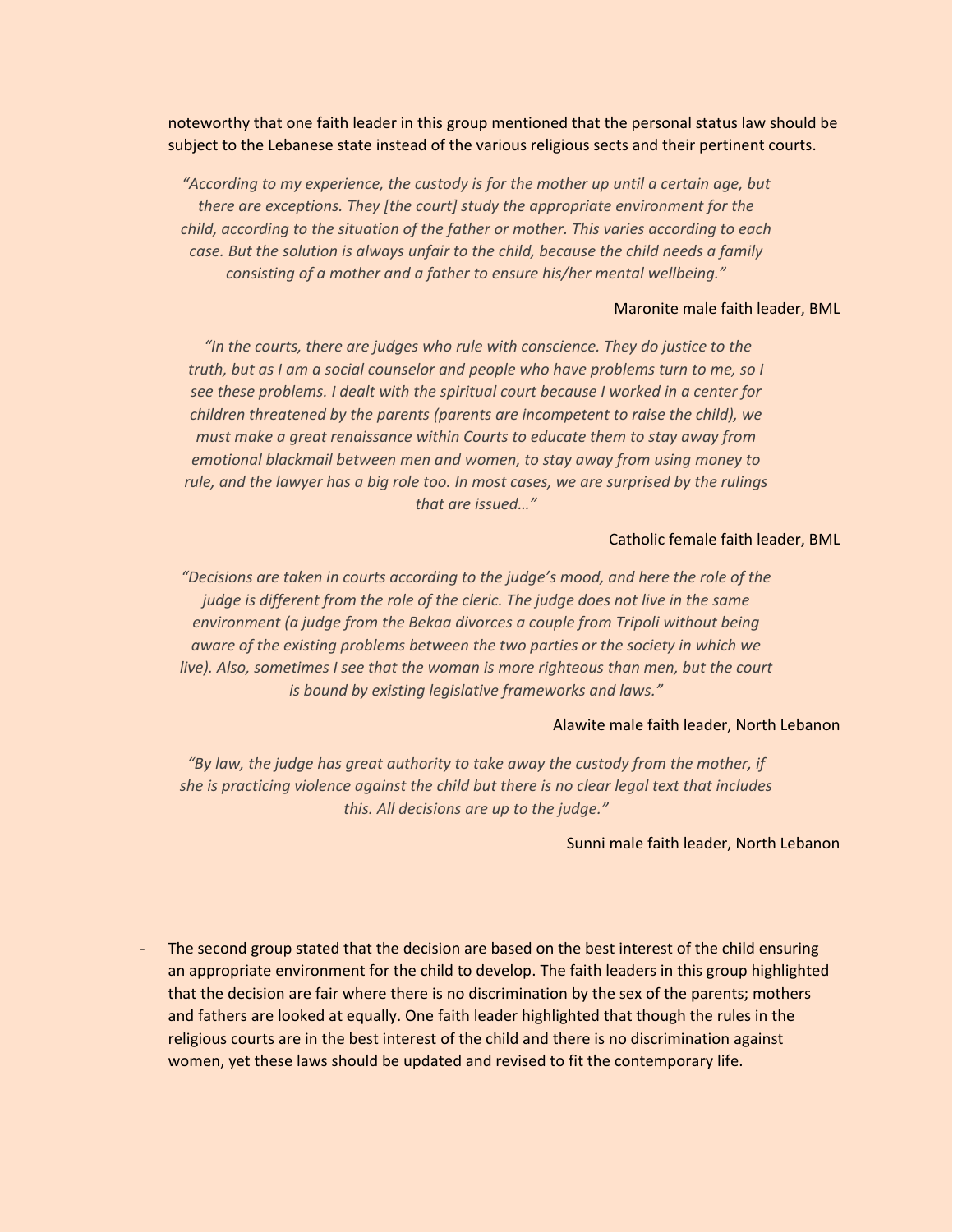The third minority group were neutral where they expressed the absence of a direct affiliation between faith leaders and the religious courts, where they do not interfere or are not aware of the dynamic of decision making.

When asked, to what extent the child and women are at the center of the decision making in the religious courts. All the faith leaders expressed their opinions in terms of the child but not all of them in terms of women. The majority of the faith leaders believed that the child's best interest lies at the core of the decisions to ensure and preserve the child's basic rights. Some Christian faith leaders opposed the mere idea of divorce as it contradicts the teachings of the church and affects the child negatively regardless of their opinion on whether the decision is child centered or not. Conversely, among those faith leaders who expressed their stance on whether decisions made are women-centered, the majority disagreed explaining that women do not lie at the core of these decisions. They explained the aforementioned by stating that some courts follow the laws as they are, without assessing the interest of the child and the woman while others explained that the reason women and children are not at the core of those decisions is attributed to nepotism and favoritism. It's noteworthy to mention that one female faith leader explained:

> *"At the present time, the decisions are not centered around the child and the woman because they consider that they are 'less' or 'deficient' and that the woman is emotional and cannot bear responsibility alone…"*

> > Catholic female faith leader, BML

Whether the court decisions are fair or not, the majority of the faith leaders expressed that the decision are fair generally however some highlighted concerns around factors like nepotism, favoritism and bribery that interfere in the course of these decisions, especially given the high corruption in the Lebanese context. Only one faith leader could not comment on whether the decisions were fair, but explained adding that he thinks that they take into consideration the interest of the child and the woman.

All in all, the majority of faith leaders described the religious courts as entities independent from them where they do not have an active and participatory role in. A lion's share agreed that the religious courts' decisions are usually against the best interest of the child though they claim to be established on such basis. Another group stated that the decision are based on the best interest of the child ensuring an appropriate environment for the child to develop. Finally a third minority group were neutral in this regard. Not all faith leaders expressed their opinions on whether women are at the center of the decision making in the religious courts and among those who expressed their stance, the majority explained that women do not lie at the core of these decisions. Whether the court decisions are fair or not, the majority of the faith leaders expressed that the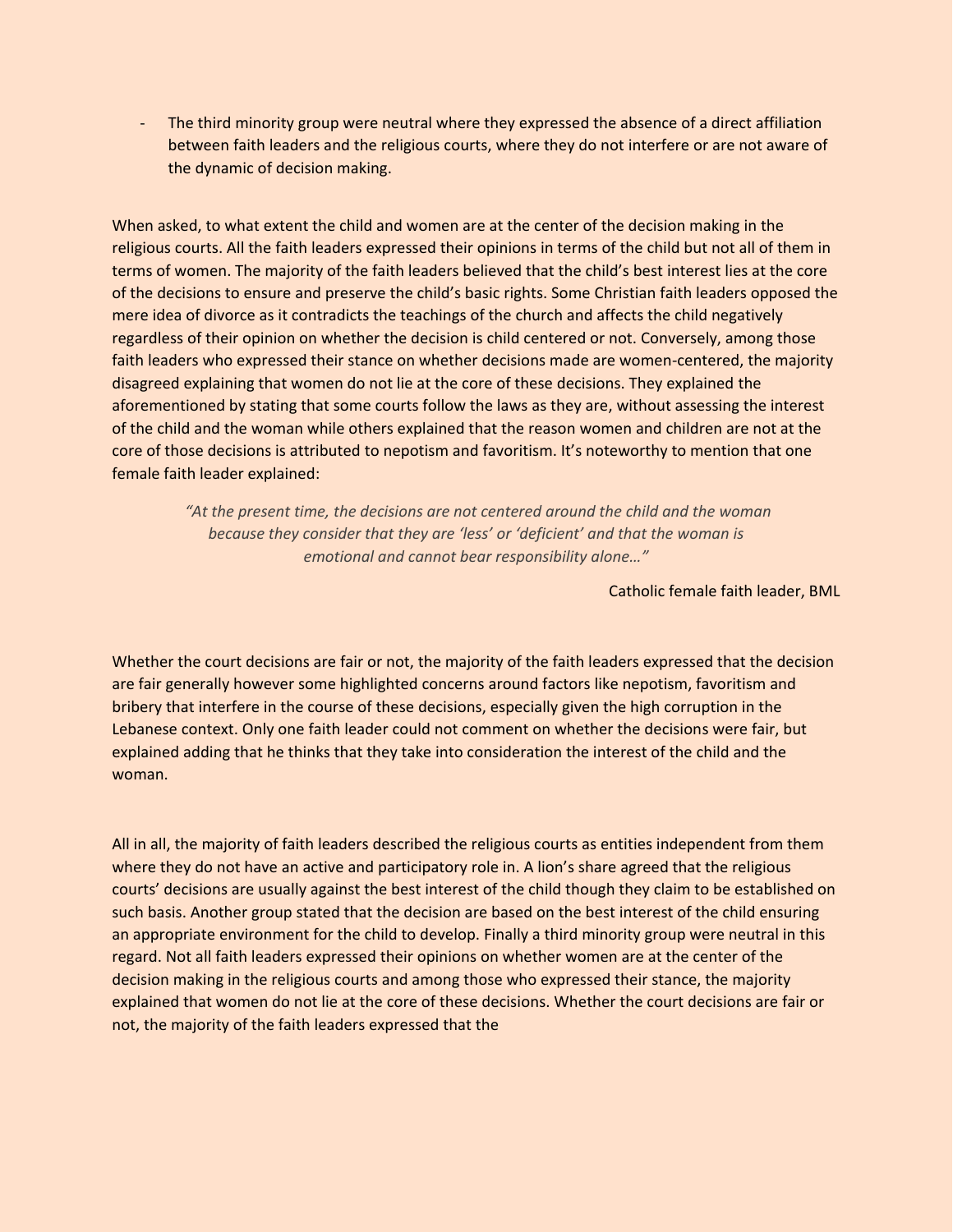# <span id="page-23-0"></span>**Discussion**

Faith leaders from the different religions in Lebanon were aware of and defined VAC similarly mentioning that it can take many forms including physical, emotional, verbal, psychological and sexual which is in line with the definition adopted by many organizations concerned with child rights. The majority affirmed that sex-based discrimination in general exists in the society and they linked it to examples of different violations of child rights based on the child's sex including child marriage, child labour, begging and education.

Awareness to differentiate between "the right and the wrong" laid at the core of the faith leaders' perception of child disciplining and all the faith leaders agreed that child disciplining is important but it must be in a conscious and positive manner. The variation in disciplining methods among parents and the adoption of some parents of unhealthy ways comprising violence was affirmed by the faith leaders. Some of these unhealthy and harmful disciplining practices were attributed to the inter-generational nature of violence which is in line with existing literature (Bagattini, 2019; WHO, 2016; World Vision, 2019) on how violent practices are passed on from one generation to another and how subjects regard them as mandatory customs to be inflicted on their children. Unhealthy disciplining practices were attributed to social and cultural acceptance and normalization of these practices supporting existing evidence on the presence of social and cultural norms that promote violence (World Vision, 2019). Most of the examples given by faith leaders on violent disciplining methods were associated with fathers and this supports findings from another study in Lebanon where the pervasive acceptance of physical punishment of children within the family and a patriarchal dominance. The aforementioned study highlighted that it was a common understanding that the child should accept the father's behaviour even if abusive as, 'the child has a duty to preserve the family harmony and be loyal. It was also highlighted by the same study that respondents deemed spiritual, religious and social guidance as possible ways to deal with perpetrators of violence provided that these interventions are 'voluntary and aimed to respectfully persuade the alleged perpetrator to amend his behaviour in accordance with accepted mores.'(Gale, 2021).

Although there was a high level of agreement on the utilization of violence being an unacceptable disciplining approach among the faith leaders, surprisingly when probed on the extent of acceptability of violent child disciplining there was a shift in some of the opinions. Around one third of the faith leaders interviewed mentioned that violence in some cases is needed. The aforementioned reflects a misconception about the faith leader's understanding of fundamental child rights and VAC. This misconception is alarming given the role of the faith leaders in shaping community norms and conflict resolution in cases on violence and given that some faith leaders backed this acceptability of violence with verses and scriptures from holy books which they typically rely on in their teachings to the society and hence shaping the norms. In fact, a study done by WVL in 2019 revealed that some parents believed that "It is religiously justified to use violence to discipline children" and there are some versus in the Bible and Quran that in a way or another approve of some forms of violence. Even when convinced that Violent Child Discipline (VCD) is not the right approach some parents adopt it since the Bible or Quran don't clearly disagree with VCD's unacceptability (World Vision, 2019). Therefore, it is important to assess faith leaders understanding of child rights and VAC before leveraging on their role in the community to achieve nurturing environments and positive parenting practices by building on the scriptures and reflecting a positive theological understanding of the child (Arigatou International, 2019).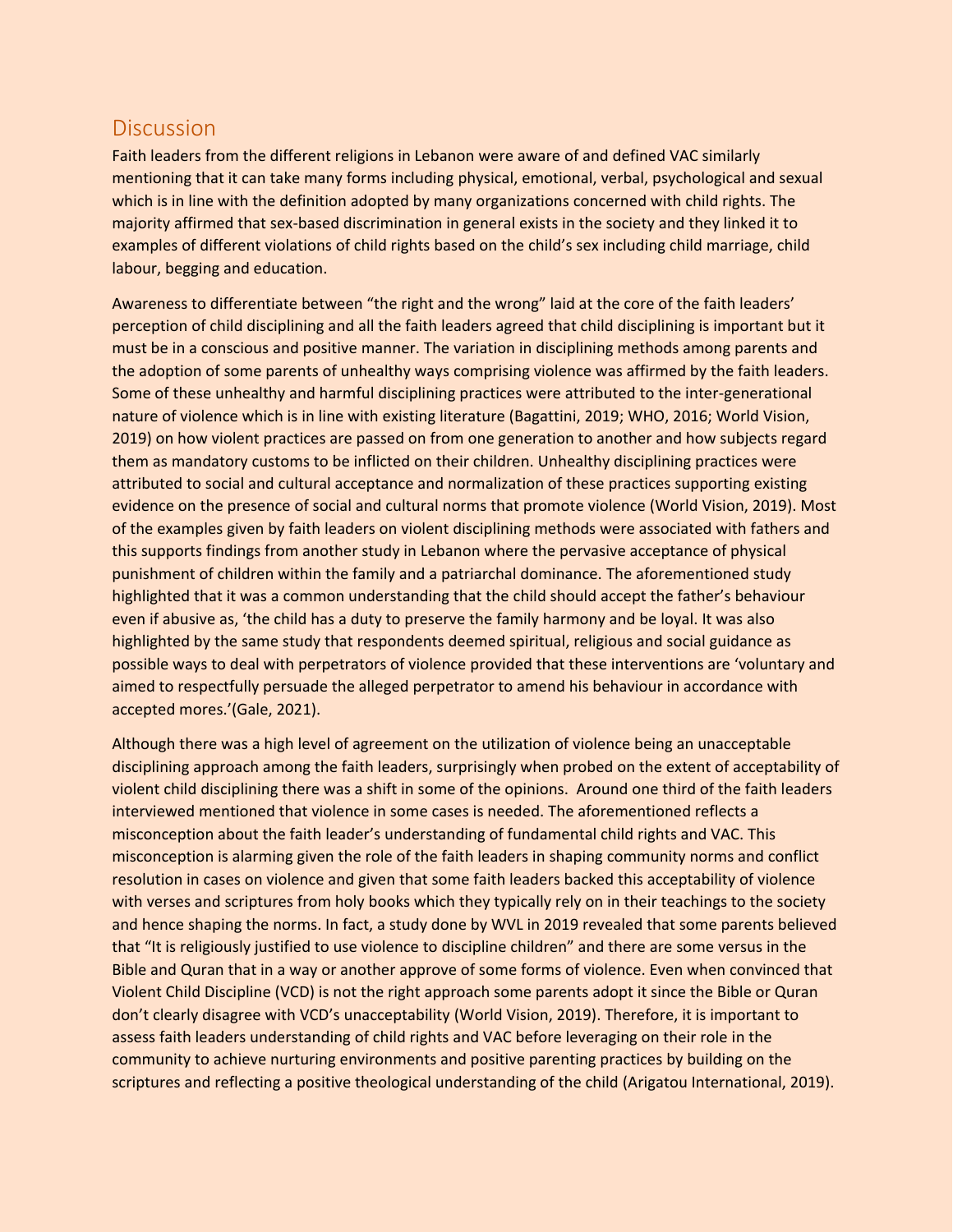Faith leaders agreed on the presence of VAC in the society with the exception of one who mentioned that there is no violence in the diocese which he serves in where he had not noticed or heard about any case. This of concern since evidence and figures around VAC in Lebanon strongly suggest a surge in VAC cases albeit some faith leaders highlighted an increase in the prevalence of violence after the outbreak of covid-19 where people were more bound to their homes and after the onset of the economic crisis that imposed financial burdens and pressures on the families. Evidence in Lebanon around VAC figures after the onset of the pandemic and the socio-economic upheaval highlights an efflux of VAC cases and its different forms. A report by UNICEF revealed a surge by per-cent in the cases of child abuse and exploitation handled in the time-frame of one year between October 2020 and October 2021. The same report highlighted child labour as the top child protection concern with a recorded increase of 41 percent in its rates in October 2021 compared to six months prior. Child marriage being on the rise was reported as a major risk too, as financially desperate families seek dowries and security for their girls (UNICEF Lebanon, 2021). In addition, increased rates of domestic violence were highlighted putting both women and children at greater risk as the proportion of Lebanese girls and women seeking services for gender-based violence rose sharply by 14 per-cent within the past three years (UNICEF Lebanon, 2021). Online harassment was a highlighted risk in a study exploring issues of violence against women (VAW) conducted by the United Nations Entity for Gender Equality and Women's Empowerment (UN Women) and the United Nations Population fund (UNFPA) where its increasing rates are exposing more women than men to violence through social media and other internet forums (UNFPA & UN Women, 2020). Finally, increased rates of child sexual abuse were also evident in 2020 where the Gender-Based Violence Information Management System (GBVIMS) data in Beirut/Mount Lebanon indicated that in 2020 21 per-cent of child sexual abuse survivors are boys under the age of 18 (Gender-Based Violence Information Management System, 2021). Some faith leaders highlighted that VAC is more prevalent in families with children with disabilities.

In terms of the identification of VAC cases faith leaders agreed that their role or social status within the community allows them to have access and closer insights into the families through establishing dialogue with both the parents and the children and hence trust, based on which, access to personal matters is granted . Although the majority of the faith leaders shared that they or members of their faith community are experienced and can easily identify VAC cases however following up on these cases, referring them to specialized services or being connected to any formal or informal Child protection (CP) systems used to coordinate referrals of identified CP cases was not mentioned by any of the faith leaders. This highlights a gap in gatekeeping and child protection case management as proper case management mechanisms rely on referral mechanisms and processes and case monitoring and review as two fundamental components to respond effectively to VAC (Gale, 2021). Evidence also highlights that there is a limit to the extent of faith leader's intervention in addressing VAC and it is important that they can make referrals of cases to the appropriate support needed (Arigatou International, 2019).

Almost all the faith leaders deemed that children are gifts or assets given from God and that religion does not accept any form of violence. However, some faith leaders referred to religious verses that in a way or another agree on some forms of violence in disciplining children. This also aligns with the gaps in the laws which are meant for the protection of children and juveniles; particularly the amended article 186 of the penal code by law 286 and the same gap in law 422 that still permit corporal punishment in child discipline: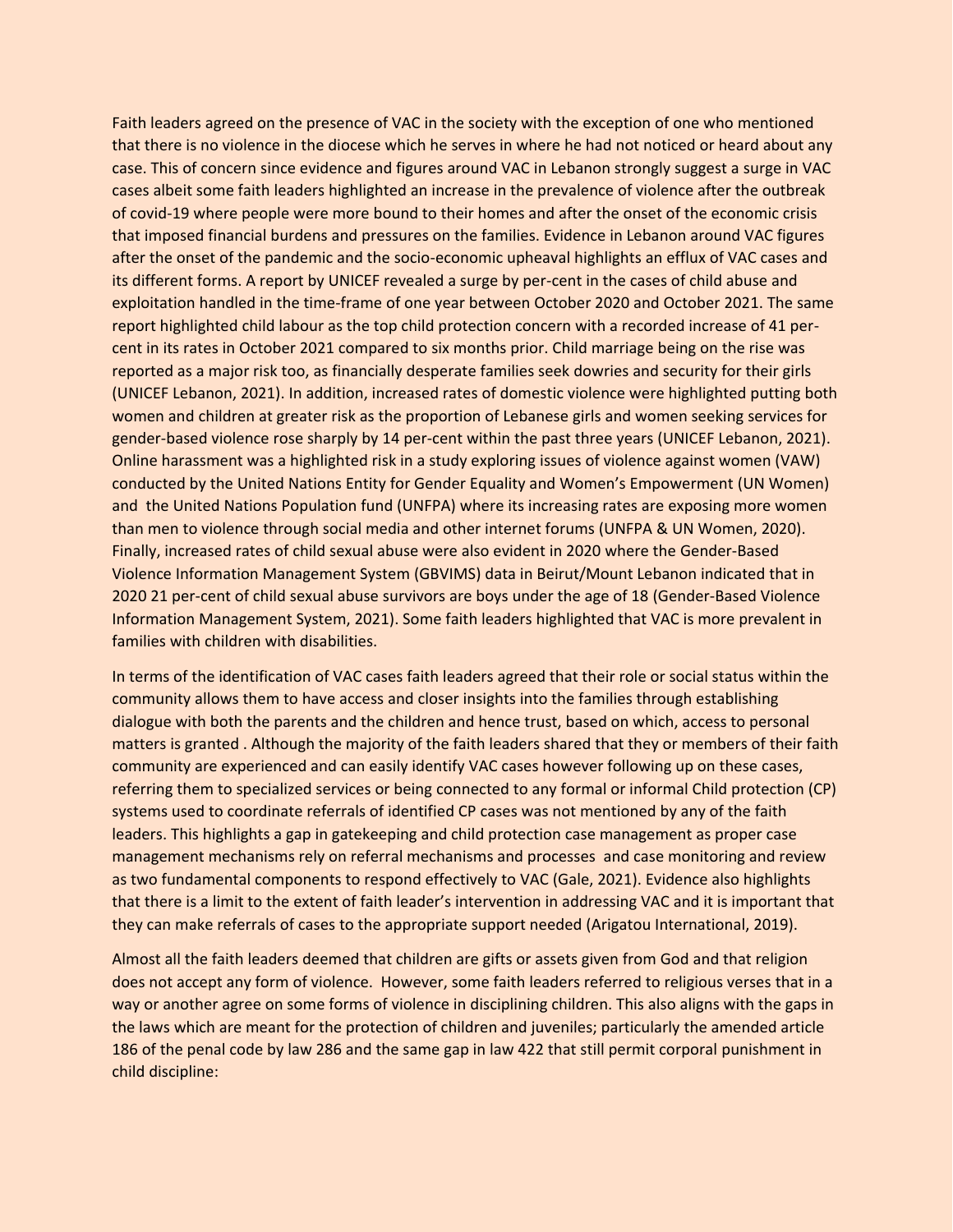- **•** Prohibition is still to be achieved in the home, alternative care settings, day care and schools; prohibition in penal institutions requires confirmation. Article 186 of the Penal Code has long provided a justification for the use of corporal punishment in childrearing as its text previously permitted discipline accepted by "general custom" from parents and teachers on children. Article 186 was cancelled through Law No 286 issued on 30-4-2014 and replaced with the following text: "The law permits non-violent discipline practiced by parents; fathers and mothers on their children on the condition that such discipline shouldn't leave any marks on their children bodies or inflict any damages on their physical health or psychology". The reform to this article in 2014 only led to the repeal of the use of discipline by parents and teachers and did not explicitly prohibit corporal punishment in any setting.
- Law 422 for the Protection of Juvenile Delinquents and Endangered Juveniles (2002) is the principle legislation containing some provision for children at risk. It establishes the judicial process for dealing with violence against children and outlines the responsibilities including that of social workers and judges in the provision of protection orders. However, it is fundamentally a juvenile justice law and not a comprehensive child protection law. Concerns around this law include article 1 of the law referring to "physical assault that surpasses the limits of what is deemed culturally accepted as harmless corporal punishment" when defining a child as "endangered". This highlights limitations within the text of the law in terms of the reference that children need protection from physical violence only when it exceeds the limits permissible by custom. Yet again, this does not explicitly prohibit all corporal punishment and other cruel or degrading forms of punishment, in the home, schools and all other settings where adults have authority over children.

Regarding the applicability of religious verses/sayings/scriptures within the current context and through this era, all the faith leaders insisted that they are applicable suitable for all ages. Some believed that the application of these verses/sayings/scriptures and commitment to them might be challenging these days highlighting the need for continuous amendments in their interpretation to fit the contemporary life. This sheds the light on the constant need in faith communities for reflection on and interpretation of theological understandings of the child that uphold the human dignity of the child and non-violence in child upbringing to be able to challenge social norms condoning violence that are claimed to be justified by religion due to misinterpretations of verses.

The perception of faith leaders of their role in preventing VAC was described in term of preventive approaches through educating parents on how to deal with children and through offering support as representatives of the congregation. The aforementioned points that faith leaders consider their role to be restricted within the primary level of prevention against VAC albeit the literature suggests and underlines their crucial role in the remaining levels which comprise a wider range of interventions focused on intervening and responding to violence that has already occurred including referrals, shelter, counseling, safety planning, and protective orders (Consortium on Nurturing Values and Spirituality in Early Childhood for the Prevention of Violence, n.d.; The Rhode Island Coalition Against Domestic Violence (RICADV), n.d.).

There was a consensus about the existence of cultural and social norms that fuel violence against children although some faith leaders believed that the effect of these norms in the societies is gradually diminishing thanks to civilization and development. According to the faith leaders those norms were mainly linked to parents' cultural upbringing and there are variations across societies, areas and sects. It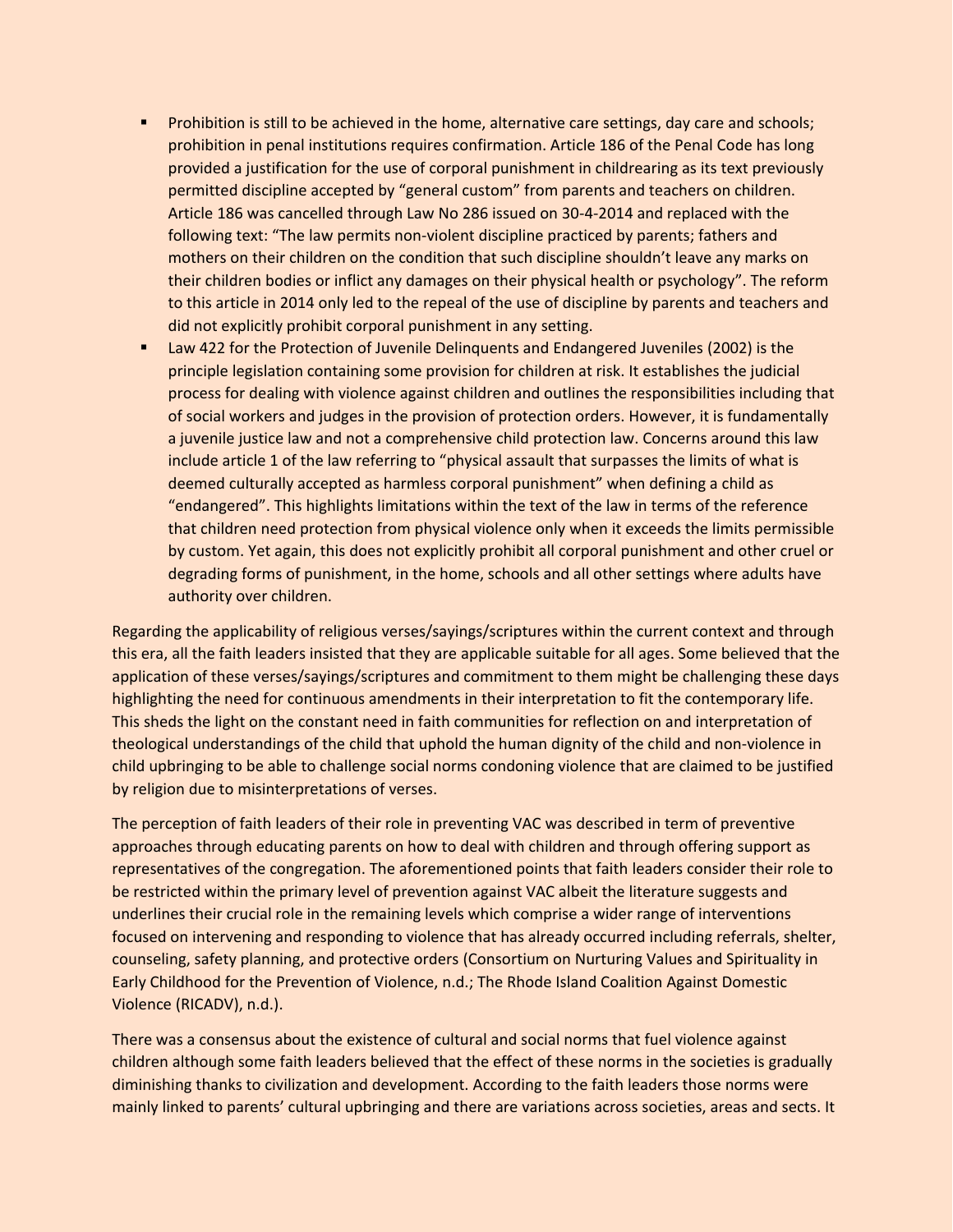is noteworthy that some faith leaders stated that cultural and social norms that fuel VAC are more common is rural setting and in financially disadvantaged families. The aforementioned highlights stigma thrown at the more vulnerable financially with the absence of an understanding of the true problem and impetus behind violence, which is not the psychological and material pressure (Birrell, 2016; Brett Milano, 2016). The true rationale is believed to be the promotion of systematic poverty through devious methods such as denying people access to their basic rights, fueling clientelism and sectarianism and catastrophizing the fear from the "different other" to divide and conquer (Birrell, 2016; Brett Milano, 2016). Over decades of armed conflict and corrupt public policies people adopt harmful practices such as child labour, trafficking or exploitation and the lack of access to education leads to lower standards and values in civic engagement and ethics which is translated in harmful disciplining, neglect and other harmful cultural practices (Birrell, 2016; Brett Milano, 2016). Most vulnerable populations tend to always be stigmatized and portrayed as being the ultimate reason for their immoral conditions and actions without a proper understanding of the root causes and the contributing factors that fuel this complex chain leading to harmful practices including violence. Awareness on the relations between the root causes and the results helps remove stigma and support those perceived as perpetrators in changing their violent acts.

The majority of the faith leaders believed that fighting against harmful social norms and achieving change requires shifting people's mind-set from following harmful social habits towards more positive and child-centered decision-making and practices. The opinion of the faith leaders varied around the level this change of social and cultural norms needs to be escalated to in order to be effective Though all the contributions of faith leaders focused on all the layers of the socio-ecological model separately; yet an important gap arose out of the understanding of how those elements interact together and what their roles entail in terms of the relation with the system to ensure the proper access to rights of the population they are serving. Every faith leader focused on one specific layer of the socio-ecological model. Some of them perceived their roles as teachers and guides on an individual level while others perceived themselves as advocates responsible of change at the organizational level and another group limited their role to monitoring and evaluating the scope of application on the ground. This reflects a lack of understanding of the layers of the socio-ecological model and how they overlap to ensure protection of children.

Concerning religious courts and their decision making mechanisms, most of the faith leaders expressed their opinions from the standpoint of divorce and child custody. Opinions varied but a lion's share agreed that the religious courts' decisions are usually against the best interest of the child due to several causes of which patriarchy entrenched in the society and nepotism, emotional blackmailing/extortion between the separating couple and bribery align well with existing evidence on the child protection system in Lebanon and the role of religious courts. The juridical system in Lebanon allows religious communities autonomy on custody and maintenance issues and a report conducted by SOS Children's Villages highlighted concerns in terms of custody settlements granting custody of the child to the father based on the age of the child, rather than the best interest of the child. The report also highlighted that State courts could be used as a vehicle to challenge custody decisions by claiming that the parent who has won custody is abusive or neglectful leading to removing the child from both parents and placement in care which of course is not in the best interest of the child (Gale, 2021).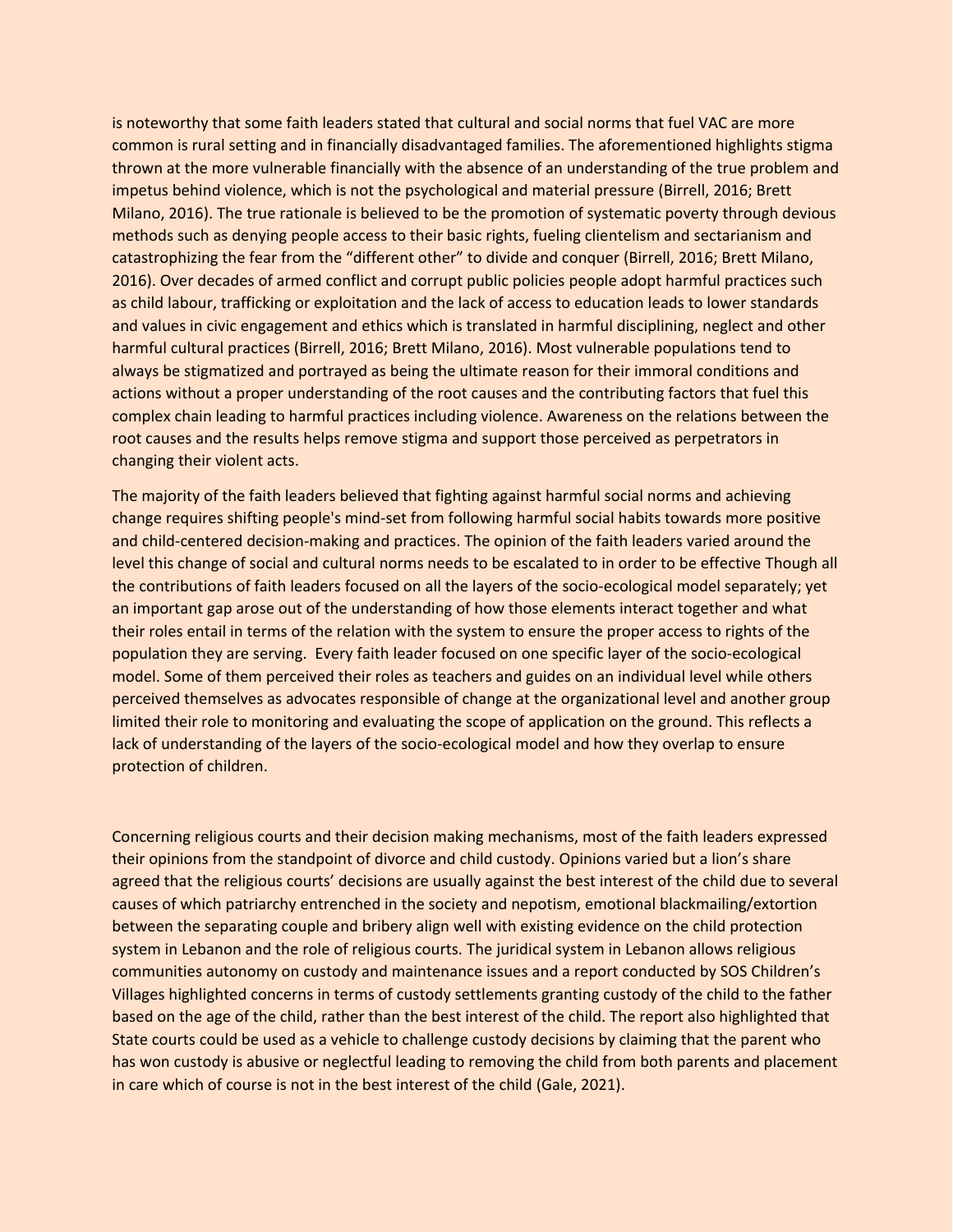Finally, in regard to whether decisions made are women-centered, the majority disagreed explaining that women do not lie at the core of these decisions since courts follow the laws as they are without assessing the interest of the child and the woman while some attributed that to patriarchy, nepotism and favoritism. This was also reflected in SOS Children's Villages report where of concern was how decisions in religious courts are made based on factors such as mothers lacking 'proper religious education' or having 'questionable moral behavior.' Examples illustrated how women who remarry are sometimes considered as not showing 'true dedication to the moral dictates of their religion' and may lose their child's custody.

### <span id="page-27-0"></span>Study Strengths

The study has a number of strengths. This study was the first attempt to evaluate through a qualitative assessment faith leaders' perceptions and attitudes around Violence against children and their perceived role in achieving Child Sensitive Social Protection. The qualitative design of this study helped to collect rich and detailed information and to describe yet unexplored experiences and perspectives on most of the study themes, which would have not been achieved had we chosen the quantitative methods to answer the research questions. Next, the sampling frame was purposeful including participants with diverse backgrounds in different settings to ensure advanced representativeness. The sample was diverse in several characteristics including sex and religious background. The study employed consistently the developed interview guide and utilized structured coding and data analysis to ensure rigor. Finally, albeit limited to only a small number of women faith leaders which might have limited our understanding and appreciation of their experiences compared to their men counterparts, their mere inclusion helped ensure their representativeness.

#### <span id="page-27-1"></span>Study Limitations

Several study limitations merit attention. The first group is pertinent to the general disadvantages of the non-probability sampling strategy. The subjectivity and non-probability based nature of unit selection in purposive sampling restricts the representativeness of the sample but it helps shape an initial understanding of the perception of faith leaders and the study team tried to tackle this limitation by adopting Maximum Variation Sampling (MVS), also known as "Heterogeneous Sampling", approach which involves selecting candidates (faith leaders in this case) across a broad spectrum relating to the topic of study (religion in this case) to look at the research questions from all available religious angles and perspectives, thereby achieving a greater understanding.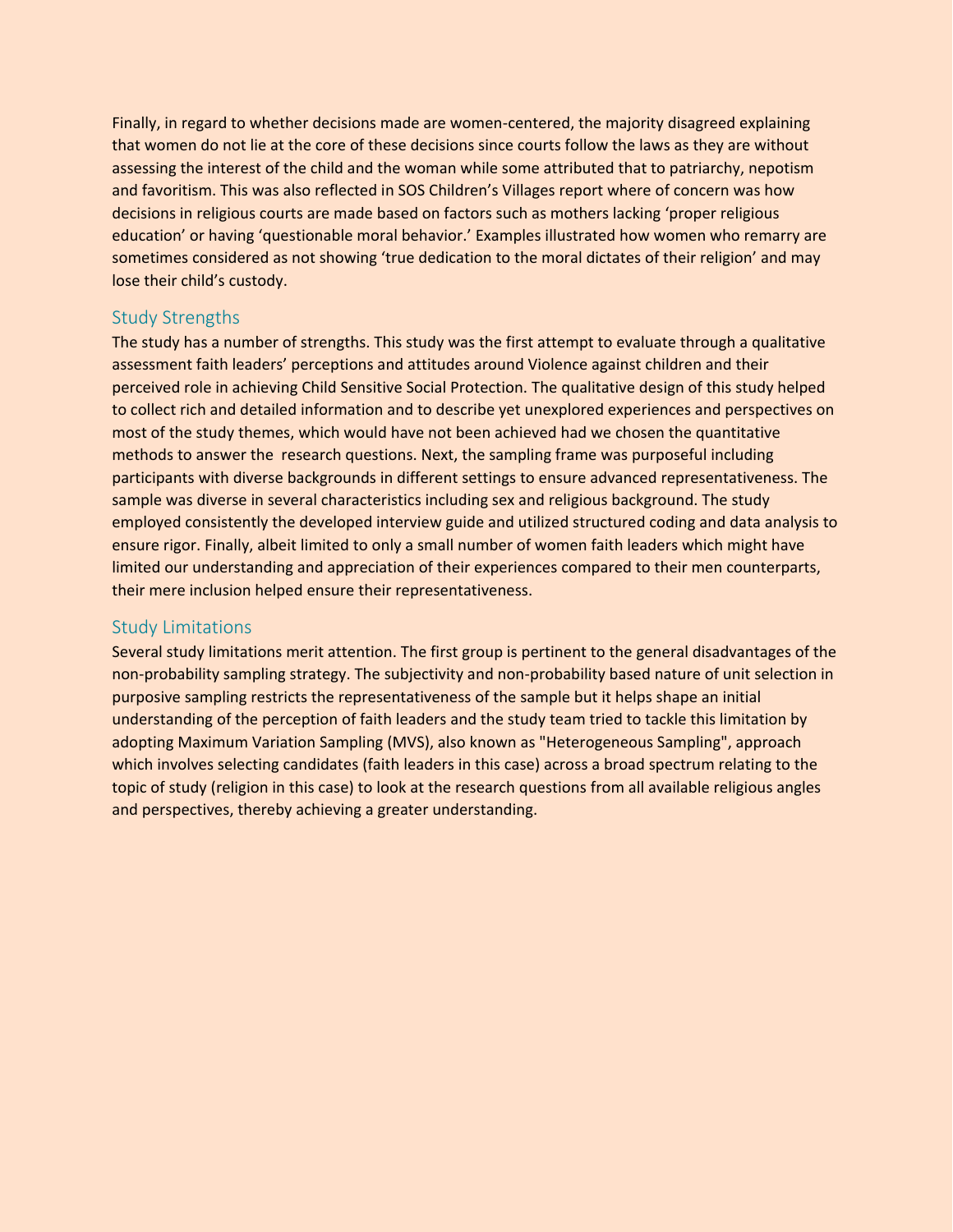## <span id="page-28-0"></span>References

- Arigatou International. (2019). *Faith and Child's Rights: A Multi-religious Study on the Convention on the Rights of the Child*.
- Bagattini, A. (2019). Children's well-being and vulnerability. In *Ethics and Social Welfare* (Vol. 13, Issue 3, pp. 211–215). https://doi.org/10.1080/17496535.2019.1647973
- Birrell, D. (2016). Book Review: Robert Walker, The Shame of Poverty. *Sociology*, *50*(5), 1033–1035. https://doi.org/10.1177/0038038516651211
- Brett Milano. (2016, November 17). *Taking the stigma out of poverty* . The Harvard Gazette. https://news.harvard.edu/gazette/story/2016/11/taking-the-stigma-out-of-poverty/
- Brown, K. (2011). 'Vulnerability': Handle with Care. *Http://Dx.Doi.Org/10.1080/17496535.2011.597165*, *5*(3), 313–321. https://doi.org/10.1080/17496535.2011.597165
- Child Rights International Network. (n.d.). *Children in vulnerable situations*. Retrieved December 27, 2021, from https://archive.crin.org/en/home/rights/themes/children-vulnerable-situations.html
- Consortium on Nurturing Values and Spirituality in Early Childhood for the Prevention of Violence. (n.d.). *INSPIREd Faith Communities : Nurturing Values and Spirituality in Early Childhood for the Prevention of Violence*.
- Dib, D. (n.d.). *Gender-Based Violence Information Management System Annual Overview of Incidents of GBV in Relation to Lebanon's Situation 2020 Background*. Retrieved December 27, 2021, from https://reliefweb.int/report/lebanon/impact-covid-19-sgbv-situation-lebanon-inter-agency-sgbvtask-force-lebanon-may-2020
- DiCicco-Bloom, B., & Crabtree, B. F. (2006). The qualitative research interview. *Medical Education*, *40*(4), 314–321. https://doi.org/10.1111/J.1365-2929.2006.02418.X
- Faith and Positive Change for Children Families and Communities (FPCC). (n.d.). *THEORY OF CHANGE for Faith and Positive Change for Children, Families and Communities*.
- Gale, C. (2021). *The National Child Protection System and Alternative Child Care in Lebanon*.
- Gender-Based Violence Information Management System. (2021). *Annual Overview of Incidents of GBV in Relation to Lebanon's Situation*.
- Graneheim, U. H., & Lundman, B. (2004). Qualitative content analysis in nursing research: concepts, procedures and measures to achieve trustworthiness. *Nurse Education Today*, *24*(2), 105–112. https://doi.org/10.1016/J.NEDT.2003.10.001
- Henley, A. D. M. (2018). Religious Authority and Sectarianism in Lebanon. *Beyond Sunni and Shia*, *December*, 283–302. https://doi.org/10.1093/oso/9780190876050.003.0013
- Insan Assosciation. (2014). *Unprotected childhood*.
- Jailobaeva, K., Diaconu, K., Ager, A., & Eyber, C. (2021). Child Protection Practices and Attitudes of Faith Leaders Across Senegal, Uganda, and Guatemala. *The Review of Faith & International Affairs*, *19*(1), 95–110. https://doi.org/10.1080/15570274.2021.1874131
- Joint Learning Initiative on Faith and Local Communities. (2019). *WHY FAITH? ENGAGING FAITH MECHANISMS TO END VIOLENCE AGAINST CHILDREN*. https://jliflc.com/wp-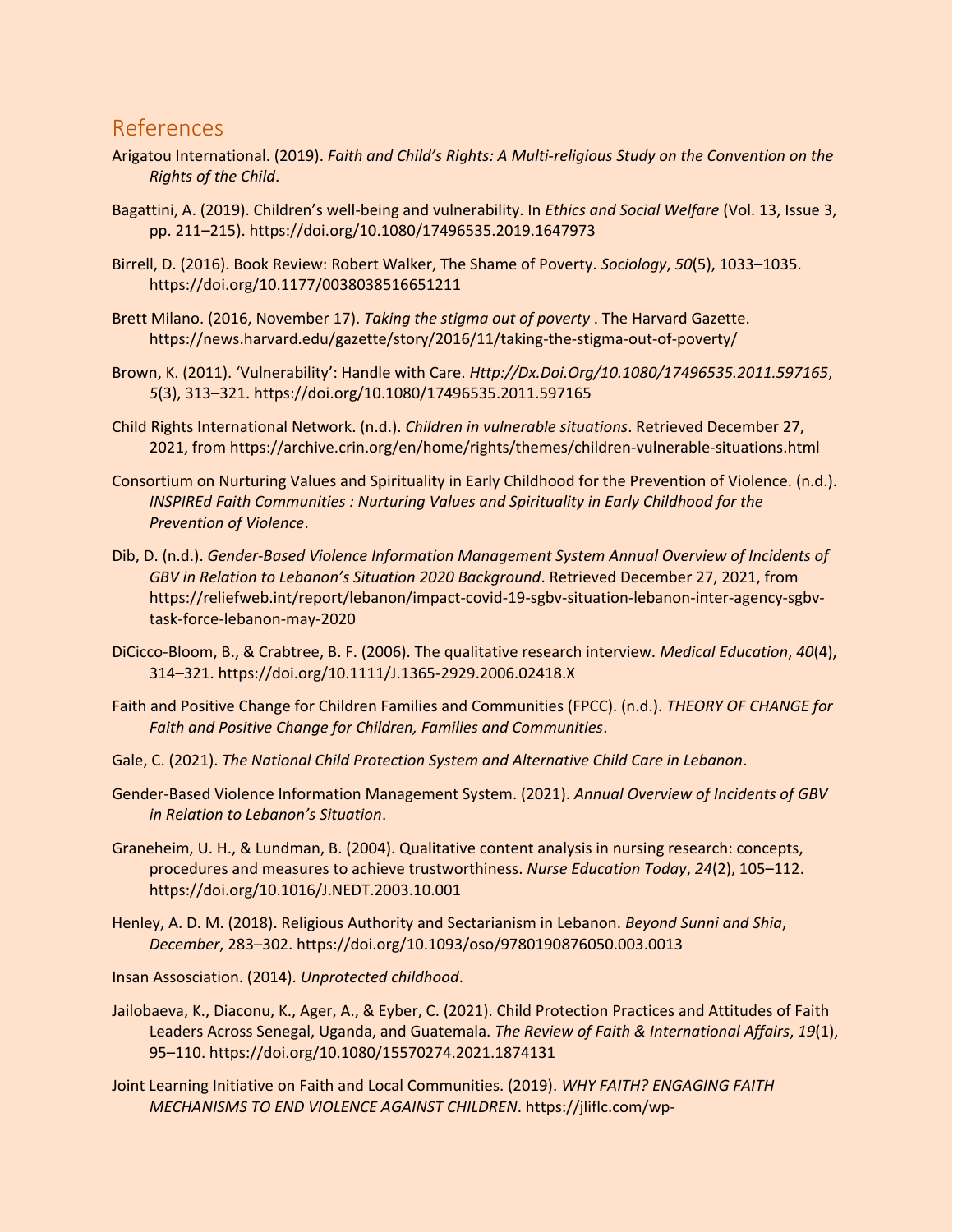content/uploads/2019/09/JLI-Brief-02\_9.3.19-final-1.pdf

- Jopling, M., & Vincent, S. (2016). *VULNERABLE CHILDREN: NEEDS AND PROVISION IN THE PRIMARY PHASE*. www.cprtrust.org.uk
- OECD. (2019). Changing the Odds for Vulnerable Children. *Changing the Odds for Vulnerable Children*. https://doi.org/10.1787/A2E8796C-EN
- OHCHR. (n.d.). *Optional Protocol to the Convention on the Rights of the Child*. Retrieved January 4, 2022, from https://www.ohchr.org/en/professionalinterest/pages/opsccrc.aspx
- Palm, S., & Eyber, C. (2019). *WHY FAITH? ENGAGING FAITH MECHANISMS TO END VIOLENCE AGAINST CHILDREN*. https://jliflc.com/resources/why-faith-engaging-faith-mechanisms-to-end-violenceagainst-children/
- Pinhero, P. S. (2006). World report on violence against children. In *World Report on Violence Against Children*. http://www.unicef.org
- Queen Margaret University, & World Vision. (n.d.). *FAITH COMMUNITIES' CONTRIBUTION TO ENDING VIOLENCE AGAINST CHILDREN*.
- Schweiger, G. (2019). Ethics, Poverty and Children's Vulnerability. *Https://Doi.Org/10.1080/17496535.2019.1593480*, *13*(3), 288–301. https://doi.org/10.1080/17496535.2019.1593480
- The Rhode Island Coalition Against Domestic Violence (RICADV). (n.d.). *What is Primary Prevention?* Retrieved December 29, 2021, from http://www.ricadv.org/en/what-we-do/prevention/what-isprimary-prevention
- UN. (2021a). *Action to end violence against children cannot wait. Countries in the East Asia and Pacific region commit to increase efforts to end violence against children*. UN Special Representative of the Secretary-General on Violence Against Children. https://violenceagainstchildren.un.org/news/action-end-violence-against-children-cannot-waitcountries-east-asia-and-pacific-region-commit
- UN. (2021b). *Faith-based organizations and religious leaders are key to mobilize communities to prevent and respond to violence against children | UN Special Representative of the Secretary-General on Violence Against Children*. https://violenceagainstchildren.un.org/news/faith-based-organizationsand-religious-leaders-are-key-mobilize-communities-prevent-and
- UN. (2021c). At least one million children in danger of violence as crisis intensifies in Lebanon. In *Press Release*. https://www.unicef.org/lebanon/press-releases/least-one-million-children-dangerviolence-crisis-intensifies-lebanon-un
- UNFPA, & UN Women. (2020). *Violence against Women in the Time of COVID-19: Country Brief*.
- UNICEF Lebanon. (n.d.). *Working To End Violence Against Children | UNICEF Lebanon*. Retrieved December 27, 2021, from https://www.unicef.org/lebanon/unicef-lebanon-working-end-violenceagainst-children
- UNICEF Lebanon. (2017). *Knowledge, Attitude and Practices of The Lebanese; Syrian and Palestine Refugees in Lebanon, 2017*. https://www.unicef.org/lebanon/reports/knowledge-attitude-andpractices-lebanese-syrian-and-palestine-refugees-lebanon-2017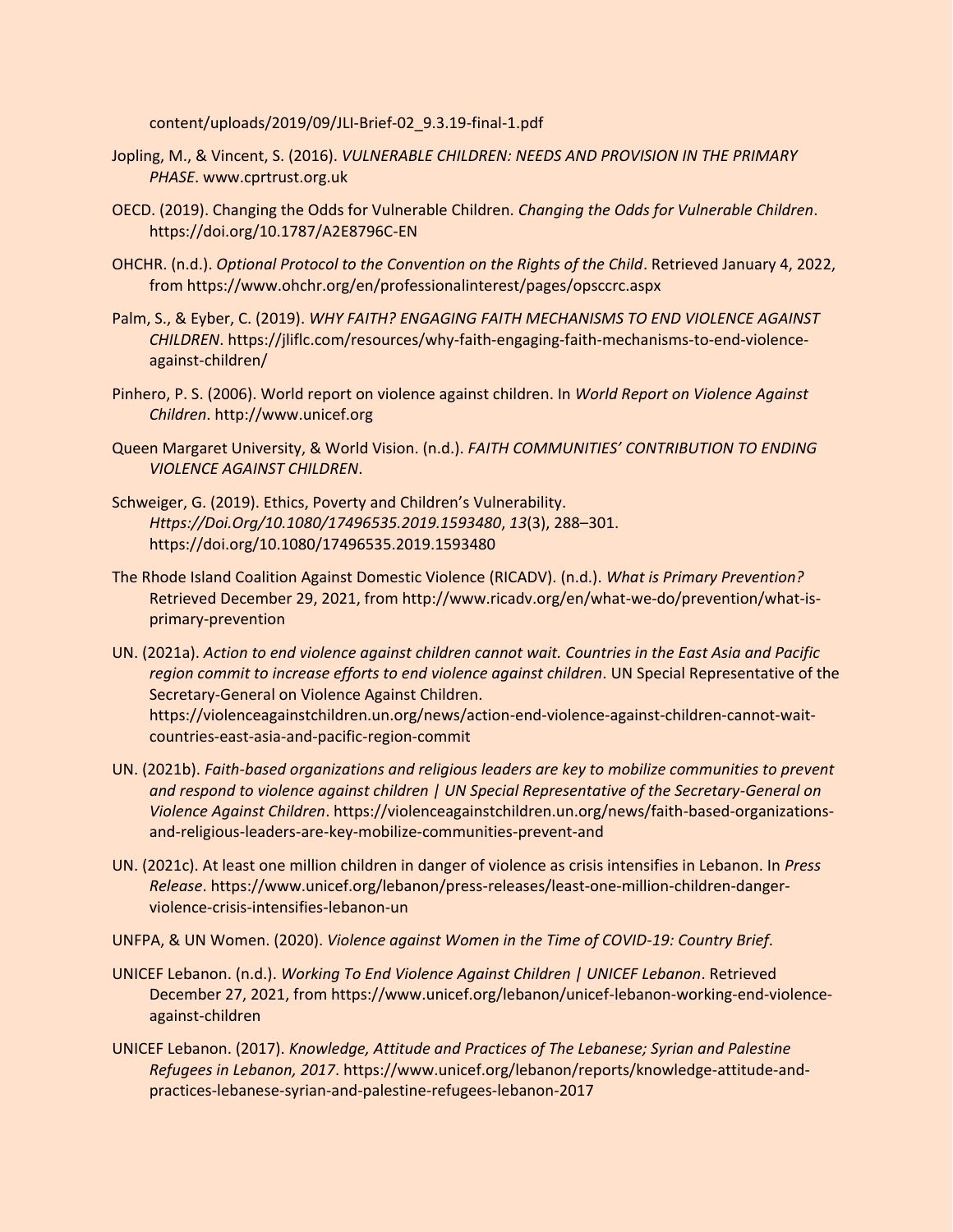UNICEF Lebanon. (2021). *VIOLENT BEGINNINGS : Children growing up in Lebanon's crisis*. *December*.

- WHO. (2016). INSPIRE Seven Strategies for Ending Violence Against Children. In *WHO Library Cataloguing-in-Publication Data*. https://www.who.int/publications/i/item/inspire-sevenstrategies-for-ending-violence-against-children
- WHO. (2020). *Violence against children*. https://www.who.int/news-room/fact-sheets/detail/violenceagainst-children
- Wilkinson, O., Van Mierlo, B., & Trotta, S. (2019). *Faith and Positive Change for Children: Global Initiative on Social and Behaviour Change*. https://jliflc.com/resources/fpcc-info-brief/
- World Vision. (2019). *Violent Child Discipline in Lebanon*. https://www.wvi.org/publications/report/lebanon/violent-child-discipline-lebanon-full-report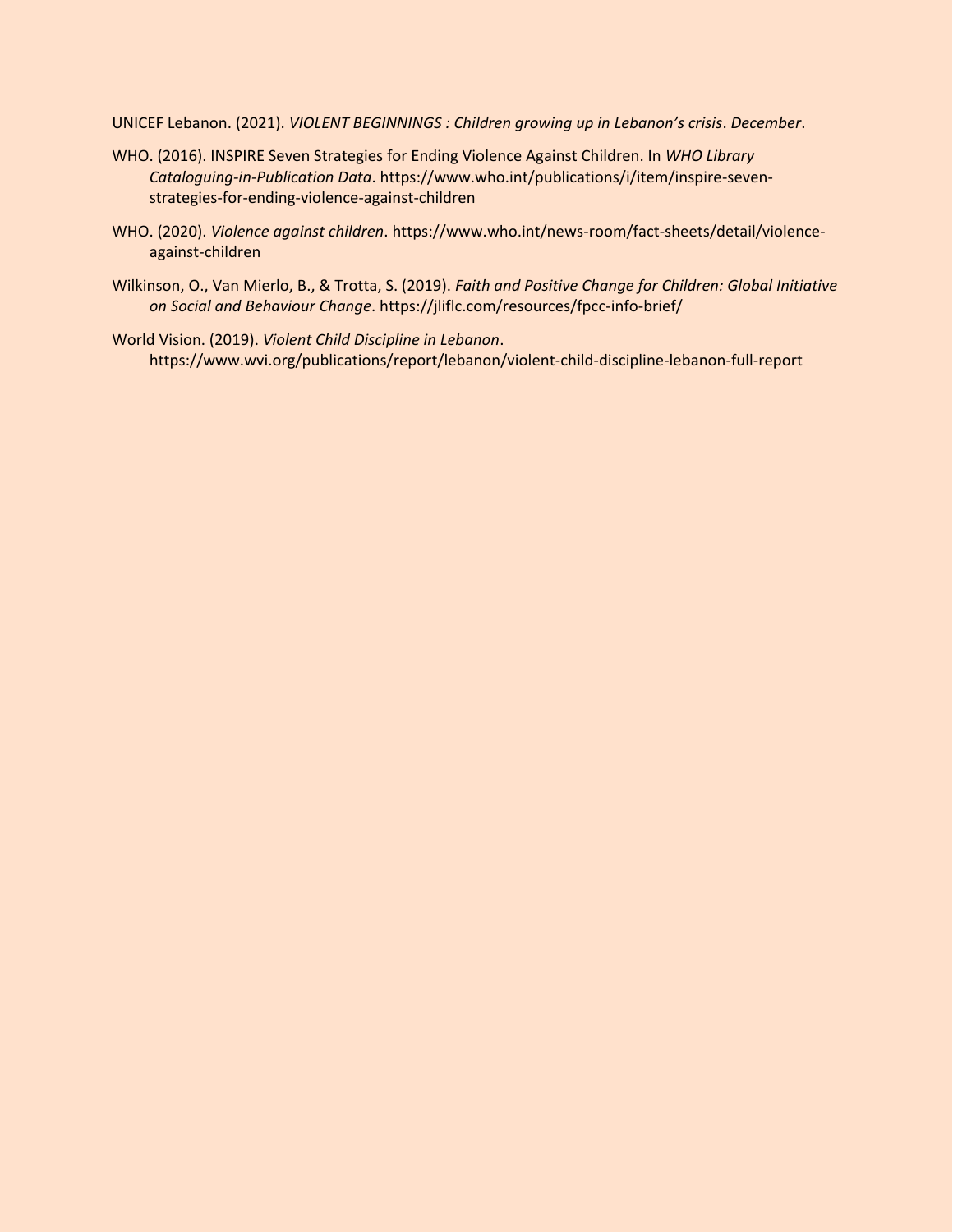# <span id="page-31-0"></span>Appendix 1: English and Arabic Versions of the in-depth interview guide with faith leaders

**World Vision** 

#### **Key Informant Interview Guide- Research with Faith Leaders**

#### **Purpose:**

The interview will look into understanding the role that faith leaders could play in achieving Child Sensitive Social Protection<sup>1</sup> (as per WVL's FY21-FY24 strategy).

Adding a gender-sensitive lens to the aforementioned, the focus of the study will more specifically be on the potential role of faith leaders and FBOs in preventing sex-based discrimination and its relation to violence against children both inside and outside the home and on their perceptions. This will help WVL gain an understanding of these perceptions and potential influencing actions, which will shape future project activities and decisions on leveraging FLs behaviors in preventing sex-based discrimination and violence against children.

| Date:                                        |                |               |                  |
|----------------------------------------------|----------------|---------------|------------------|
| Area/District:                               |                |               |                  |
| <b>Name of Facilitator:</b>                  |                |               |                  |
| Name of Participant:                         |                |               |                  |
| (Not to be asked to be filled from the list) |                |               |                  |
| Participants' sex:                           | Male $\square$ | Female $\Box$ |                  |
| Participant's age:                           |                |               |                  |
| Participant's Nationality:                   |                |               |                  |
| Participant's Phone Number:                  |                |               |                  |
| Start time of KII:                           |                |               | End time of KII: |

#### **Introduction:**

World Vision in Lebanon's Programming aims to improve the wellbeing of children, especially the most vulnerable and is interested in building linkages with the communities; through its long term engagement with the Lebanese communities and local partners in several areas, WVL seeks to build relationships that enable the community to improve and sustain the well-being of children.

<sup>&</sup>lt;sup>1</sup> WVL uses the following definition for Social Protection: "The set of all initiatives, both formal and informal, that provide: social assistance (often in the form of cash) to extremely poor and/or socially excluded individuals and households; social insurance to protect people against the risks and consequences of livelihood shocks; social services to groups who need special care or who need extra support to access basic services like health or education; and policies, legislation and regulations to protect people against discrimination or abuse. Social protection may support citizens of a country and/or refugees or other non-citizens." - Devereux, S. & Sabates-Wheeler, R. (2004). Transformative Social Protection. Institute of Development Studies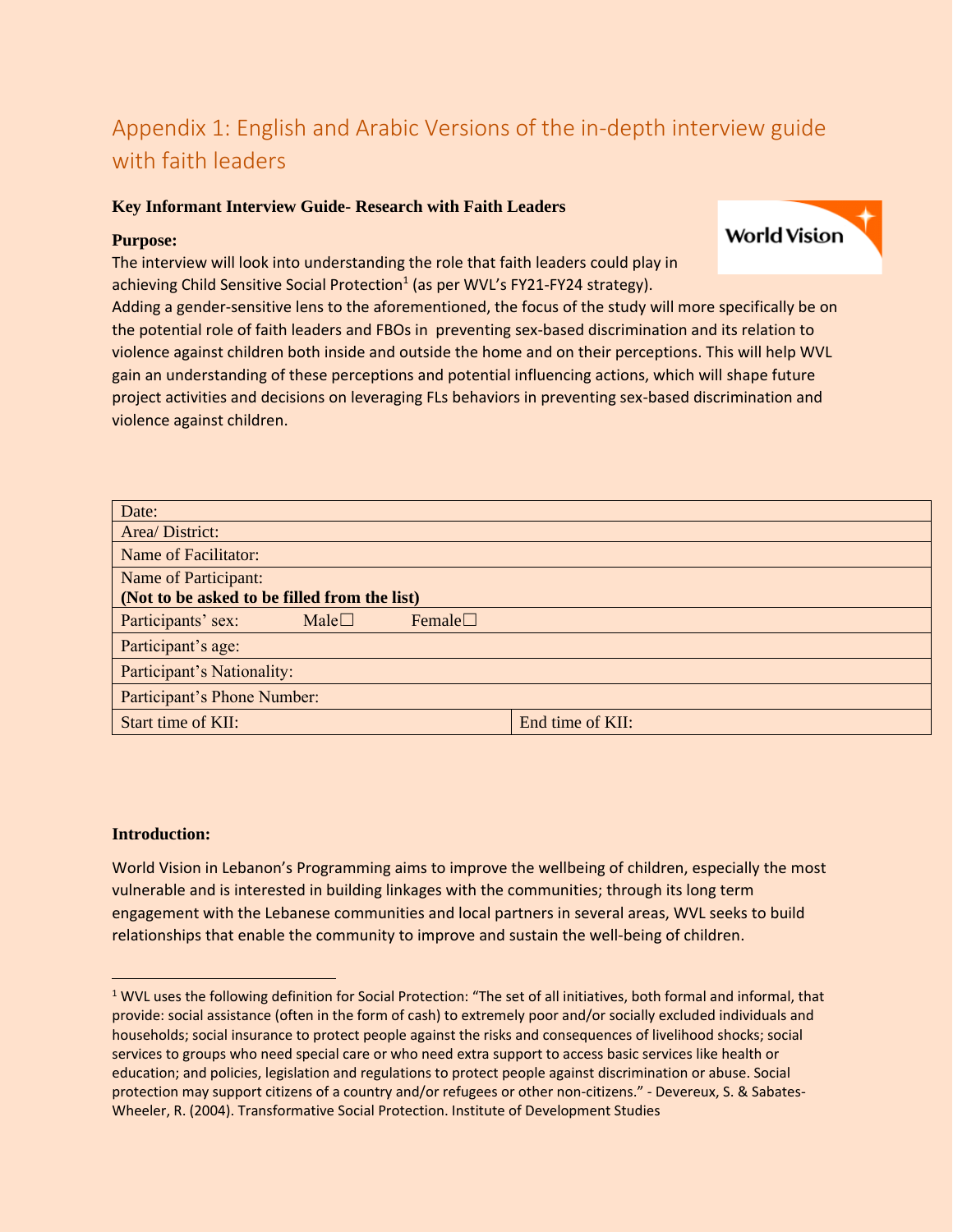Our discussion will tackle violence against children and we are seeking to understand the role that faith leaders and your role in particular to achieve Child Sensitive Social Protection. The discussion will focus on sex-based discrimination and its relation to violence against children both inside and outside the home (in the community; neighborhood, school...). Let's think about children as newborns up until they are 18 years old.

We assure you that the information shared during this meeting will remain confidential and you have the right to skip any question you would not like to answer or further discuss.

We appreciate your participation in this discussion which should not take more than one hour and to keep a record of your comments, we will be taking some notes.

If all the information that we shared is cleared and if you don't have further questions shall we start?

- "First, would each of you tell me your name and a little bit about you?"
	- o [Probes if participants need examples] Personal background and information.

# **Part 1: Perception of faith leaders on the prevalence VAC and sex-based discrimination in violence against children**

• Can you please define, in your own words, "violence against children"? What about "sex based discrimination in violence against children" how can you define it?

*[Once they answer and we assess their understanding of VAC and sex -based VAC, define how WV sees VAC and sex based discrimination in VAC] Violence against Children: Violence against children encompasses all acts that involve the intentional use of power or verbal or physical force, threatened or actual, against a child or against a group of children that either results in or has a high likelihood of resulting in actual or potential harm to the child or children's safety, wellbeing, dignity, and development. Possible forms of harm include injury; death; disability; decreased psychological, psychosocial, or mental health; or maldevelopment.*<sup>2</sup>

- To what extent you witness/observe/hear/know about violence against children within your local community/ congregation? Can you please share examples? What about household level? Do you encounter such cases? Do these cases vary by the sex of the child (I.e are they more common for boys vs. girls or vice versa)
- How did you notice or become aware that such cases are occurring within the local community or at household level? Can you please explain how the cases were identified? Who identified or reported those cases? Can you share examples?

# **Part 2: Decoding perceptions: perceptions and attitudes of faith leaders around VAC and sex-based discrimination in violence against children**

<sup>&</sup>lt;sup>2</sup> The Alliance for Child Protection in Humanitarian Action, Discussion Paper Review of Definitions and Explanations of Abuse Neglect Exploitation and Violence against Children, 2019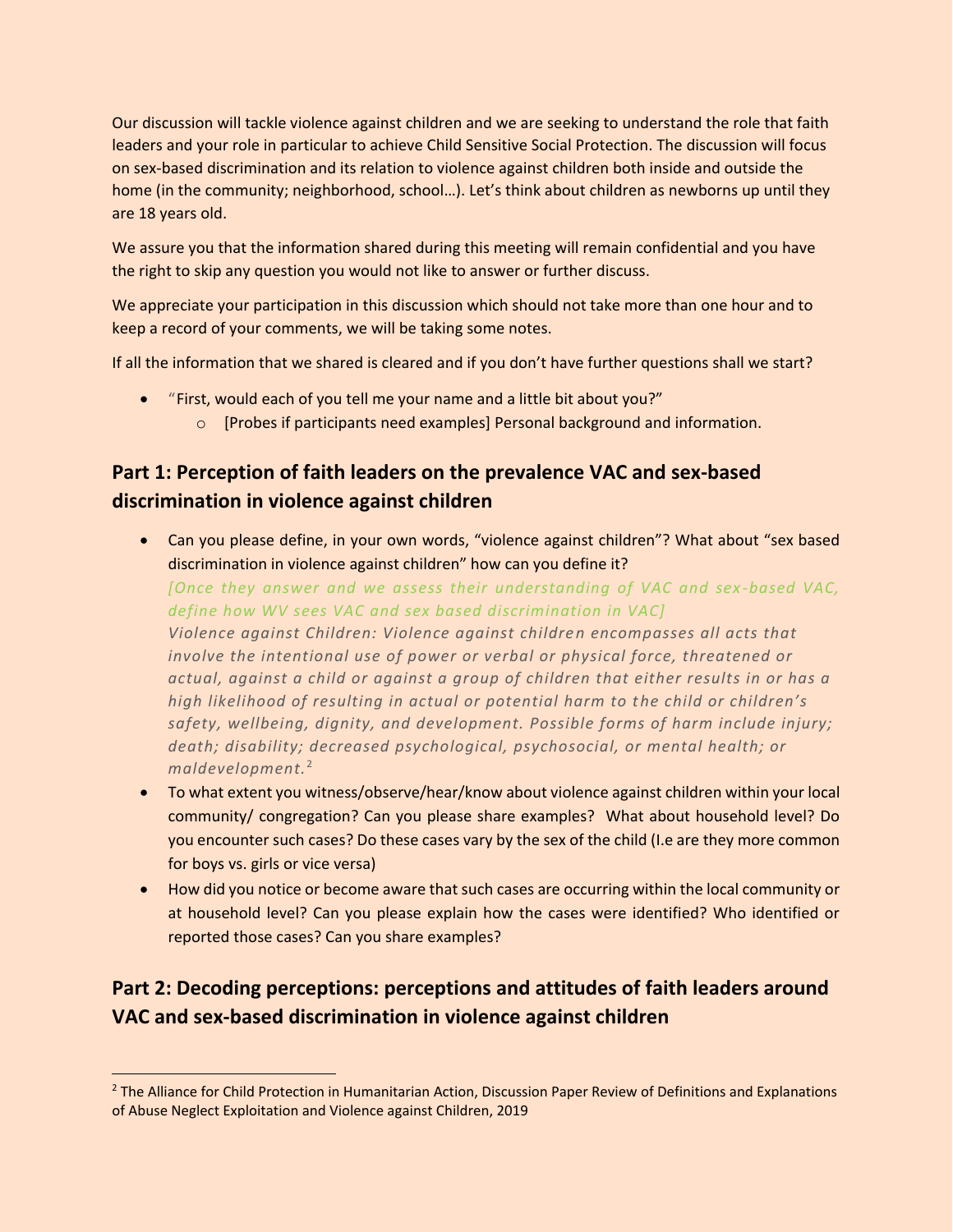- 1. Referring to your local community and to the violence against children occurrences, can you describe the way you understand and interpret these occurrences/cases? How is that? Are there any variations by the sex of the child?
- 2. Can you share your understanding of parents' disciplining actions? Is it the same for girls and boys or are there differences?
- 3. In your opinion is violence against children considered as a disciplining approach? How is that? Is it the same for girls and boys or are there differences? Can you provide examples?
- 4. In your opinion to what extent violent child disciplining is acceptable? Is it the same *(the acceptance level)* for girls and boys or are there differences? Why is that? What's your personal opinion on this matter?
- 5. In regard to the cultural and social norms around VAC, can you share the norms that are common within your communities? Are they the same for boys and girls? In your opinion to what extent these norms are valid and serve the children? Why?

# **Part 3: Role of Faith and Faith Leaders in preventing VAC including sex-based discrimination in violence against children**

- 6. How does your religion address or touch on the topic of VAC? Are there any specific verses/sayings/scriptures in relation to VAC? Anything mentioned about or any differences by the sex of the child? Do you apply what Holy Scriptures say?
- 7. In your opinion are these verses/sayings/scriptures applicable within the current context and through this era? How is that? How can you ensure that these verses are applied? What do you do at a congregation and community level to apply those verses/teachings? How is that? Why?
- 8. Can you describe your role as a faith leader in preventing violence against children in general? Can you share the role that you play at a congregation level/ local community level and at household level?
- 9. As a faith leader and as an influential person within your community do you think the social and cultural norms around VAC still apply? Why? What changes (if any) should occur to those norms? How can you contribute or play a role to implement those changes at a local community level? At a family / HH level? Can you provide examples?

*[Be careful to link the chain of thought for this answer with what has been answered in Q8]*

10. To what extent those changes should be escalated to ensure that they are applied at a national level? What would be your role? Why? How to interfere and make a change at a policy level? Do you feel empowered or equipped enough to be able to reach out to relevant entities and initiate policy-level change? Why?

# **Part 4: Religious leaders making child and women centered decisions in religious courts**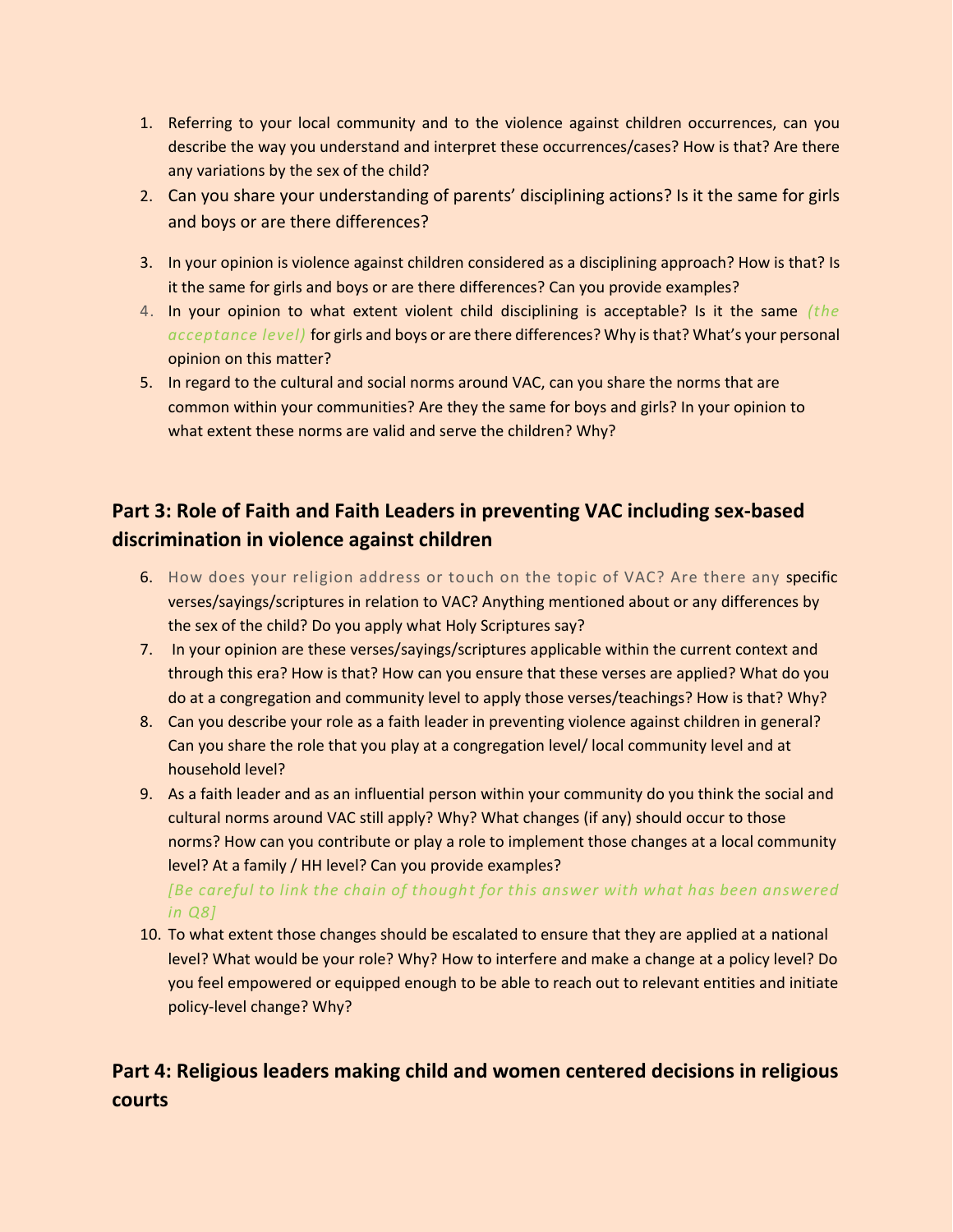- 11. How are decisions taken in the religious courts? (of the religion you belong to)
- 12. In your opinion, to what extent are the child and the women at the center (explain what we mean by child/woman centered) of the decision making? Why? Can you please share examples?
- 13. In your opinion, are the decisions taken by the religious courts fair? Do they take into consideration the best interest of the child and the woman? Any other considerations these decisions are based on? (Personal interests, cultural norms…)

### **Conclusion**

14. Is there anything I have not asked you that you think is important for people to know about everything we spoke? *[thank and close]*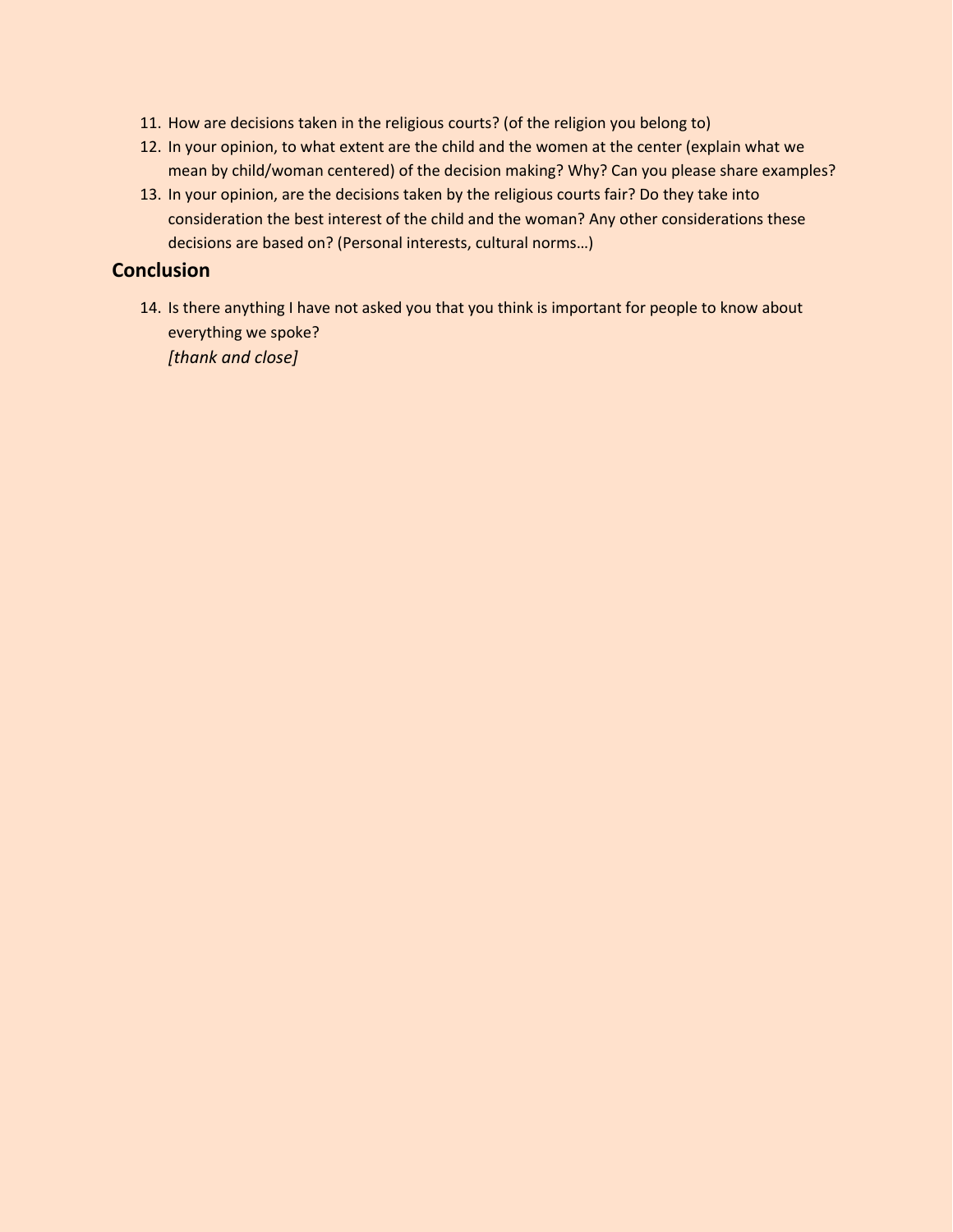

بحث فيسر مع القادة الدينية

اهداف من المقابلة:

ستبحث المقابلة في فهم الدور الذي يمكن أن يلعبه القادة الدينيين في تحقيق الحماية الاجتماعية المر اعية للأطفال <sup>3</sup>(وفقًا إلستراتيجية WVL للسنوات 2021 و 2024(.و إضافة إلى ذلك سوف يتم مناقشة المنظور اللذي يراعي الفوارق بين الجنسين ، .إن تركيز الدراسة سيكون بشكل محدد على الدور المحتمل للقادة الدينيين والمنظمات الدينية في منع التمييز القائم على الجنس وعالقته بالعنف ضد األطفال داخل المنزل وخارجه على حد سواء. هذا سيساعد الرؤية العالمية في لبنان على اكتساب فهم لهذه التصورات واإلجراءات ذو التأثير المحتمل والتي ستشكل أنشطة المشروع المستقبلية والقرارات المتعلقة باالستفادة من سلوكيات القادة الدينية في منع التمييز القائم على الجنس والعنف ضد األطفال.

|                      | تاريخ:                      |
|----------------------|-----------------------------|
|                      | المنطقة /الحي :             |
|                      | اسم الميسر:                 |
|                      | اسم المشترك:                |
|                      | (لا يطلب ملوَها من القائمة) |
|                      | جنس المشاركين: ذكر □ انشى□  |
|                      | عمر المشارك:                |
|                      | جنسية المشارك:              |
|                      | رقم هاتف المشارك:           |
| وقت إنتهاء المقابلة: | وقت بدء المقابلة:           |

<sup>&</sup>lt;sup>3</sup> تستخدم WVL التعريف التالي للحماية الاجتماعية: "مجمو عة جميع المبادرات، الرسمية وغير الرسمية، التي توفر: المساعدة الاجتماعية (غالبًا في شكل نقدي) للأفراد والأسر الذين يعانون من الفقر المدقع و/ أو المستبعدين اجتماعياً؛ التأمين الاجتماعي لحماية الناس من مخاطر ونتائج الصدمات المعيشية؛ الخدمات الاجتماعية للمجموعات التي تحتاج إلى رعاية خاصة أو التي تحتاج إلى دعم إضافي للوصول إلى الخدمات الأساسية مثل الصحة أو التعليم؛ والسياسات والتشريعات واللوائح لحماية الناس من التمييز أو اإلساءة. قد تدعم الحماية االجتماعية مواطني الدولة و/ أو الالجئين أو غيرهم من غير المواطنين". - R ،S. & Sabates-Wheeler ،Devereux. (2004). الحماية الاجتماعية التحويلية. معهد دراسات التنمية.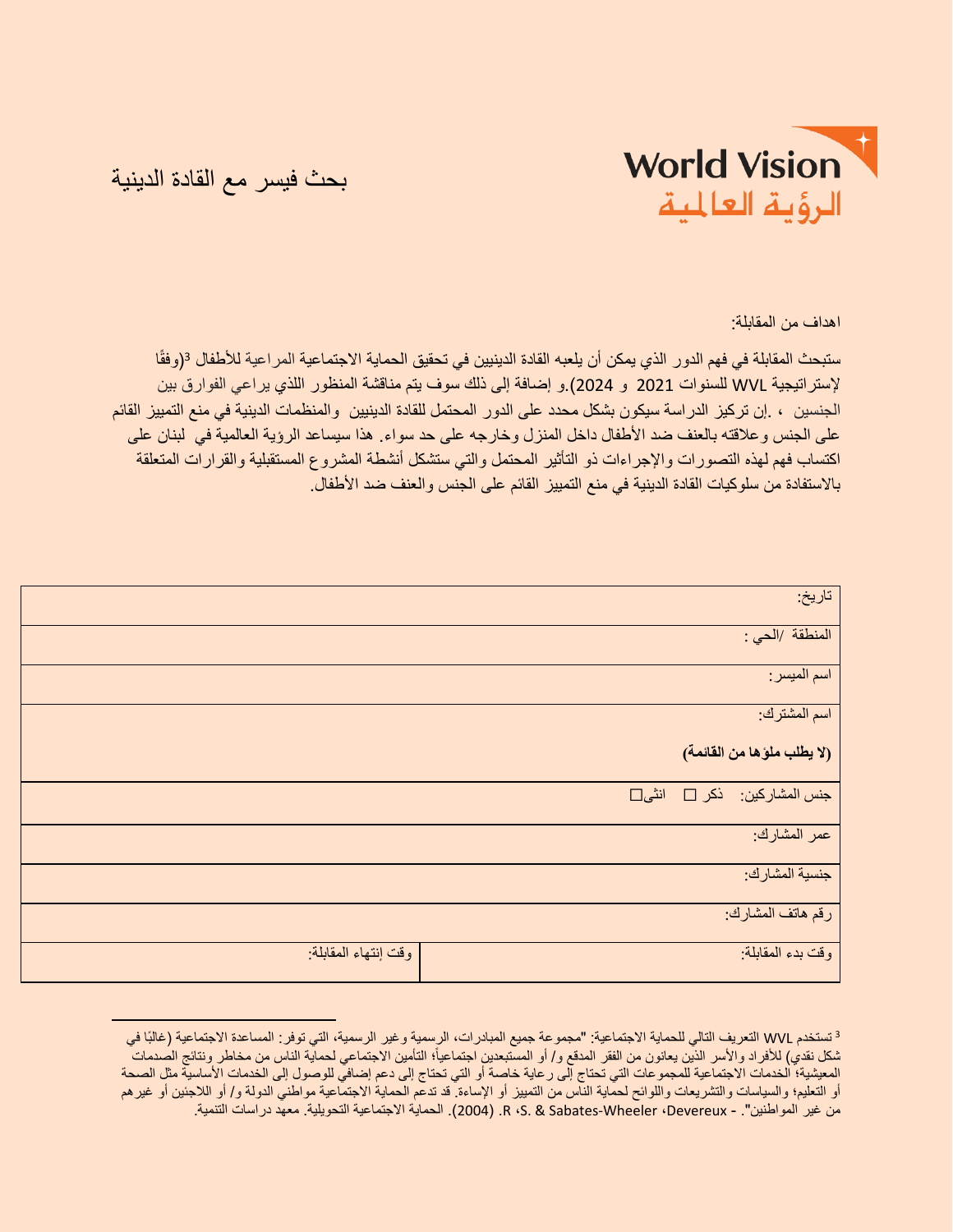المقدمة:

تهدف منظمة الروية العالمية في لبنان إلى تحسين رفاهية الأطفال؛ وخاصة الأكثر ضعفاً؛ وتهتم ببناء روابط مع المجتمعات المحلية من خالل مشاركتها الطويلة األمد مع المجتمعات اللبنانية والشركاء المحليين في العديد من المجاالت. تسعى WVL إلى بناء علاقات تمكن المجتمع من تحسين رفاهية الأطفال والحفاظ عليها.

ستتناول مناقشتنا العنف ضد األطفال، ونحن نسعى لفهم الدور الذي يقوم به القادة الدينيين ودورك بالتحديد في تحقيق الحماية االجتماعية المراعية لألطفال. ستركز المناقشة على التمييز على أساس الجنس وعالقته بالعنف ضد األطفال داخل المنزل وخارجه (في المجتمع، الحي، المدرسة ...). دعونا نفكر في الأطفال على أنهم حديثو الولادة حتى سن 18 عامًا.

نؤكد لك أن المعلومات التي تمت مشاركتها خالل هذا االجتماع ستبقى سرية ولديك الحق في تخطي أي سؤال ال ترغب في اإلجابة عليه أو مواصلة مناقشته.

نحن نقدر مشاركتك في هذه المناقشة التي ال ينبغي أن تستغرق أكثر من ساعة واحدة ولالحتفاظ بسجل لتعليقاتك، سنقوم بتدوين بعض المالحظات.

إذا كانت جميع المعلومات التي شاركناها واضحة وإذا لم يكن لديك المزيد من األسئلة، فهل نبدأ؟

- "أوالً ، من فضلك قل لي اسمك والقليل عنك؟"
- o[ تحقيقات إذا احتاج المشاركون إلى أمثلة[ الخلفية الشخصية والمعلومات.

# **صور القادة الدينيين النتشار العنف ضد األطفال والتمييز على أساس الجنس في العنف ضد الجزء األول: ت األطفال**

.1 هل يمكنك أن تحدد بكلماتك الخاصة "العنف ضد األطفال"؟ ماذا عن "التمييز على أساس الجنس في العنف ضد األطفال" كيف يمكنك تعريفه؟

]بمجرد أن يجيبوا ونقيم فهمهم لـ *VAC* <sup>و</sup> *VAC* القائم على الجنس ، حدد كيف يرى *VAC WV* والتمييز القائم على الجنس في *VAC*]

العنف ضد الأطفال: يشمل العنف ضد الأطفال جميع الأفعال التي تنطوي على الاستخدام المتعمد للقوة ان كانت القوة اللفظية أو الجسدية ، سواء كانت مهددة أو فعلية ، ضد طفل أو ضد مجموعة من األطفال والتي تؤدي أو يكون من المحتمل أن تؤدي إلى نتائج فعلية أو محتملة. ضرر محتمل على سالمة الطفل أو األطفال ورفاههم وكرامتهم ونموهم. تشمل أشكال الضرر المحتملة اإلصابة ؛ الموت؛ عجز؛ اتراجع الصحة النفسية أو النفسية االجتماعية أو 4 العقلية ؛ أو سوء النمولدى االطفال.

<sup>4</sup> التحالف من أجل حماية الطفل في العمل اإلنساني، ورقة مناقشة مراجعة للتعريفات والتفسيرات إلساءة المعاملة واإلهمال واالستغالل والعنف ضد الأطفال، 2019.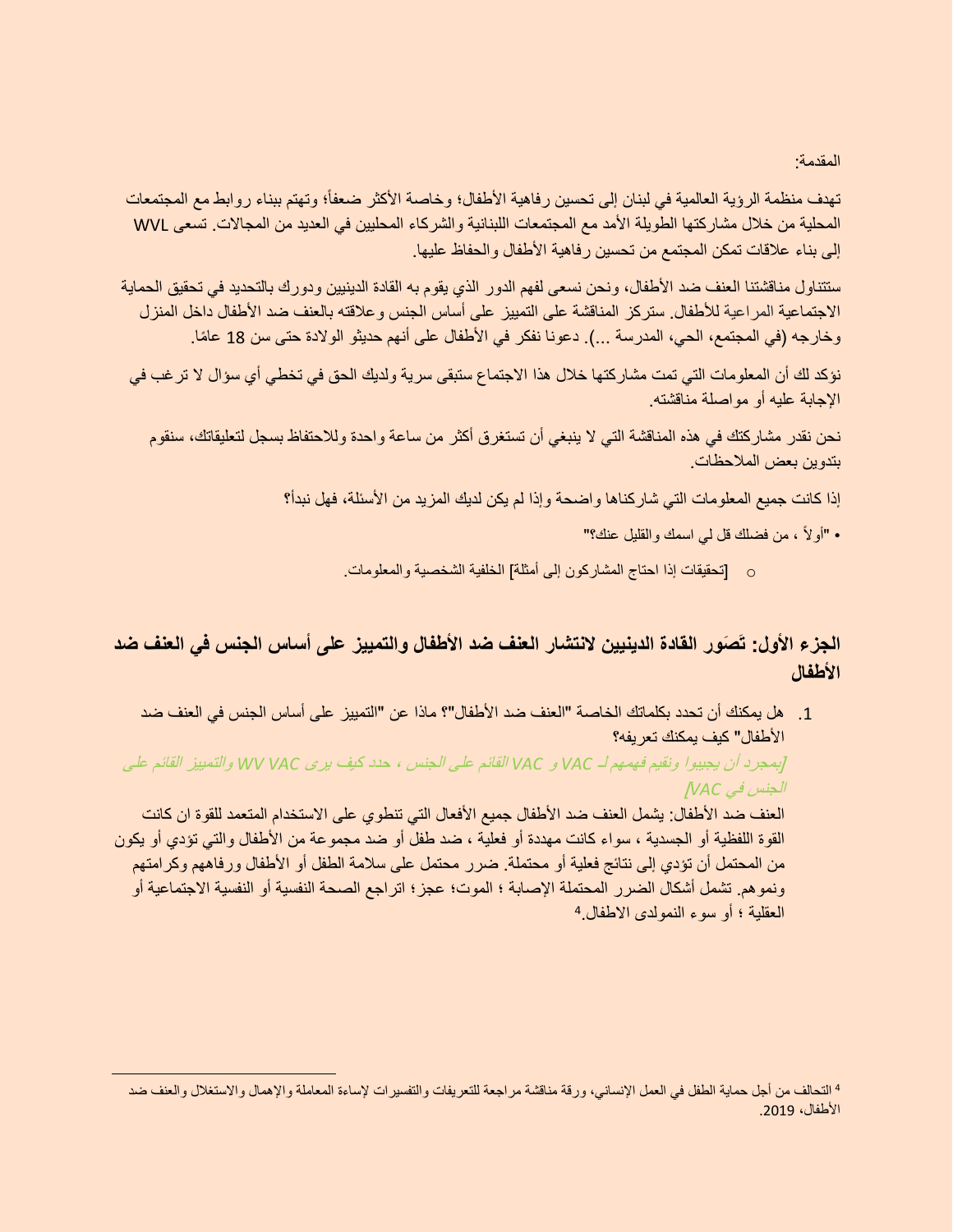- 2. إلى أي مدى تشاهد/ تراقب/ تسمع/ تعرف عن العنف ضد الأطفال داخل مجتمعك/ر عيتك المحلية؟ هل يمكنك مشاركة أمثلة؟ ماذا عن العنف ضد األطفال على مستوى األسرة؟ هل تواجه مثل هذه الحاالت؟ هل تختلف هذه الحاالت حسب جنس الطفل )أي هل هي أكثر شيو ًعا بين األوالد/الفتيان مقابل الفتيات أو العكس(
- 3. كيف لاحظت أو علمت أن مثل هذه الحالات تحدث داخل مجتمعك المحلي أو على مستوى الأسرة؟ هل يمكنك شر ح كيف تم تحديد الحاالت؟ من الذي حدد أو أبلغ عن تلك الحاالت؟ هل يمكنك مشاركة أمثلة؟

# **الجزء الثاني: فك رموز التصورات: تصورات ومواقف القادة الدينيين حول VAC والتمييز على أساس الجنس في العنف ضد األطفال**

- .4 باإلشارة إلى مجتمعك المحلي وإلى أحداث العنف ضد األطفال، هل يمكنك وصف الطريقة التي تفهم بها وتفسر هذه األحداث / الحاالت؟ كيف هذا؟ هل هناك اختالف حسب جنس الطفل؟
	- .5 هل يمكنك مشاركة طريقة فهمك إلجراءات تأديب الوالدين؟ هل هو نفسه بالنسبة للفتيات والفتيان أم أن هناك اختالفات؟
	- 6\_ برأيك ، هل يعتبر العنف ضد الأطفال أسلوباً تأديبياً؟ كيف هذا؟ هل هو نفسه بالنسبة للفتيات والفتيان أم أن هناك اختالفات؟ هل يمكنك تقديم أمثلة؟
		- .7 برأيك إلى أي مدى يكون تأديب الطفل باسلوب عنيف مقبوالً؟ هل هو نفسه بالنسبة للفتيات والفتيان أم أن هناك اختلافات؟ لماذا هذا؟ ما هو رأيك الشخصيي في هذا الأمر؟
		- .8 فيما يتعلق بالمعايير الثقافية واالجتماعية حول العنف ضد الطفل، هل يمكنك مشاركة المعايير الشائعة داخل مجتمعاتك؟ هل هذه المعايير هي نفسها بالنسبة للفتيان والفتيات؟ برأيك إلى أي مدى تصلح هذه المعايير وتخدم األطفال؟ لماذا؟

# **الجزء الثالث: دور اإليمان/العقيدة والقادة الدينيين في منع العنف ضد األطفال بما في ذلك التمييز على أساس الجنس في العنف ضد األطفال**

- .9 كيف يعالج دينك أو يتطرق إلى موضوع العنف ضد الطفل ؟ هل توجد آيات/ أقوال/ كتب مقدسة معينة تتطرق اوذو صلة لهذا الموضوع؟ أي شيء يذكر عن أي اختالفات حسب جنس الطفل؟ هل تطبقون ما يقوله الكتب المقدس؟
- .10 برأيك هل هذه اآليات/ األقوال/ الكتب المقدسة قابلة للتطبيق في السياق الحالي وخالل هذا العصر؟ كيف هذا؟ كيف يمكنك التأكد من تطبيق هذه اآليات؟ ماذا تفعل على مستوى المصلين والمجتمع لتطبيق تلك اآليات/التعاليم؟ كيف هذا؟ لماذا؟
- .11 كقائد ديني، هل يمكنك وصف دورك في منع العنف ضد األطفال بشكل عام؟ هل يمكنك مشاركة الدور الذي تلعبه على مستوى المصلين/ مستوى المجتمع المحلي وعلى مستوى األسرة؟
- 12. كقائد ديني وكشخص مؤثر في مجتمعك، هل تعتقد أن الأعراف الاجتماعية والثقافية حول العنف ضد الطفل لا تزال سارية؟ لماذا؟ ما هي التغييرات (إن وجدت) التي يجب أن تحدث لتلك المعايير ؟ كيف يمكنك المساهمة أو لعب دور لتنفيذ هذه التغييرات على مستوى المجتمع المحلي؟ على مستوى العائلة/ األسرة؟ هل يمكنك تقديم أمثلة؟ [احر ص على ربط سلسلة الأفكار الخاصة بهذه الإجابة بما تمت الإجابة عليه في س 8]